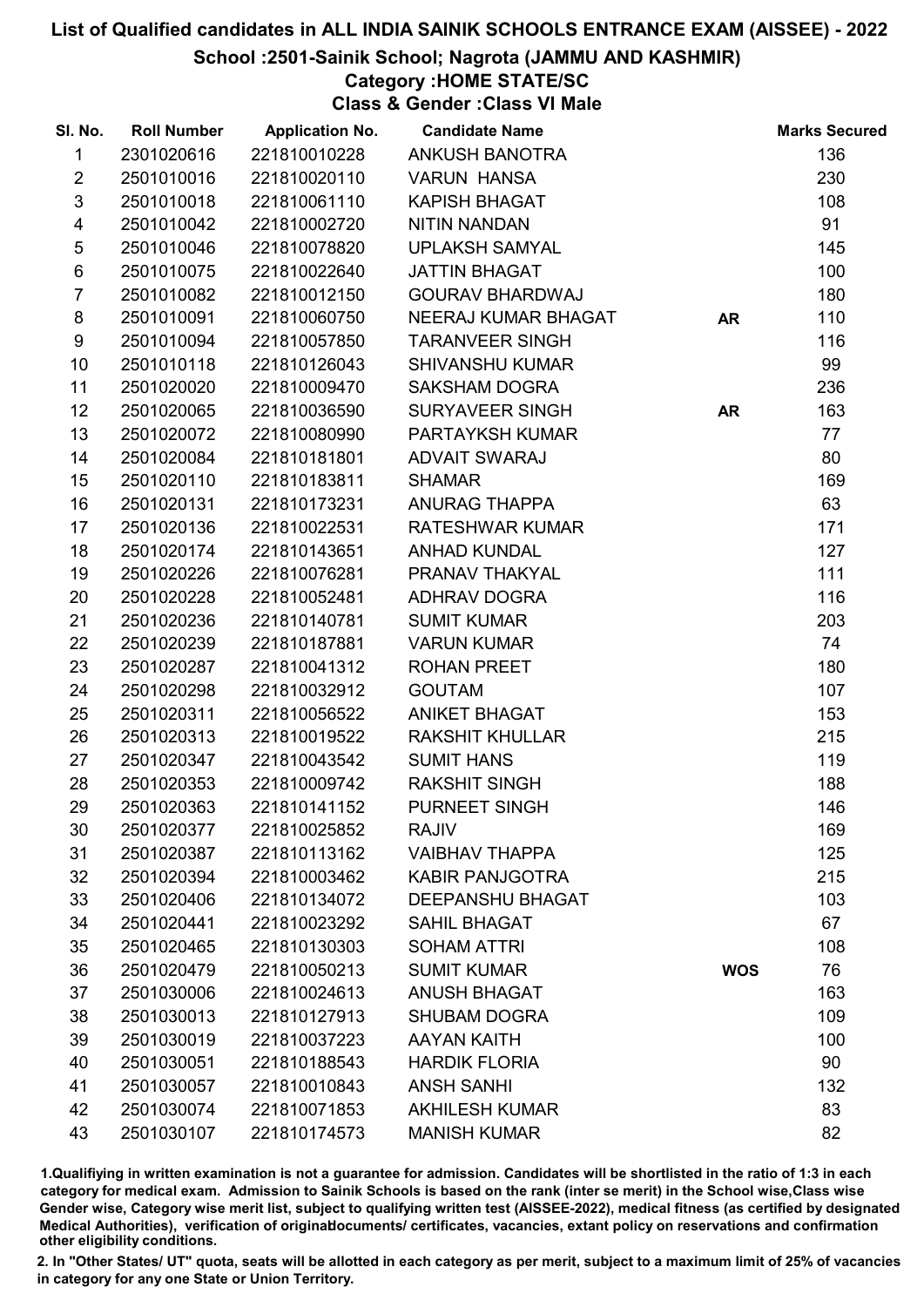School :2501-Sainik School; Nagrota (JAMMU AND KASHMIR)

# Category :HOME STATE/SC

Class & Gender :Class VI Male

| SI. No. | <b>Roll Number</b> | <b>Application No.</b> | <b>Candidate Name</b>   | <b>Marks Secured</b> |
|---------|--------------------|------------------------|-------------------------|----------------------|
| 44      | 2501030124         | 221810017483           | ADITYA SANDAL           | 83                   |
| 45      | 2501030154         | 221810015993           | <b>SUMIT LAKHOTRA</b>   | 84                   |
| 46      | 2501030187         | 221810037414           | <b>TANISH</b>           | 186                  |
| 47      | 2501030189         | 221810009614           | SHRAVAN KUMAR BHAGAT    | 151                  |
| 48      | 2501030194         | 221810187814           | <b>VISHWAS SYAL</b>     | 118                  |
| 49      | 2501030227         | 221810046634           | <b>RITIK KUMAR</b>      | 166                  |
| 50      | 2501030235         | 221810015044           | <b>AYUSH KUMAR</b>      | 135                  |
| 51      | 2501030255         | 221810196354           | <b>ASHMIT SANDHU</b>    | 177                  |
| 52      | 2501030263         | 221810110754           | YUVRAJ KESAR            | 100                  |
| 53      | 2501030290         | 221810014464           | <b>BHAVYA BHAGAT</b>    | 150                  |
| 54      | 2501030328         | 221810032384           | <b>RIDHAM KUMAR</b>     | 174                  |
| 55      | 2501030369         | 221810013505           | <b>AYAN MEENIA</b>      | 97                   |
| 56      | 2501030385         | 221810182515           | <b>MRIDUL BOGIA</b>     | 129                  |
| 57      | 2501030447         | 221810039445           | YOUGAL BHARDWAJ         | 95                   |
| 58      | 2501030453         | 221810027845           | <b>AYUSH KAITH</b>      | 143                  |
| 59      | 2501030456         | 221810127945           | <b>GRISHAM SYAL</b>     | 92                   |
| 60      | 2501030474         | 221810189955           | <b>RUHAN RADHA</b>      | 83                   |
| 61      | 2501040019         | 221810043175           | <b>NAMAN HANS</b>       | 66                   |
| 62      | 2501040039         | 221810125885           | <b>UDAY SUNTAL</b>      | 152                  |
| 63      | 2501040049         | 221810019195           | <b>MAKESH KUMAR</b>     | 92                   |
| 64      | 2501040100         | 221810138026           | <b>SANNAT MALHOTRA</b>  | 110                  |
| 65      | 2501040109         | 221810030626           | <b>NARUSH JANGRAL</b>   | 143                  |
| 66      | 2501040120         | 221810089236           | <b>SAYAM BHASIN</b>     | 127                  |
| 67      | 2501040136         | 221810072146           | <b>BHANU DOGRA</b>      | 220                  |
| 68      | 2501040146         | 221810012446           | <b>ISHAAN BHAGAT</b>    | 94                   |
| 69      | 2501040168         | 221810063556           | <b>VANSH KUMAR</b>      | 82                   |
| 70      | 2501040179         | 221810050956           | PRANVEER RANA           | 134                  |
| 71      | 2501040207         | 221810055476           | <b>NITISH KANT</b>      | 103                  |
| 72      | 2501040208         | 221810054576           | <b>SAYUESH KANT</b>     | 148                  |
| 73      | 2501040238         | 221810091196           | <b>HARSHIT BHARDWAJ</b> | 90                   |
| 74      | 2501040241         | 221810182396           | <b>AGAM</b>             | 125                  |
| 75      | 2501040262         | 221810004207           | <b>SATINDER BHAGAT</b>  | 221                  |
| 76      | 2501040287         | 221810060427           | <b>DAVINDER SALAAN</b>  | 101                  |
| 77      | 2501040295         | 221810126827           | <b>SUSHIL BHARDWAJ</b>  | 111                  |
| 78      | 2501040312         | 221810018047           | <b>AMIT KUMAR</b>       | 178                  |
| 79      | 2501040323         | 221810055947           | <b>ROHIT SINGH</b>      | 143                  |
| 80      | 2501040330         | 221810047257           | <b>SIDHANT KUMAR</b>    | 80                   |
| 81      | 2501040343         | 221810185067           | <b>SAKSHAM KUMAR</b>    | 118                  |
| 82      | 2501040352         | 221810188567           | <b>KRISHAM ANGRAL</b>   | 103                  |
| 83      | 2501040355         | 221810031867           | <b>SAKSHAM KUMAR</b>    | 88                   |
| 84      | 2501040376         | 221810009777           | <b>SUDANSH</b>          | 97                   |
| 85      | 2501040379         | 221810158877           | <b>AKSHAY KUMAR</b>     | 93                   |
| 86      | 2501040384         | 221810150287           | <b>MANIK KUNDAL</b>     | 147                  |

1.Qualifiying in written examination is not a guarantee for admission. Candidates will be shortlisted in the ratio of 1:3 in each category for medical exam. Admission to Sainik Schools is based on the rank (inter se merit) in the School wise,Class wise Gender wise, Category wise merit list, subject to qualifying written test (AISSEE-2022), medical fitness (as certified by designated Medical Authorities), verification of originablocuments/ certificates, vacancies, extant policy on reservations and confirmation other eligibility conditions.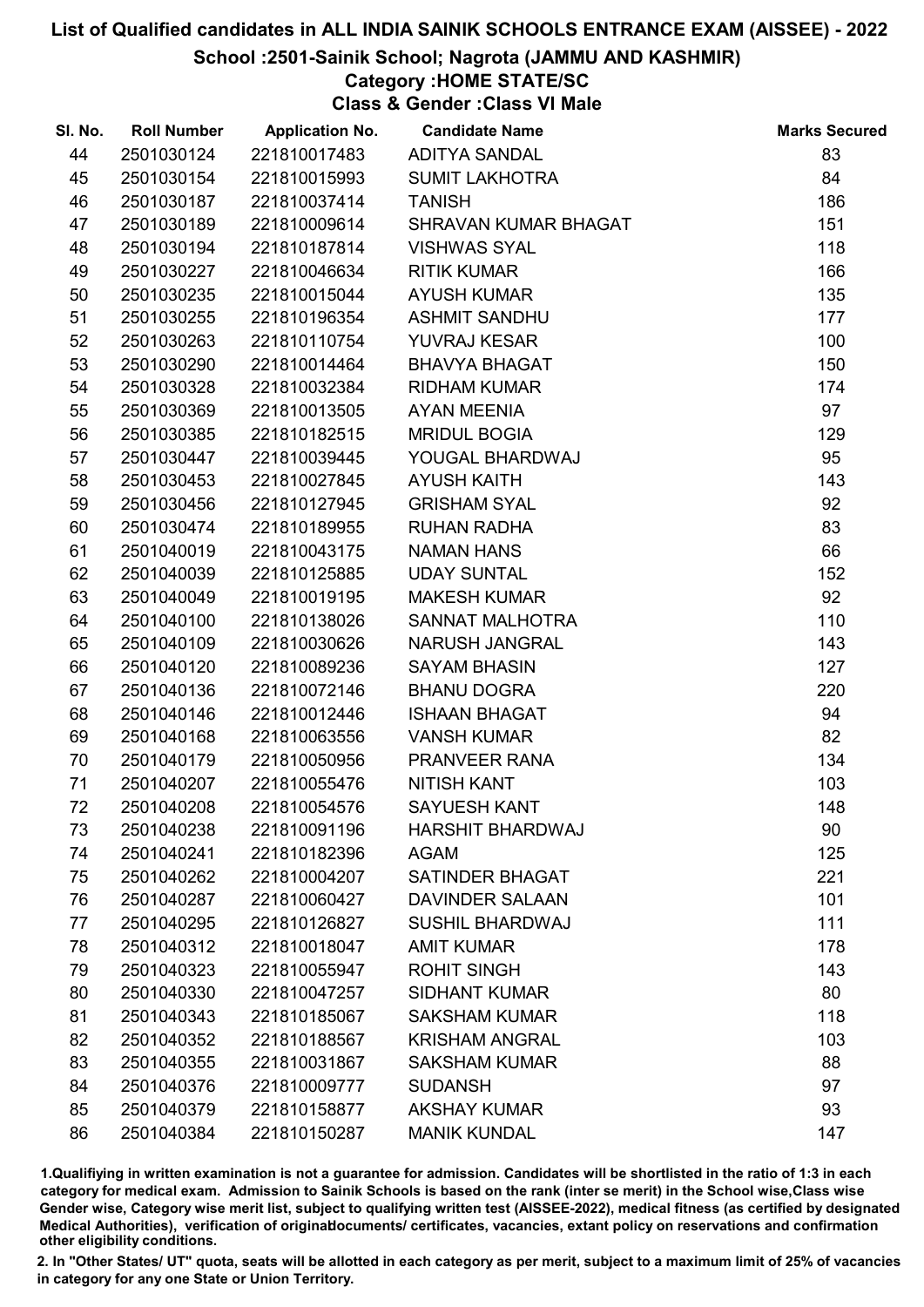#### School :2501-Sainik School; Nagrota (JAMMU AND KASHMIR)

### Category :HOME STATE/SC

Class & Gender :Class VI Male

| SI. No. | <b>Roll Number</b> | <b>Application No.</b> | <b>Candidate Name</b>     | <b>Marks Secured</b> |
|---------|--------------------|------------------------|---------------------------|----------------------|
| 87      | 2501040386         | 221810006287           | <b>MANTHAN KUMAR</b>      | 123                  |
| 88      | 2501040393         | 221810004687           | <b>ARYAN BANGOTRA</b>     | 173                  |
| 89      | 2501040413         | 221810130597           | <b>VANSH RIATHIA</b>      | 90                   |
| 90      | 2501050018         | 221810009808           | <b>HARSHIT SINGH</b>      | 206                  |
| 91      | 2501050023         | 221810005218           | <b>NALINAKSH RANA</b>     | 172                  |
| 92      | 2501050026         | 221810155418           | <b>ARUSH BHAGAT</b>       | 143                  |
| 93      | 2501050029         | 221810078418           | <b>ANTRIKSH DIGRA</b>     | 103                  |
| 94      | 2501050043         | 221810001028           | <b>ARCHIT</b>             | 197                  |
| 95      | 2501050047         | 221810001228           | <b>VANSH</b>              | 71                   |
| 96      | 2501050049         | 221810053328           | ARVIND ANGURANA           | 155                  |
| 97      | 2501050059         | 221810032828           | <b>ATUL KUMAR HEER</b>    | 139                  |
| 98      | 2501050107         | 221810016358           | PRATHAM KUMAR KAITH       | 108                  |
| 99      | 2501050133         | 221810031378           | <b>SUBANSH DOGRA</b>      | 85                   |
| 100     | 2501050148         | 221810009488           | <b>BANEET BADYAL</b>      | 179                  |
| 101     | 2501050159         | 221810069298           | <b>KASHISH SARMAL</b>     | 80                   |
| 102     | 2501050163         | 221810041598           | ANIKET KUMAR GORIYA       | 243                  |
| 103     | 2501050193         | 221810064619           | <b>ARYAN KAITH</b>        | 120                  |
| 104     | 2501050212         | 221810032929           | NAVNEET RANA              | 102                  |
| 105     | 2501050213         | 221810183929           | <b>ISHAN ATTRI</b>        | 118                  |
| 106     | 2501050232         | 221810010249           | <b>HONEY</b>              | 153                  |
| 107     | 2501050241         | 221810173649           | <b>GAGANDEEP GORKA</b>    | 89                   |
| 108     | 2501050243         | 221810069649           | <b>VISHAL KUMAR</b>       | 78                   |
| 109     | 2501050252         | 221810043259           | <b>AYUSH SANGRA</b>       | 94                   |
| 110     | 2501050253         | 221810016259           | RAJAB KALYAN              | 70                   |
| 111     | 2501050268         | 221810179959           | ARYAN ANGRAL              | 202                  |
| 112     | 2501050286         | 221810034969           | <b>ADITYA BADGAL</b>      | 99                   |
| 113     | 2501050301         | 221810048379           | <b>SWAPNIL BHAPORIA</b>   | 146                  |
| 114     | 2501050313         | 221810064979           | <b>HIMANSHU</b>           | 141                  |
| 115     | 2501050319         | 221810018089           | <b>TANISH KUMAR</b>       | 151                  |
| 116     | 2501050361         | 221810002999           | <b>HARISH SAMYAL</b>      | 119                  |
| 117     | 2502010013         | 221810126140           | <b>AYUSH CHADGAL</b>      | 95                   |
| 118     | 2502010030         | 221810005880           | <b>ARYAN BHAGAT</b>       | 90                   |
| 119     | 2502010044         | 221810194041           | NITESH G RAJ              | 148                  |
| 120     | 2502010050         | 221810157251           | <b>NITIN BABORIA</b>      | 87                   |
| 121     | 2502010054         | 221810019261           | <b>RAMNEEK SINGH</b>      | 101                  |
| 122     | 2502010075         | 221810023142           | <b>KANVAR SONI</b>        | 143                  |
| 123     | 2502010104         | 221810029643           | <b>SAHARSH SHEOTRA</b>    | 83                   |
| 124     | 2502010125         | 221810015793           | <b>JATIN KARLUPIA</b>     | 186                  |
| 125     | 2502010130         | 221810014614           | <b>ARUSH HANSA</b>        | 104                  |
| 126     | 2502010148         | 221810141084           | <b>VISHAL SAMBYAL</b>     | 108                  |
| 127     | 2502010149         | 221810060184           | <b>MUKAL KUNDAL</b>       | 94                   |
| 128     | 2502010163         | 221810043215           | <b>HRIDYAANSH JANGRAL</b> | 127                  |
| 129     | 2502020114         | 221810015328           | <b>NISHANT</b>            | 133                  |

1.Qualifiying in written examination is not a guarantee for admission. Candidates will be shortlisted in the ratio of 1:3 in each category for medical exam. Admission to Sainik Schools is based on the rank (inter se merit) in the School wise,Class wise Gender wise, Category wise merit list, subject to qualifying written test (AISSEE-2022), medical fitness (as certified by designated Medical Authorities), verification of originablocuments/ certificates, vacancies, extant policy on reservations and confirmation other eligibility conditions.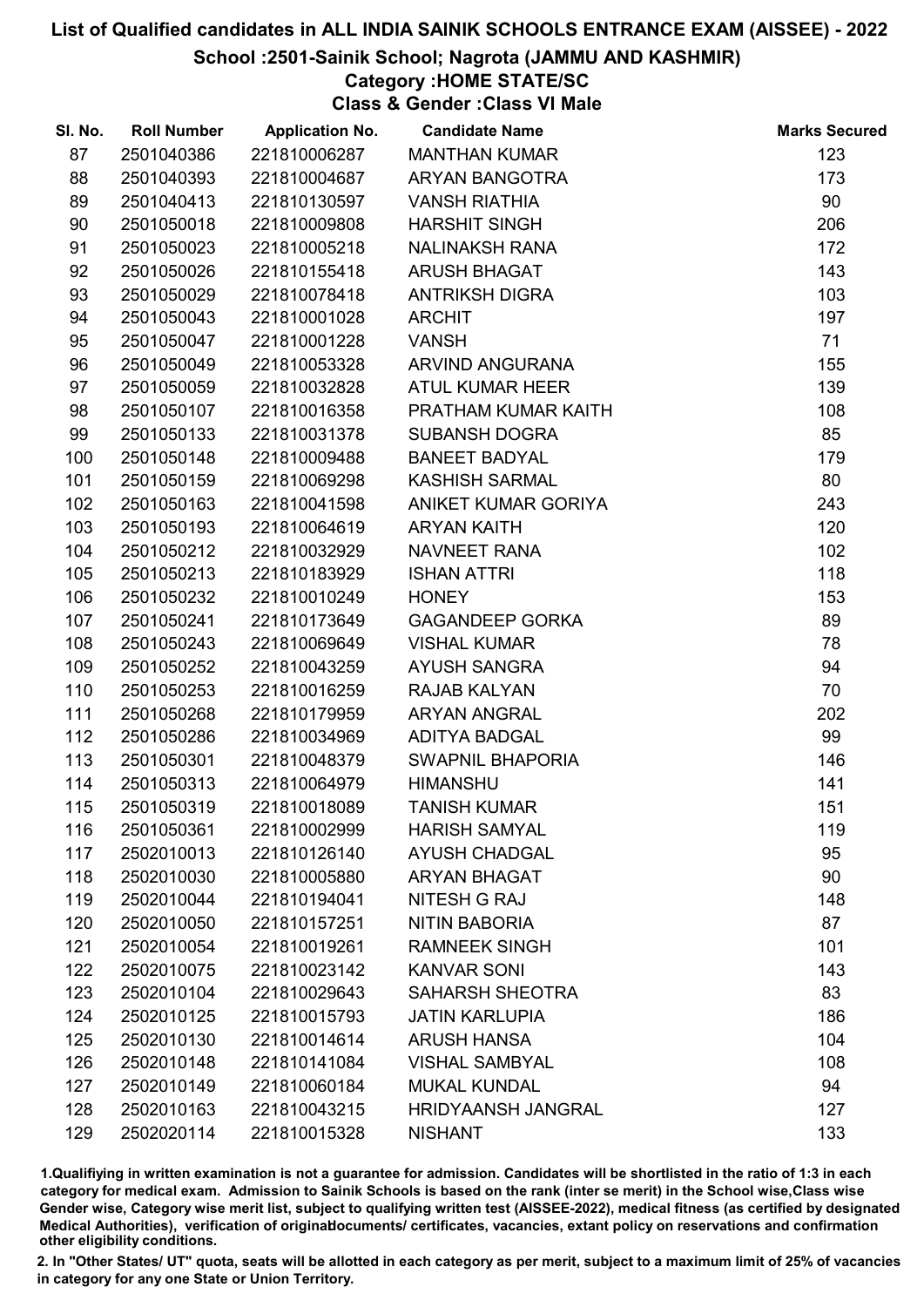# List of Qualified candidates in ALL INDIA SAINIK SCHOOLS ENTRANCE EXAM (AISSEE) - 2022 School :2501-Sainik School; Nagrota (JAMMU AND KASHMIR) Category :HOME STATE/SC Class & Gender :Class VI Male

| SI. No. | <b>Roll Number</b> | <b>Application No.</b> | Candidate Name        | <b>Marks Secured</b> |
|---------|--------------------|------------------------|-----------------------|----------------------|
| 130     | 2502020140         | 221810003388           | RYDHAM BHARDWAJ       | 133                  |
| 131     | 2502020145         | 221810025298           | <b>VISHAL SAMOTRA</b> | 142                  |
| 132     | 2502020154         | 221810006829           | VARUN SAMYAL          | 122                  |

1.Qualifiying in written examination is not a guarantee for admission. Candidates will be shortlisted in the ratio of 1:3 in each category for medical exam. Admission to Sainik Schools is based on the rank (inter se merit) in the School wise,Class wise Gender wise, Category wise merit list, subject to qualifying written test (AISSEE-2022), medical fitness (as certified by designated Medical Authorities), verification of originablocuments/ certificates, vacancies, extant policy on reservations and confirmation other eligibility conditions.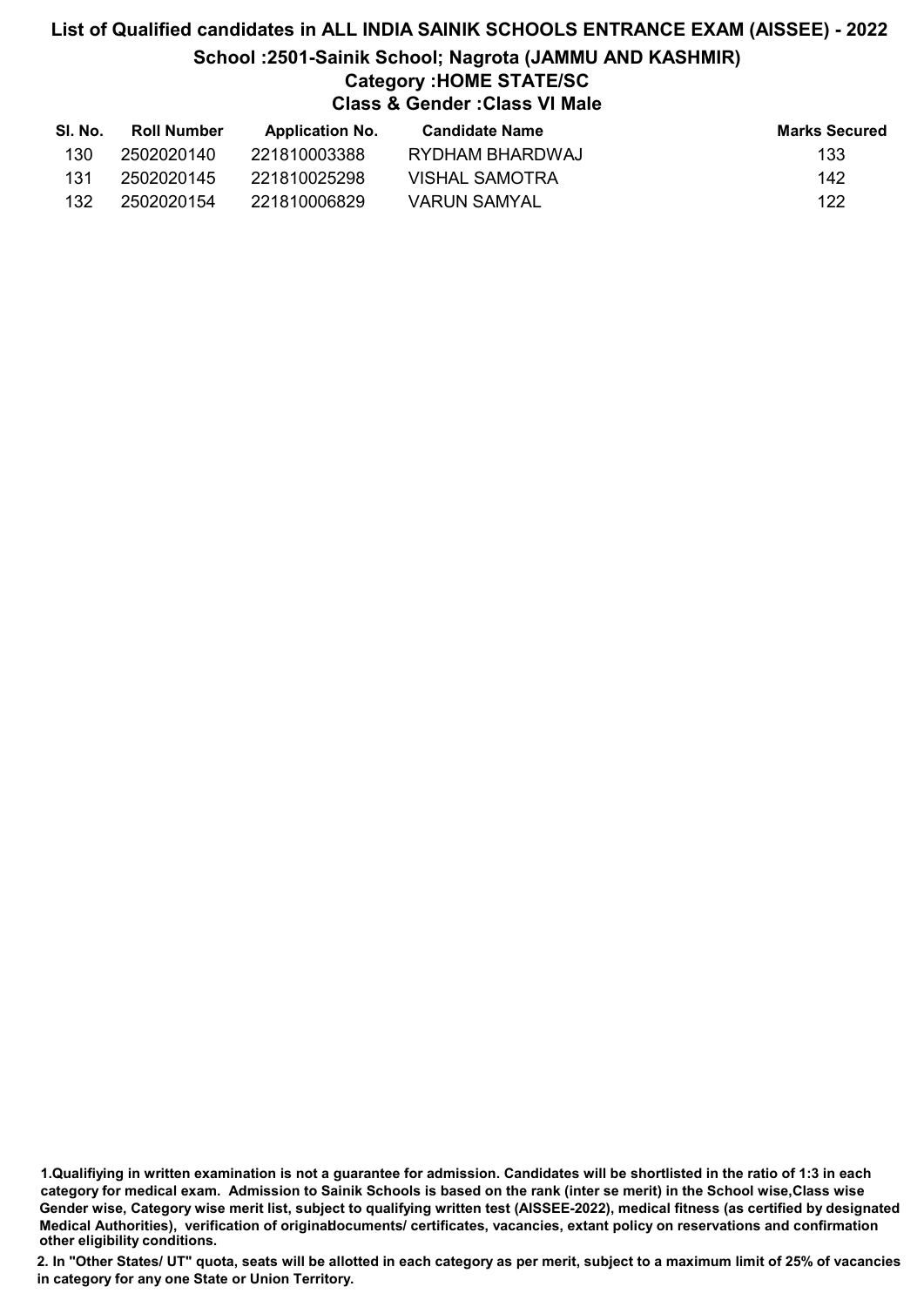School :2501-Sainik School; Nagrota (JAMMU AND KASHMIR)

### Category :HOME STATE/ST

Class & Gender :Class VI Male

| SI. No. | <b>Roll Number</b> | <b>Application No.</b> | <b>Candidate Name</b>     |           | <b>Marks Secured</b> |
|---------|--------------------|------------------------|---------------------------|-----------|----------------------|
| 133     | 2001030355         | 221810048121           | <b>TASHI NAMGYAL</b>      |           | 107                  |
| 134     | 2301020289         | 221810078174           | <b>BABAR HUSSAIN</b>      |           | 106                  |
| 135     | 2501010008         | 221810048400           | <b>NAFEES UR REHMAN</b>   |           | 189                  |
| 136     | 2501010041         | 221810187620           | <b>JIGMET TAKPA</b>       |           | 99                   |
| 137     | 2501010078         | 221810070840           | <b>MOHD ALI</b>           |           | 143                  |
| 138     | 2501010079         | 221810044050           | <b>RAZWAN HACKLA</b>      |           | 134                  |
| 139     | 2501010092         | 221810041750           | <b>TAYIB ALI</b>          |           | 161                  |
| 140     | 2501010100         | 221810022060           | <b>MOHD REHAN</b>         |           | 101                  |
| 141     | 2501020031         | 221810033380           | <b>MOHD QASIM</b>         |           | 206                  |
| 142     | 2501020042         | 221810009580           | AADIL FAIZ CHOUDHARY      |           | 202                  |
| 143     | 2501020051         | 221810016980           | <b>ASIF HUSSAIN</b>       |           | 44                   |
| 144     | 2501020090         | 221810166011           | <b>MOHAMMED AQIB</b>      |           | 103                  |
| 145     | 2501020101         | 221810062311           | <b>MURTAZA SALEEM</b>     |           | 92                   |
| 146     | 2501020142         | 221810117831           | <b>IRFAN RASHID</b>       |           | 84                   |
| 147     | 2501020177         | 221810046751           | <b>MUHAMMAD SAHIL</b>     |           | 191                  |
| 148     | 2501020178         | 221810038751           | <b>MISBA UR REHMAN</b>    | <b>AR</b> | 81                   |
| 149     | 2501020212         | 221810153671           | <b>MOHD MUZHAIR</b>       |           | 67                   |
| 150     | 2501020220         | 221810194081           | ARSHAD UL QUDARI          |           | 68                   |
| 151     | 2501020222         | 221810153181           | <b>TAJAMMUL CHOHAN</b>    |           | 26                   |
| 152     | 2501020238         | 221810132881           | <b>MOHD ABRAR</b>         |           | 115                  |
| 153     | 2501020252         | 221810034491           | <b>MOHAMMED FAISAL</b>    |           | 57                   |
| 154     | 2501020304         | 221810020122           | <b>BASHARAT HUSSAIN</b>   |           | 133                  |
| 155     | 2501020328         | 221810141432           | <b>JUNAID HASSAN</b>      |           | 123                  |
| 156     | 2501020423         | 221810101382           | ZAIFAN CHOUDHARY          |           | 176                  |
| 157     | 2501020452         | 221810116792           | <b>RIZWAN CHOUDHARY</b>   |           | 101                  |
| 158     | 2501030001         | 221810151413           | JAVED MUSTAFA CHOW        |           | 159                  |
| 159     | 2501030010         | 221810118713           | MOHD MUZAFFAR IQBAL       |           | 95                   |
| 160     | 2501030021         | 221810129323           | <b>AWAIS ALI</b>          |           | 30                   |
| 161     | 2501030060         | 221810185053           | <b>AFTAB HUSSAIN</b>      |           | 108                  |
| 162     | 2501030082         | 221810153463           | <b>ADIL SHABIR KOHLI</b>  |           | 110                  |
| 163     | 2501030113         | 221810014973           | <b>MOHD SAMEER</b>        |           | 139                  |
| 164     | 2501030148         | 221810184793           | <b>INZAR UL HAQ KOHLI</b> |           | 73                   |
| 165     | 2501030149         | 221810085793           | AYAAN CHOUDHARY           | <b>AR</b> | 29                   |
| 166     | 2501030175         | 221810152014           | <b>MOHD AAHIL</b>         |           | 51                   |
| 167     | 2501030176         | 221810193014           | AFTAB UL HAQ              |           | 157                  |
| 168     | 2501030178         | 221810116014           | <b>ABID ALI</b>           |           | 88                   |
| 169     | 2501030200         | 221810112124           | <b>SARFRAZ AHMED</b>      |           | 138                  |
| 170     | 2501030223         | 221810191534           | <b>MOHD ASIF</b>          |           | 120                  |
| 171     | 2501030226         | 221810026634           | <b>KOSHAL KUMAR</b>       |           | 117                  |
| 172     | 2501030262         | 221810044654           | <b>TABISH CHOUDHARY</b>   |           | 85                   |
| 173     | 2501030268         | 221810048754           | <b>AKASH SINGH</b>        |           | 88                   |
| 174     | 2501030289         | 221810159364           | <b>ASHIQ ALI</b>          |           | 94                   |
| 175     | 2501030312         | 221810186274           | <b>MOHAMMAD ASAD</b>      |           | 76                   |

1.Qualifiying in written examination is not a guarantee for admission. Candidates will be shortlisted in the ratio of 1:3 in each category for medical exam. Admission to Sainik Schools is based on the rank (inter se merit) in the School wise,Class wise Gender wise, Category wise merit list, subject to qualifying written test (AISSEE-2022), medical fitness (as certified by designated Medical Authorities), verification of originablocuments/ certificates, vacancies, extant policy on reservations and confirmation other eligibility conditions.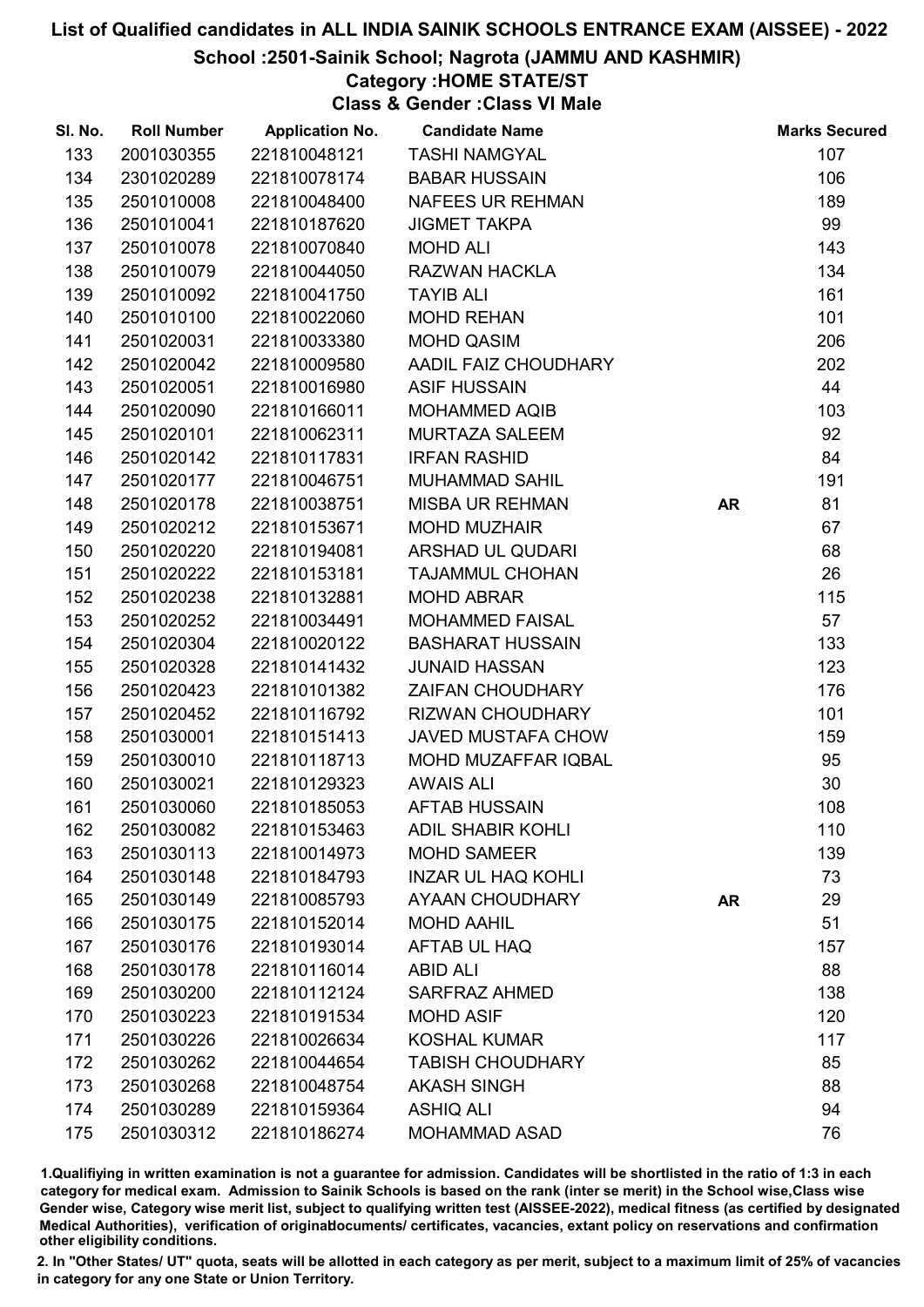School :2501-Sainik School; Nagrota (JAMMU AND KASHMIR)

# Category :HOME STATE/ST

Class & Gender :Class VI Male

| SI. No. | <b>Roll Number</b> | <b>Application No.</b> | <b>Candidate Name</b>       | <b>Marks Secured</b> |
|---------|--------------------|------------------------|-----------------------------|----------------------|
| 176     | 2501030316         | 221810130674           | <b>ALTAF AHMED</b>          | 95                   |
| 177     | 2501030318         | 221810154774           | <b>MOHD SAQIB</b>           | 101                  |
| 178     | 2501030321         | 221810018874           | <b>NITISH SUJAN</b>         | 215                  |
| 179     | 2501030325         | 221810177184           | <b>IMAD AL HASNAIN</b>      | 219                  |
| 180     | 2501030338         | 221810090194           | <b>MOHD SHARAZ</b>          | 92                   |
| 181     | 2501030355         | 221810188694           | <b>STANZIN DAWA</b>         | 94                   |
| 182     | 2501030360         | 221810049994           | <b>INZMAM CHOUDHARY</b>     | 124                  |
| 183     | 2501030413         | 221810089825           | <b>ADITYA SINGH</b>         | 98                   |
| 184     | 2501030437         | 221810017735           | <b>AAHIL ALYAS</b>          | 151                  |
| 185     | 2501030448         | 221810132545           | <b>NASIR SHABIR</b>         | 51                   |
| 186     | 2501030460         | 221810019155           | RIZWAN CHOUDHARY            | 93                   |
| 187     | 2501030461         | 221810195255           | PIYUSH SINGH                | 110                  |
| 188     | 2501030463         | 221810132555           | <b>MOHD RIZWAN ASIF</b>     | 104                  |
| 189     | 2501040016         | 221810017965           | <b>MUSSADIQ HUSSAIN</b>     | 118                  |
| 190     | 2501040045         | 221810079095           | <b>FAZAN AHMED</b>          | 88                   |
| 191     | 2501040071         | 221810165406           | <b>ADHIL RAZA</b>           | 69                   |
| 192     | 2501040087         | 221810069316           | ALTMASH HAMID               | 248                  |
| 193     | 2501040114         | 221810154726           | MUDASAR AHMED               | 97                   |
| 194     | 2501040119         | 221810055036           | RAZWAN MUSHTAQ              | 187                  |
| 195     | 2501040141         | 221810116246           | AHTSHAM UL HUSSAN           | 227                  |
| 196     | 2501040142         | 221810167246           | <b>KASHIF ALI KHAN</b>      | 174                  |
| 197     | 2501040143         | 221810187246           | <b>MOHD RASHID</b>          | 77                   |
| 198     | 2501040152         | 221810187646           | <b>JIGMAT RIGSDAN</b>       | 115                  |
| 199     | 2501040176         | 221810078756           | <b>MEHFOOZ IQBAL</b>        | 68                   |
| 200     | 2501040197         | 221810100966           | MOHAMMAD ZAHID KHAN         | 144                  |
| 201     | 2501040205         | 221810189376           | <b>JIGMAT STANZIN OTSAL</b> | 154                  |
| 202     | 2501040222         | 221810145386           | <b>SAGAR SAFEER</b>         | 103                  |
| 203     | 2501040223         | 221810139386           | <b>MOHD ZAHEER</b>          | 44                   |
| 204     | 2501040229         | 221810172686           | <b>SAKSHAM ADHIR SINGH</b>  | 83                   |
| 205     | 2501040247         | 221810060596           | <b>KASHIF AHMED</b>         | 159                  |
| 206     | 2501040252         | 221810081796           | <b>NAHIM AHMED</b>          | 118                  |
| 207     | 2501040326         | 221810162157           | <b>TASHI LOTAY</b>          | 74                   |
| 208     | 2501040346         | 221810087167           | <b>DILSHAD AHMED</b>        | 87                   |
| 209     | 2501040366         | 221810105377           | <b>HEAVEN JAHANGEER</b>     | 94                   |
| 210     | 2501040405         | 221810135197           | <b>RIZWAN HUSSAIN</b>       | 146                  |
| 211     | 2501050100         | 221810077848           | <b>MOHD TOSEEF</b>          | 142                  |
| 212     | 2501050105         | 221810072258           | <b>FAIZAN RAZA</b>          | 139                  |
| 213     | 2501050165         | 221810046698           | <b>ZIA UL HUSSAIN</b>       | 155                  |
| 214     | 2501050166         | 221810010898           | <b>ZAHID ROSHAN</b>         | 69                   |
| 215     | 2501050174         | 221810144809           | <b>AYAAN ASLAM</b>          | 169                  |
| 216     | 2501050194         | 221810086619           | <b>IQRAR ALI</b>            | 66                   |
| 217     | 2501050201         | 221810135129           | <b>AJAZ AHMED</b>           | 99                   |
| 218     | 2501050224         | 221810127939           | MURTAZA ANJUM               | 91                   |

1.Qualifiying in written examination is not a guarantee for admission. Candidates will be shortlisted in the ratio of 1:3 in each category for medical exam. Admission to Sainik Schools is based on the rank (inter se merit) in the School wise,Class wise Gender wise, Category wise merit list, subject to qualifying written test (AISSEE-2022), medical fitness (as certified by designated Medical Authorities), verification of originablocuments/ certificates, vacancies, extant policy on reservations and confirmation other eligibility conditions.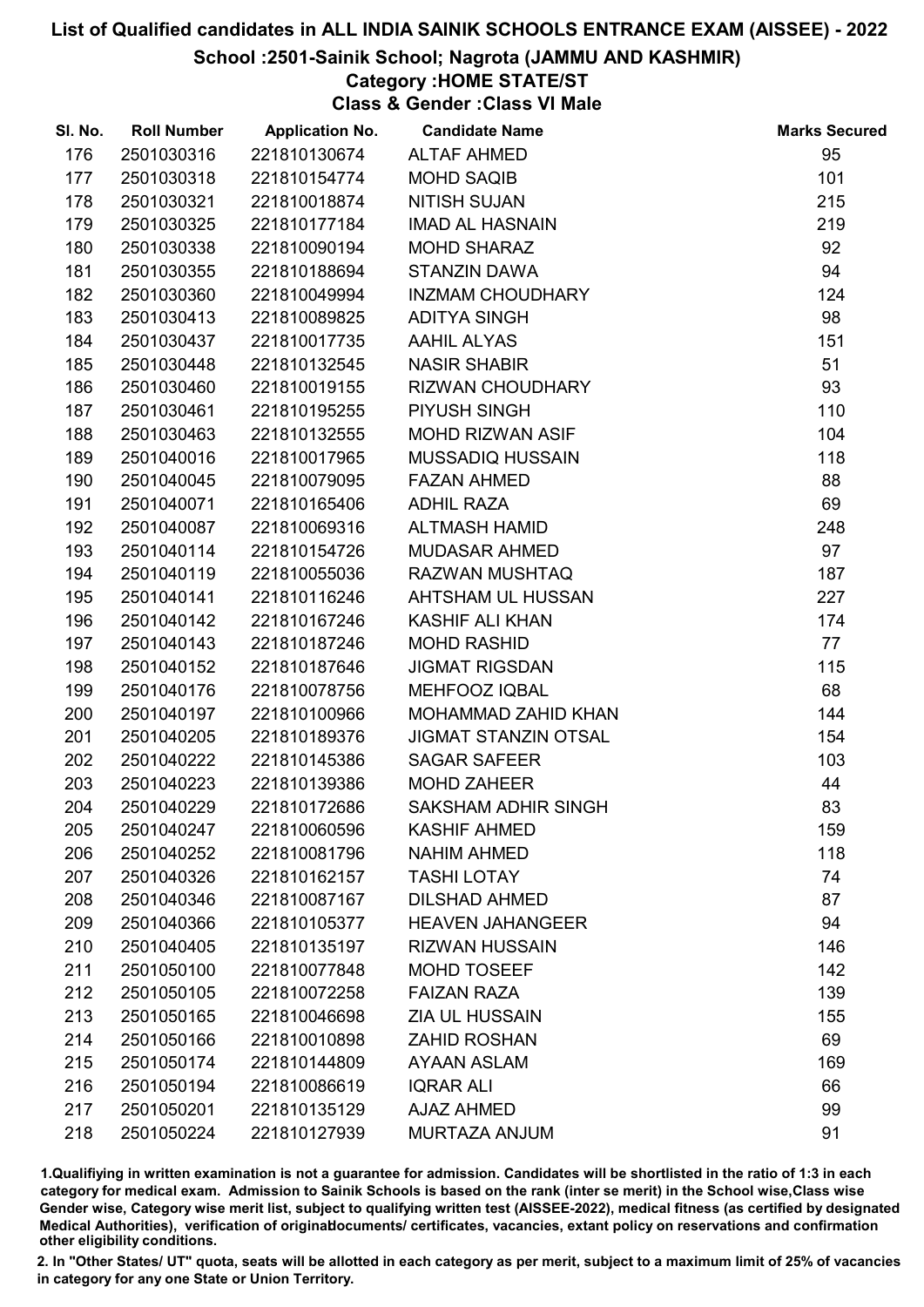School :2501-Sainik School; Nagrota (JAMMU AND KASHMIR)

### Category :HOME STATE/ST

Class & Gender :Class VI Male

| SI. No. | <b>Roll Number</b> | <b>Application No.</b> | <b>Candidate Name</b>        | <b>Marks Secured</b> |
|---------|--------------------|------------------------|------------------------------|----------------------|
| 219     | 2501050229         | 221810085149           | SYED MOHAMMAD MOOSAVI        | 192                  |
| 220     | 2501050282         | 221810009669           | <b>MUNTAZIR FIRDOUS RAZA</b> | 219                  |
| 221     | 2501050287         | 221810135969           | NAZAQ ALI                    | 83                   |
| 222     | 2501050293         | 221810023279           | <b>OWAIS SHABIR</b>          | 171                  |
| 223     | 2501050338         | 221810031199           | <b>ATIEF BILAL</b>           | 85                   |
| 224     | 2502020033         | 221810096716           | <b>SHUBHAM SULDRU</b>        | 121                  |
| 225     | 2502020064         | 221810032027           | <b>PRAGUN</b>                | 177                  |
| 226     | 2502020066         | 221810197427           | <b>LOVE KUMAR</b>            | 72                   |
| 227     | 2502020085         | 221810131557           | <b>RITISH KUMAR</b>          | 58                   |
| 228     | 2502020116         | 221810153138           | <b>NAMAN SINGH</b>           | 186                  |
| 229     | 2503010019         | 221810106222           | <b>FAISAL AJAZ</b>           | 110                  |
| 230     | 2503010034         | 221810070263           | <b>MOHAMMAD ASIF GORSI</b>   | 138                  |
| 231     | 2503010038         | 221810108393           | <b>JUNAID MUDASER</b>        | 132                  |
| 232     | 2503010084         | 221810128118           | <b>FARHAAN SHAKEEL</b>       | 138                  |
| 233     | 4701010001         | 221810194200           | <b>STANZIN MOTUP</b>         | 128                  |
| 234     | 4701010002         | 221810164600           | THINLAY CHOSDUP              | 147                  |
| 235     | 4701010004         | 221810153830           | <b>STANZIN GONBO</b>         | 129                  |
| 236     | 4701010005         | 221810139840           | <b>STANZIN DALAX</b>         | 91                   |
| 237     | 4701010009         | 221810127270           | <b>STANZIN SANGDAK</b>       | 80                   |
| 238     | 4701010011         | 221810191370           | <b>MUBARAK SHAH</b>          | 94                   |
| 239     | 4701010014         | 221810132890           | <b>STANZIN LODAN</b>         | 123                  |
| 240     | 4701010016         | 221810054101           | MOHAMMAD ALI ABIDI           | 74                   |
| 241     | 4701010018         | 221810025511           | STANSRUNG NAMGYAL            | 133                  |
| 242     | 4701010026         | 221810135441           | <b>MEPHAM GYATSO</b>         | 73                   |
| 243     | 4701010029         | 221810125751           | PHUNTSOG STOBDAN             | 77                   |
| 244     | 4701010033         | 221810157771           | <b>JIGMAT NORCHOK</b>        | 114                  |
| 245     | 4701010035         | 221810127871           | AYAAN MANZOOR HUSSAIN        | 83                   |
| 246     | 4701010039         | 221810116722           | <b>TOUSIF HUSSAIN</b>        | 119                  |
| 247     | 4701010043         | 221810128642           | <b>SAMEER ABASS</b>          | 147                  |
| 248     | 4701010046         | 221810050652           | <b>TSEPAK NAMGYAL</b>        | 227                  |
| 249     | 4701010051         | 221810030392           | <b>MOHAMMAD BAKHTIYAR</b>    | 179                  |
| 250     | 4701010053         | 221810122543           | <b>STANZIN CHOSPHEL</b>      | 104                  |
| 251     | 4701010055         | 221810154653           | <b>STANZIN GYATSO</b>        | 120                  |
| 252     | 4701010065         | 221810114934           | <b>MOHD ALI</b>              | 139                  |
| 253     | 4701010068         | 221810088074           | <b>DELDAN NAMGAIL</b>        | 119                  |
| 254     | 4701010069         | 221810107274           | <b>NAWANG GYALTSAN</b>       | 263                  |
| 255     | 4701010072         | 221810185894           | <b>JIGMET GAYCHOS</b>        | 104                  |
| 256     | 4701010077         | 221810000445           | <b>JIGMAT LOBZANG</b>        | 154                  |
| 257     | 4701010078         | 221810081355           | <b>STANZIN RIGCHOK</b>       | 147                  |
| 258     | 4701010087         | 221810069566           | <b>JIGMET NAMGAIL</b>        | 147                  |
| 259     | 4701010090         | 221810138286           | <b>HUMAYOUN HASHMAT</b>      | 97                   |
| 260     | 4701010091         | 221810031196           | STANZIN THUPSTAN SMANLA      | 143                  |
| 261     | 4701010093         | 221810029807           | <b>STANZIN CHOKWANG</b>      | 160                  |

1.Qualifiying in written examination is not a guarantee for admission. Candidates will be shortlisted in the ratio of 1:3 in each category for medical exam. Admission to Sainik Schools is based on the rank (inter se merit) in the School wise,Class wise Gender wise, Category wise merit list, subject to qualifying written test (AISSEE-2022), medical fitness (as certified by designated Medical Authorities), verification of originablocuments/ certificates, vacancies, extant policy on reservations and confirmation other eligibility conditions.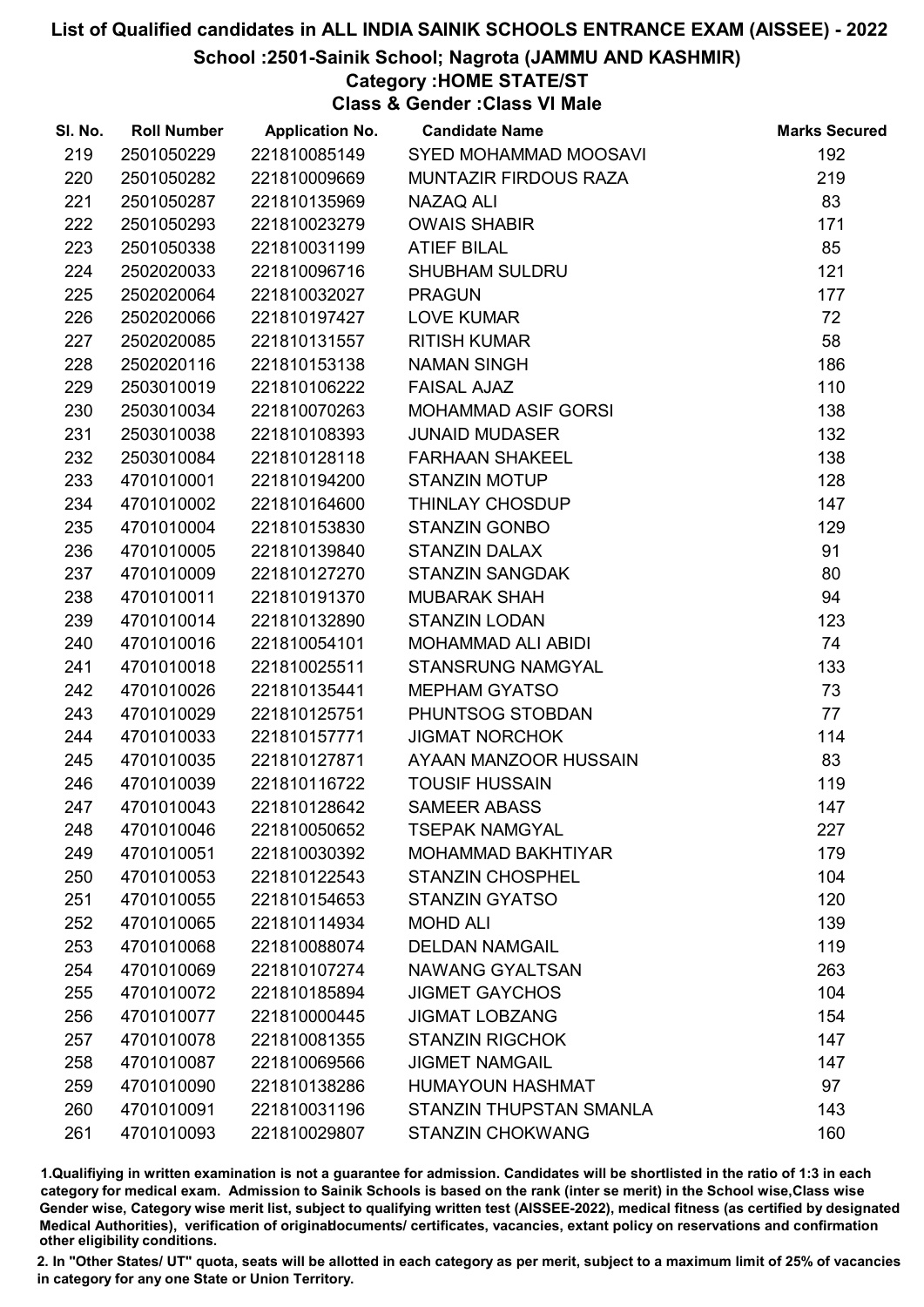School :2501-Sainik School; Nagrota (JAMMU AND KASHMIR)

# Category :HOME STATE/ST

Class & Gender :Class VI Male

| SI. No. | <b>Roll Number</b> | <b>Application No.</b> | <b>Candidate Name</b>    | <b>Marks Secured</b> |
|---------|--------------------|------------------------|--------------------------|----------------------|
| 262     | 4701010100         | 221810146267           | <b>NEEMA OTZER</b>       | 88                   |
| 263     | 4701010101         | 221810191967           | URGAIN TSERING           | 182                  |
| 264     | 4701010104         | 221810190487           | <b>MUNTAZIR HUSSAIN</b>  | 124                  |
| 265     | 4701010105         | 221810064887           | <b>STANZIN TSANGSPAL</b> | 128                  |
| 266     | 4701010106         | 221810066887           | <b>STANZIN ODSAL</b>     | 173                  |
| 267     | 4701010110         | 221810163808           | STANZIN DORJEY           | 191                  |
| 268     | 4701010117         | 221810134138           | <b>JIGMAT KUNDAN</b>     | 95                   |
| 269     | 4701010119         | 221810146448           | NAMKHA SPALGON           | 89                   |
| 270     | 4701010123         | 221810102788           | <b>THINLASS NAMGAIL</b>  | 123                  |
| 271     | 4701010124         | 221810064398           | SKARMA GYATSO            | 86                   |
| 272     | 4701010129         | 221810019329           | STANZIN THABKAS          | 116                  |
| 273     | 4701010131         | 221810084539           | WASIM AHMAD              | 91                   |
| 274     | 4701010133         | 221810187739           | SKARMA THONGLAM GYATSO   | 160                  |
| 275     | 4701010135         | 221810192149           | RIGZIN NAMGAIL           | 103                  |
| 276     | 4701010137         | 221810157449           | <b>TUNDUP WANGCHOK</b>   | 143                  |
| 277     | 4701010139         | 221810184579           | STANZIN JIGMET NORCHUK   | 103                  |
| 278     | 4701010140         | 221810023889           | <b>STANZIN LOTUS</b>     | 78                   |

1.Qualifiying in written examination is not a guarantee for admission. Candidates will be shortlisted in the ratio of 1:3 in each category for medical exam. Admission to Sainik Schools is based on the rank (inter se merit) in the School wise,Class wise Gender wise, Category wise merit list, subject to qualifying written test (AISSEE-2022), medical fitness (as certified by designated Medical Authorities), verification of originablocuments/ certificates, vacancies, extant policy on reservations and confirmation other eligibility conditions.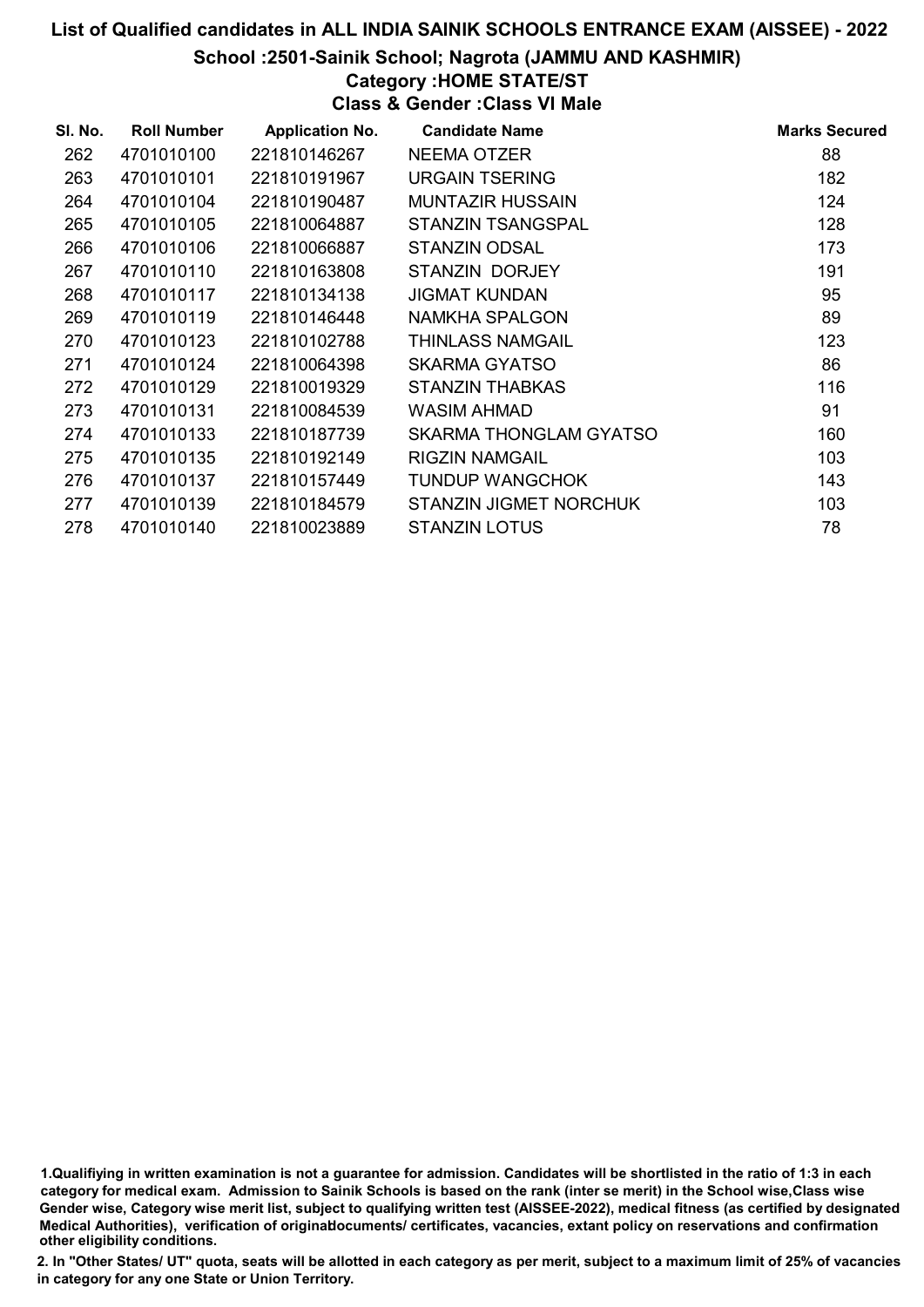#### School :2501-Sainik School; Nagrota (JAMMU AND KASHMIR)

Category :HOME STATE/OBC

Class & Gender :Class VI Male

| SI. No. | <b>Roll Number</b> | <b>Application No.</b> | <b>Candidate Name</b>       | <b>Marks Secured</b> |
|---------|--------------------|------------------------|-----------------------------|----------------------|
| 279     | 2001040410         | 221810053003           | DIVYESH KUMAR DALMOTRA      | 199                  |
| 280     | 2301020137         | 221810033303           | <b>NIKUNJ MRALL</b>         | 123                  |
| 281     | 2501020224         | 221810075181           | <b>VIRAJ KATYAL</b>         | 133                  |
| 282     | 2501020272         | 221810028402           | MOHAMMAD ALTMASH            | 193                  |
| 283     | 2501020447         | 221810076492           | <b>TASHIF TANVEER NAJAR</b> | 230                  |
| 284     | 2501030087         | 221810188763           | <b>ANSHPREET SINGH</b>      | 173                  |
| 285     | 2501030128         | 221810144683           | <b>GANTAVYA MEHTA</b>       | 197                  |
| 286     | 2501030182         | 221810065214           | <b>SUMIT RAJRA</b>          | 131                  |
| 287     | 2501030349         | 221810065394           | <b>RANJEET SINGH</b>        | 124                  |
| 288     | 2501030372         | 221810189705           | <b>DANISH</b>               | 129                  |
| 289     | 2501030434         | 221810047635           | NIKHIL THAKYAL              | 121                  |
| 290     | 2501040140         | 221810044246           | <b>KARAMJYOT SINGH</b>      | 234                  |
| 291     | 2501040302         | 221810128237           | <b>MUMIN SHABIR SHAKSAZ</b> | 187                  |
| 292     | 2501050013         | 221810048508           | <b>JASBIR SINGH</b>         | 191                  |
| 293     | 2501050025         | 221810028318           | MOHAMMAD SHAHVAIZ           | 198                  |
| 294     | 2501050037         | 221810149718           | AARAV MEHTA                 | 135                  |
| 295     | 2501050075         | 221810116838           | MOHAMMAD KHALID BASHIR      | 128                  |
| 296     | 2501050274         | 221810042269           | <b>NITISH VERMA</b>         | 216                  |
| 297     | 2501050306         | 221810075579           | <b>ARHAAN TOHEED</b>        | 120                  |
| 298     | 2502010113         | 221810061273           | <b>KARTIK KUMAR</b>         | 236                  |
| 299     | 2502020012         | 221810063155           | <b>SWASTIK VERMA</b>        | 175                  |
| 300     | 2502020019         | 221810040075           | <b>BHAVISHAYA VERMA</b>     | 154                  |
| 301     | 2502020177         | 221810018389           | <b>AARIC VERMA</b>          | 171                  |

<sup>1.</sup>Qualifiying in written examination is not a guarantee for admission. Candidates will be shortlisted in the ratio of 1:3 in each category for medical exam. Admission to Sainik Schools is based on the rank (inter se merit) in the School wise,Class wise Gender wise, Category wise merit list, subject to qualifying written test (AISSEE-2022), medical fitness (as certified by designated Medical Authorities), verification of originablocuments/ certificates, vacancies, extant policy on reservations and confirmation other eligibility conditions.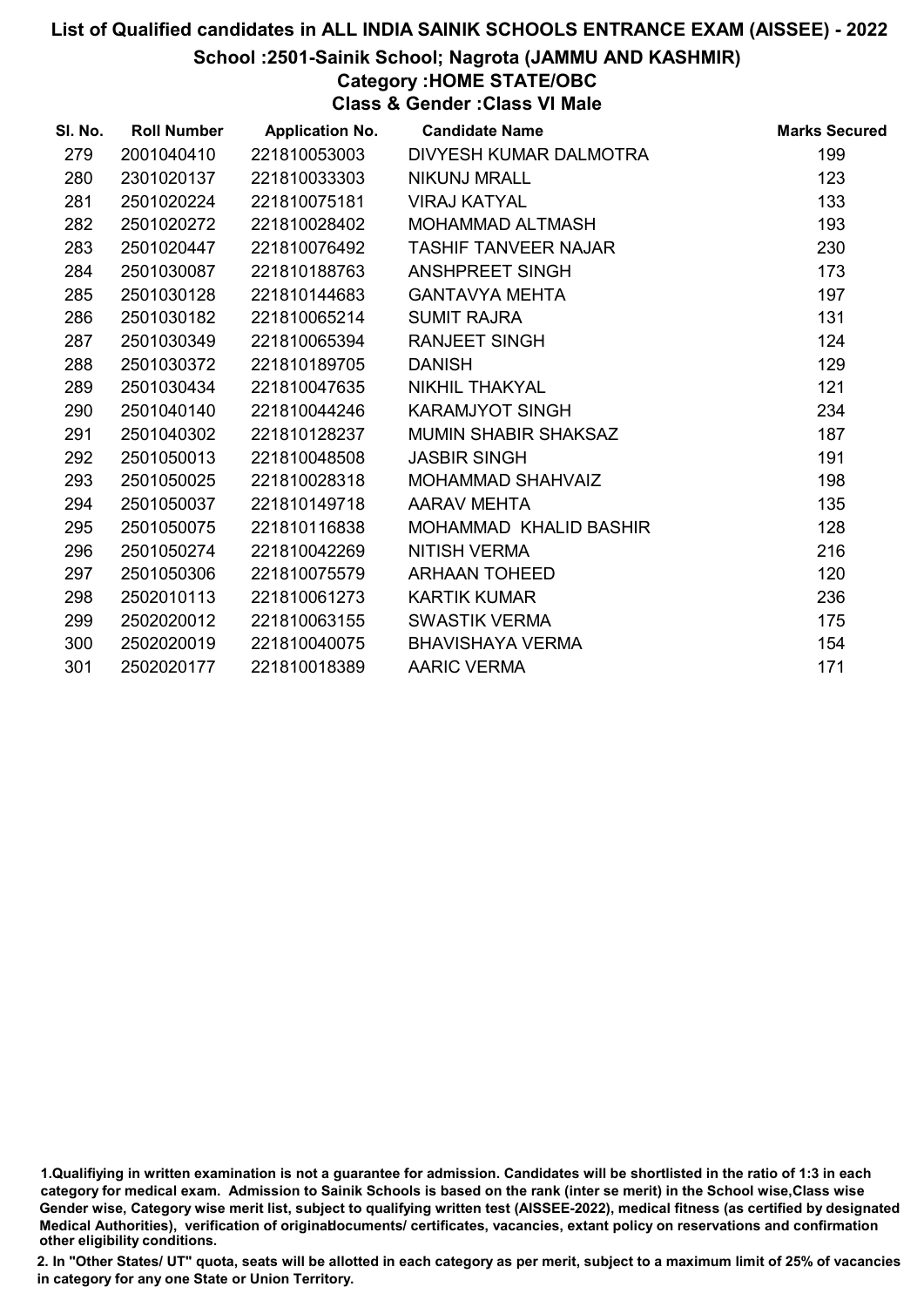#### School :2501-Sainik School; Nagrota (JAMMU AND KASHMIR)

# Category :HOME STATE/DEF

Class & Gender :Class VI Male

| SI. No. | <b>Roll Number</b> | <b>Application No.</b> | <b>Candidate Name</b>        | <b>Marks Secured</b> |
|---------|--------------------|------------------------|------------------------------|----------------------|
| 302     | 2001040270         | 221810016652           | <b>SHUSHANT SINGH</b>        | 135                  |
| 303     | 2001050211         | 221810039983           | <b>MAYANK SHARMA</b>         | 211                  |
| 304     | 2001050245         | 221810100993           | <b>KARTIK LANGEH</b>         | 161                  |
| 305     | 2001060207         | 221810016527           | <b>VIVEK SHARMA</b>          | 201                  |
| 306     | 2201020380         | 221810087268           | <b>DHRUV KUMAR</b>           | 195                  |
| 307     | 2301020696         | 221810015109           | <b>VISHAV THAKUR</b>         | 202                  |
| 308     | 2501010003         | 221810016000           | <b>SOURAV SINGH</b>          | 151                  |
| 309     | 2501010013         | 221810021900           | <b>SHORYA BILLOWRIA</b>      | 120                  |
| 310     | 2501010017         | 221810070110           | <b>VIGNESH SINGH</b>         | 162                  |
| 311     | 2501010027         | 221810016610           | KUNAL DEV SINGH              | 221                  |
| 312     | 2501010040         | 221810043620           | <b>KAUSHIK WALIA</b>         | 143                  |
| 313     | 2501010074         | 221810009540           | <b>JASKARAN SINGH</b>        | 167                  |
| 314     | 2501010085         | 221810161250           | <b>SAMMER SHARMA</b>         | 128                  |
| 315     | 2501010087         | 221810056450           | <b>ESHAN CHOUDHARY</b>       | 133                  |
| 316     | 2501010110         | 221810018560           | <b>ADARSH SINGH</b>          | 163                  |
| 317     | 2501010130         | 221810141689           | DIVANSH SINGH THAKUR         | 184                  |
| 318     | 2501020009         | 221810003270           | NAVJOT SINGH                 | 144                  |
| 319     | 2501020010         | 221810035270           | <b>GURLEEN SINGH</b>         | 130                  |
| 320     | 2501020025         | 221810020670           | <b>HATISH SHARMA</b>         | 192                  |
| 321     | 2501020035         | 221810134480           | RUDAR PARTAP SINGH           | 160                  |
| 322     | 2501020037         | 221810107480           | MOHD ZAYEED MIR              | 126                  |
| 323     | 2501020039         | 221810009480           | ABINANDAN SHARMA             | 145                  |
| 324     | 2501020055         | 221810031290           | <b>NITISH KUMAR</b>          | 135                  |
| 325     | 2501020095         | 221810087111           | <b>ARUN SHARMA</b>           | 140                  |
| 326     | 2501020114         | 221810039021           | <b>ANISH SHARMA</b>          | 172                  |
| 327     | 2501020115         | 221810035121           | <b>AKSHIT MANHAS</b>         | 182                  |
| 328     | 2501020121         | 221810011521           | <b>MANISH GANOTRA</b>        | 145                  |
| 329     | 2501020167         | 221810155351           | <b>MRITYUANJAY</b>           | 158                  |
| 330     | 2501020171         | 221810004551           | RAHUAL SHARMA                | 136                  |
| 331     | 2501020191         | 221810019461           | <b>RAJAT SHARMA</b>          | 133                  |
| 332     | 2501020216         | 221810102971           | <b>MAANISH SINGH SLATHIA</b> | 153                  |
| 333     | 2501020223         | 221810025181           | <b>SHIVAM SINGH</b>          | 238                  |
| 334     | 2501020241         | 221810119881           | <b>SAKSHAM CHANDAN</b>       | 146                  |
| 335     | 2501020263         | 221810140102           | <b>RAHI VERMA</b>            | 183                  |
| 336     | 2501020271         | 221810012402           | <b>ABHISHEK BHAGAT</b>       | 158                  |
| 337     | 2501020303         | 221810039022           | <b>DANISH CHOUDHARY</b>      | 136                  |
| 338     | 2501020316         | 221810167622           | <b>SUMITH RATHORE</b>        | 141                  |
| 339     | 2501020320         | 221810045922           | <b>HARNEET SINGH</b>         | 124                  |
| 340     | 2501020325         | 221810023332           | <b>SAKSHAM SINGH</b>         | 126                  |
| 341     | 2501020340         | 221810194932           | <b>VEERANSH JASROTIA</b>     | 152                  |
| 342     | 2501020354         | 221810026842           | UJWAL PARTAP SINGH           | 138                  |
| 343     | 2501020374         | 221810044652           | <b>DEVANSH SHARMA</b>        | 127                  |
| 344     | 2501020382         | 221810000062           | MR REHBARNAWAZ MALIK         | 184                  |

1.Qualifiying in written examination is not a guarantee for admission. Candidates will be shortlisted in the ratio of 1:3 in each category for medical exam. Admission to Sainik Schools is based on the rank (inter se merit) in the School wise,Class wise Gender wise, Category wise merit list, subject to qualifying written test (AISSEE-2022), medical fitness (as certified by designated Medical Authorities), verification of originablocuments/ certificates, vacancies, extant policy on reservations and confirmation other eligibility conditions.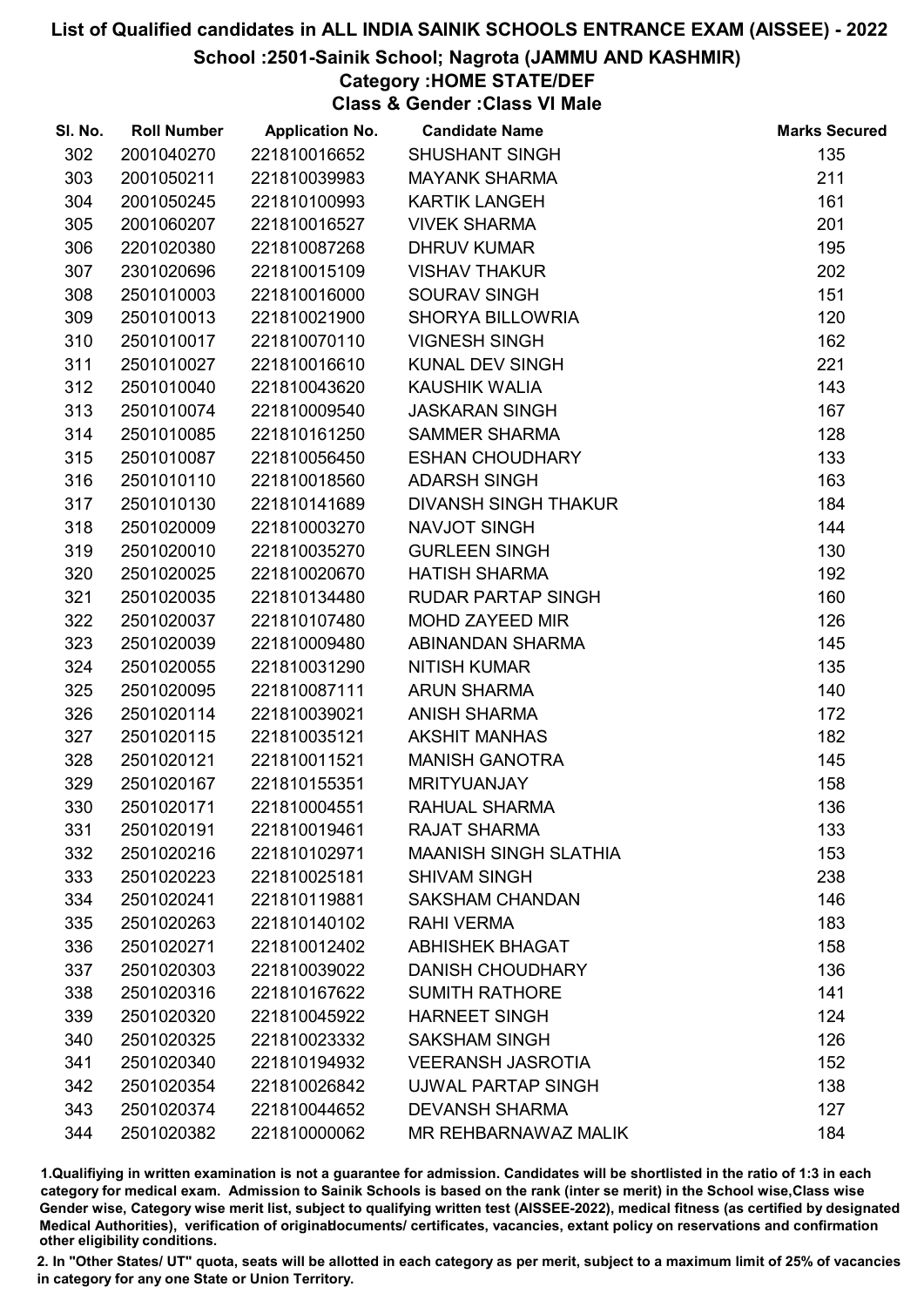School :2501-Sainik School; Nagrota (JAMMU AND KASHMIR)

# Category :HOME STATE/DEF

Class & Gender :Class VI Male

| SI. No. | <b>Roll Number</b> | <b>Application No.</b> | <b>Candidate Name</b>      | <b>Marks Secured</b> |
|---------|--------------------|------------------------|----------------------------|----------------------|
| 345     | 2501020396         | 221810018462           | RUDRANSH SINGH JASROTIA    | 152                  |
| 346     | 2501020399         | 221810069662           | PIYUSH NANYAL              | 175                  |
| 347     | 2501020409         | 221810028172           | NAMAN CHOUDHARY            | 158                  |
| 348     | 2501020414         | 221810028472           | <b>SHARVAN BAKSHI</b>      | 142                  |
| 349     | 2501020438         | 221810001292           | <b>AJAY KATOCH</b>         | 148                  |
| 350     | 2501020445         | 221810038392           | <b>NASIR RAFIQ SHAH</b>    | 135                  |
| 351     | 2501020457         | 221810015992           | <b>MAHAVIR SINGH</b>       | 229                  |
| 352     | 2501020475         | 221810050903           | <b>SAMAN SLATHIA</b>       | 122                  |
| 353     | 2501030002         | 221810010513           | <b>VARSH SHARMA</b>        | 204                  |
| 354     | 2501030005         | 221810013613           | <b>ARINDAM BHAGAT</b>      | 135                  |
| 355     | 2501030014         | 221810009913           | <b>ISHMEET SINGH</b>       | 246                  |
| 356     | 2501030033         | 221810009033           | <b>DEVINDER SHARMA</b>     | 189                  |
| 357     | 2501030041         | 221810031833           | <b>SAFAL SHARMA</b>        | 201                  |
| 358     | 2501030079         | 221810000363           | <b>LAKSHYA</b>             | 173                  |
| 359     | 2501030092         | 221810016963           | <b>MADHAV SHARMA</b>       | 209                  |
| 360     | 2501030097         | 221810038073           | <b>SUKHCHAIN SINGH</b>     | 150                  |
| 361     | 2501030101         | 221810126273           | PRIKSHIT SUMBRIYA          | 203                  |
| 362     | 2501030117         | 221810100083           | PARSHANT CHOUDHARY         | 125                  |
| 363     | 2501030135         | 221810032193           | <b>GOURAV SHARMA</b>       | 178                  |
| 364     | 2501030143         | 221810011593           | <b>ADNAN ZAFFER</b>        | 140                  |
| 365     | 2501030163         | 221810036204           | <b>MAYUK SHARMA</b>        | 158                  |
| 366     | 2501030171         | 221810117504           | <b>DAMIN MIRZA</b>         | 134                  |
| 367     | 2501030185         | 221810093314           | PANKAJ BAJWA               | 152                  |
| 368     | 2501030192         | 221810012814           | RAGHAV VERMA               | 175                  |
| 369     | 2501030199         | 221810026024           | <b>TANISH PARIHAR</b>      | 225                  |
| 370     | 2501030216         | 221810079034           | PARAS DUTTA                | 152                  |
| 371     | 2501030225         | 221810016534           | <b>SUDANSHU SHARMA</b>     | 190                  |
| 372     | 2501030229         | 221810021834           | <b>LAKSH RUKWAL</b>        | 196                  |
| 373     | 2501030250         | 221810056054           | <b>AAKASH BHARAT</b>       | 172                  |
| 374     | 2501030279         | 221810060164           | <b>ADITYA CHOUDHARY</b>    | 132                  |
| 375     | 2501030314         | 221810036374           | <b>KUNAL SAINI</b>         | 133                  |
| 376     | 2501030345         | 221810048294           | SANDEEP SINGH              | 178                  |
| 377     | 2501030394         | 221810019915           | <b>ANSHUL SHARMA</b>       | 155                  |
| 378     | 2501030405         | 221810002425           | <b>HIMANSHU SINGH CHIB</b> | 241                  |
| 379     | 2501030410         | 221810135725           | <b>ARMAAN NAGYAL</b>       | 135                  |
| 380     | 2501030419         | 221810182135           | RIDDHIMAAN SINGH JAMWAL    | 145                  |
| 381     | 2501030445         | 221810017345           | <b>ANIKEAT SHARMA</b>      | 185                  |
| 382     | 2501030459         | 221810007155           | <b>BINNY KUMAR</b>         | 220                  |
| 383     | 2501030465         | 221810052655           | <b>KANISH THAKUR</b>       | 169                  |
| 384     | 2501040014         | 221810016765           | <b>DIVYANSH SHARMA</b>     | 121                  |
| 385     | 2501040033         | 221810032285           | <b>PRANAV BALI</b>         | 171                  |
| 386     | 2501040034         | 221810134285           | <b>SANAMDEEP SINGH</b>     | 200                  |
| 387     | 2501040040         | 221810037885           | <b>MUNEEB NISAR KHAN</b>   | 141                  |

1.Qualifiying in written examination is not a guarantee for admission. Candidates will be shortlisted in the ratio of 1:3 in each category for medical exam. Admission to Sainik Schools is based on the rank (inter se merit) in the School wise,Class wise Gender wise, Category wise merit list, subject to qualifying written test (AISSEE-2022), medical fitness (as certified by designated Medical Authorities), verification of originablocuments/ certificates, vacancies, extant policy on reservations and confirmation other eligibility conditions.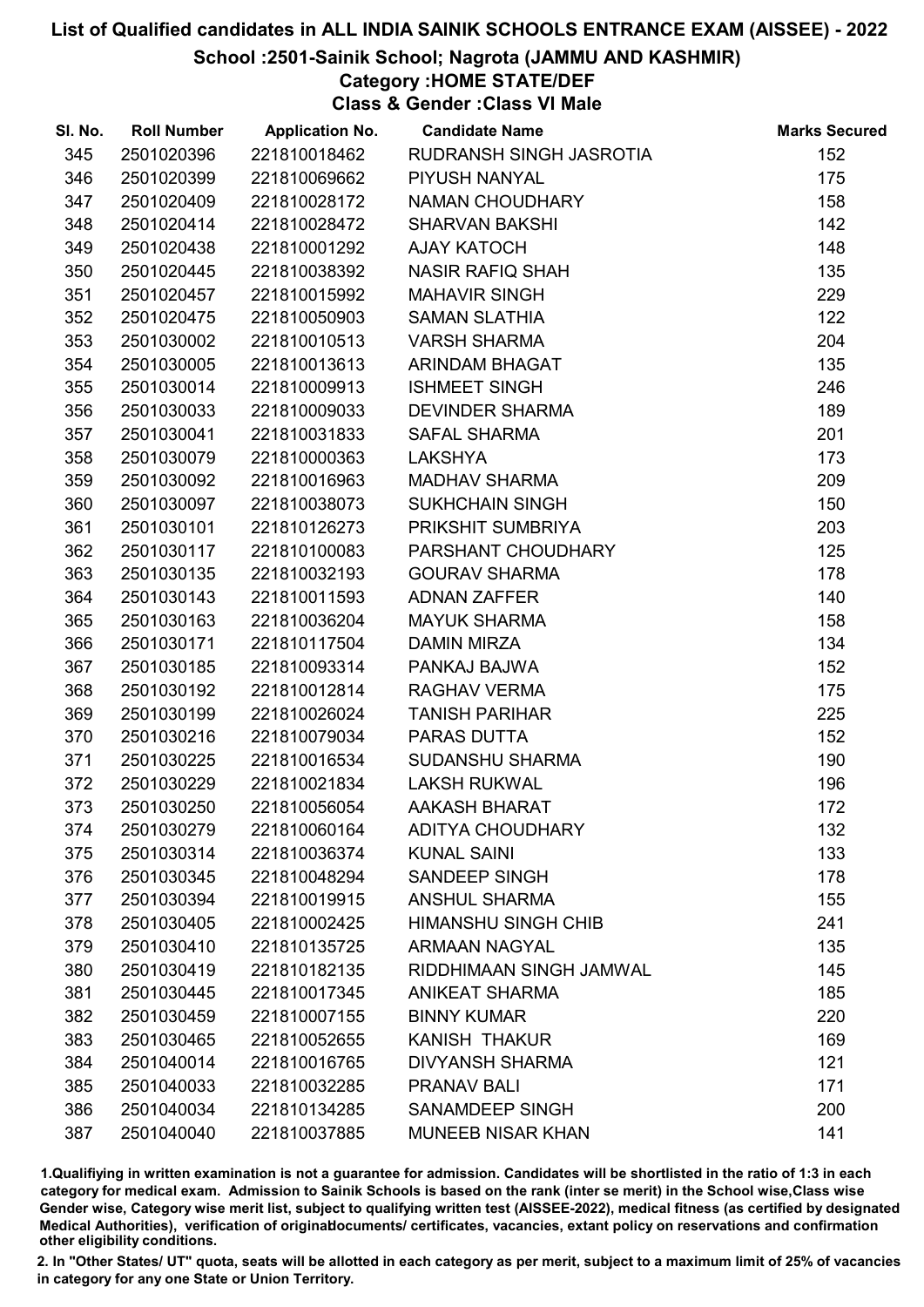#### School :2501-Sainik School; Nagrota (JAMMU AND KASHMIR)

# Category :HOME STATE/DEF

Class & Gender :Class VI Male

| SI. No. | <b>Roll Number</b> | <b>Application No.</b> | <b>Candidate Name</b>        | <b>Marks Secured</b> |
|---------|--------------------|------------------------|------------------------------|----------------------|
| 388     | 2501040070         | 221810011406           | <b>HARSHIT SHARMA</b>        | 137                  |
| 389     | 2501040076         | 221810007906           | <b>VANSH CHOUDHARY</b>       | 196                  |
| 390     | 2501040089         | 221810086416           | <b>ZAHEER AHMED</b>          | 127                  |
| 391     | 2501040105         | 221810049326           | <b>ATUL SHARMA</b>           | 197                  |
| 392     | 2501040110         | 221810041626           | <b>ASHISH KUMAR</b>          | 123                  |
| 393     | 2501040151         | 221810111646           | <b>VANSHIT SINGH SALARIA</b> | 187                  |
| 394     | 2501040169         | 221810047556           | MOHAMMAD MUJHTABA            | 128                  |
| 395     | 2501040171         | 221810021656           | <b>KIRANJOT SINGH</b>        | 231                  |
| 396     | 2501040190         | 221810041566           | <b>SHIVANG SHARMA</b>        | 157                  |
| 397     | 2501040270         | 221810106417           | PANKAJ BHAGAT                | 134                  |
| 398     | 2501040289         | 221810131527           | <b>ANURAG SHARMA</b>         | 122                  |
| 399     | 2501040340         | 221810048857           | <b>MAVLEEN SINGH</b>         | 147                  |
| 400     | 2501040348         | 221810048267           | <b>HARSH DEV SINGH</b>       | 127                  |
| 401     | 2501050001         | 221810016797           | <b>SEHAJOT SINGH</b>         | 124                  |
| 402     | 2501050012         | 221810013408           | <b>MENOUN AHMEED</b>         | 136                  |
| 403     | 2501050021         | 221810015018           | <b>RUBAL SHARMA</b>          | 154                  |
| 404     | 2501050084         | 221810019248           | PUSHVINDER SINGH             | 174                  |
| 405     | 2501050092         | 221810015548           | RAGAV SHARMA                 | 177                  |
| 406     | 2501050104         | 221810040258           | <b>VARUN KUMAR</b>           | 127                  |
| 407     | 2501050106         | 221810013358           | YASH THAKUR                  | 152                  |
| 408     | 2501050113         | 221810114858           | <b>ADITYIA</b>               | 167                  |
| 409     | 2501050123         | 221810001468           | ARYAN CHOUDHARY              | 196                  |
| 410     | 2501050128         | 221810047868           | <b>KARTIK SAINI</b>          | 152                  |
| 411     | 2501050147         | 221810137388           | <b>UJJVAL SINGH</b>          | 167                  |
| 412     | 2501050171         | 221810064309           | KARTIK BAKSHI                | 143                  |
| 413     | 2501050198         | 221810032029           | <b>ANSHIT VERMA</b>          | 240                  |
| 414     | 2501050199         | 221810020129           | <b>ABHAY MANHAS</b>          | 164                  |
| 415     | 2501050246         | 221810156849           | <b>VISHAVE SHARMA</b>        | 168                  |
| 416     | 2501050298         | 221810043379           | <b>SUMIT MANHAS</b>          | 137                  |
| 417     | 2501050310         | 221810086679           | RUDHAR PARTAP SINGH          | 254                  |
| 418     | 2501050333         | 221810031689           | <b>MANIK UPPAL</b>           | 120                  |
| 419     | 2501050334         | 221810129689           | <b>ARYAN DOGRA</b>           | 153                  |
| 420     | 2501050335         | 221810197889           | SHINE CHOUDHARY              | 182                  |
| 421     | 2501050336         | 221810023989           | PRIYANSH KHAJURIA            | 215                  |
| 422     | 2502010020         | 221810143250           | <b>MRIDHUL KHAJURIA</b>      | 125                  |
| 423     | 2502010029         | 221810049580           | <b>VIVEK CHOUDHARY</b>       | 161                  |
| 424     | 2502010052         | 221810015851           | <b>ADITYA SHARMA</b>         | 146                  |
| 425     | 2502010059         | 221810021571           | <b>TANMAYA BASOTRA</b>       | 121                  |
| 426     | 2502010071         | 221810016222           | <b>SAKET SHARMA</b>          | 140                  |
| 427     | 2502010081         | 221810080262           | <b>ADITYA VERMA</b>          | 162                  |
| 428     | 2502010082         | 221810086362           | <b>ISHAAN VERMA</b>          | 166                  |
| 429     | 2502010087         | 221810073072           | <b>VRISHAV KHAJURIA</b>      | 200                  |
| 430     | 2502010115         | 221810016673           | PRADEEP SINGH                | 152                  |

1.Qualifiying in written examination is not a guarantee for admission. Candidates will be shortlisted in the ratio of 1:3 in each category for medical exam. Admission to Sainik Schools is based on the rank (inter se merit) in the School wise,Class wise Gender wise, Category wise merit list, subject to qualifying written test (AISSEE-2022), medical fitness (as certified by designated Medical Authorities), verification of originablocuments/ certificates, vacancies, extant policy on reservations and confirmation other eligibility conditions.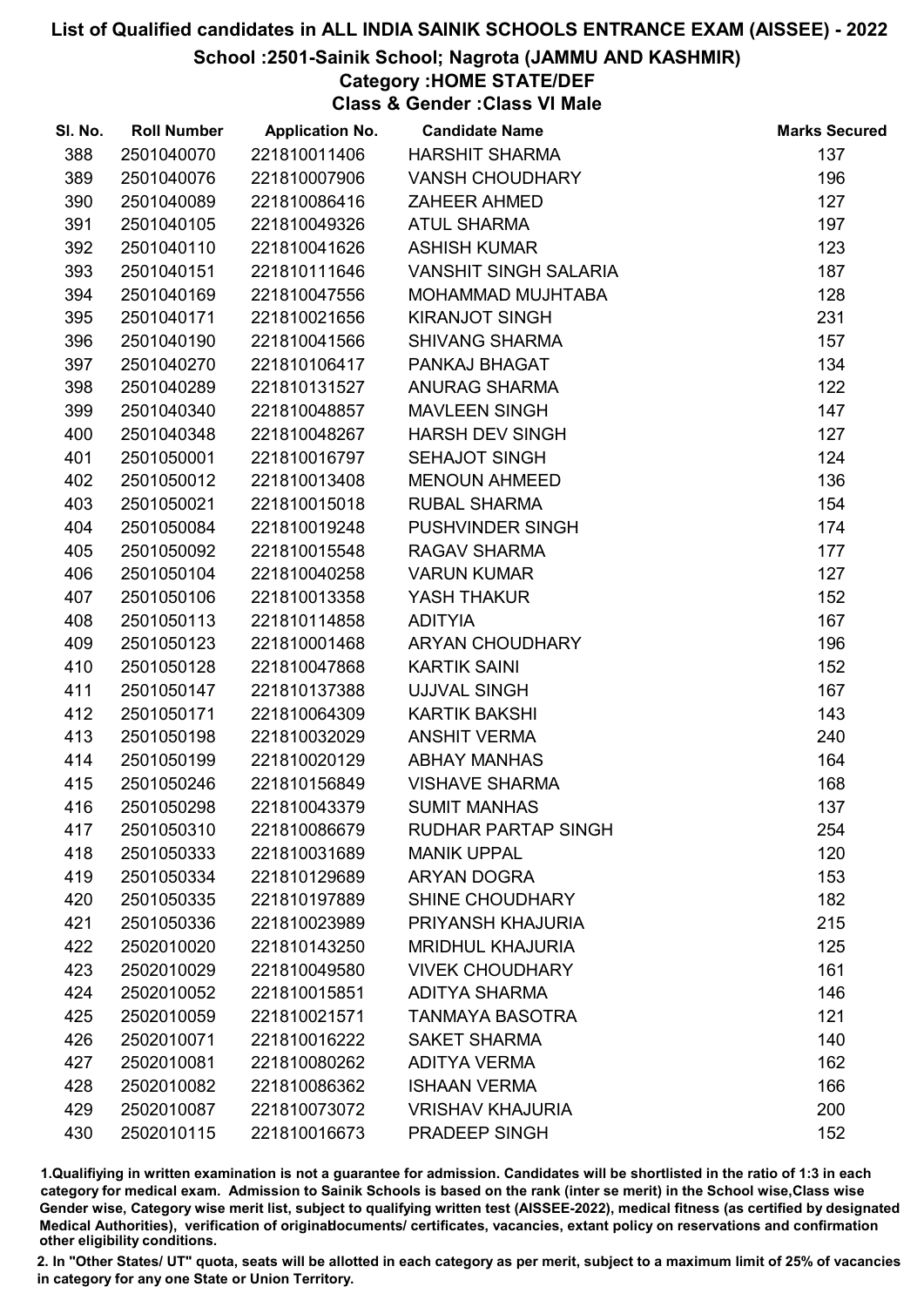School :2501-Sainik School; Nagrota (JAMMU AND KASHMIR)

# Category :HOME STATE/DEF

Class & Gender :Class VI Male

| SI. No. | <b>Roll Number</b> | <b>Application No.</b> | <b>Candidate Name</b>     |           | <b>Marks Secured</b> |
|---------|--------------------|------------------------|---------------------------|-----------|----------------------|
| 431     | 2502010122         | 221810062193           | <b>HARSHAT SINGH</b>      | <b>AR</b> | 244                  |
| 432     | 2502010131         | 221810005814           | <b>SOURAV VERMA</b>       |           | 169                  |
| 433     | 2502010144         | 221810039454           | <b>HARSH SINGH</b>        |           | 138                  |
| 434     | 2502020001         | 221810016225           | <b>KRISH SHARMA</b>       |           | 134                  |
| 435     | 2502020003         | 221810016135           | <b>VARUN BHADWAL</b>      |           | 226                  |
| 436     | 2502020017         | 221810057765           | <b>SPARSH CHOUDHARY</b>   |           | 124                  |
| 437     | 2502020018         | 221810079865           | DEEPYANSH KUMAR PAVRA     |           | 130                  |
| 438     | 2502020051         | 221810153476           | NAKSHATRA RAJWAL          |           | 196                  |
| 439     | 2502020060         | 221810079907           | ANIRUDH SINGH SAMBYAL     |           | 175                  |
| 440     | 2502020067         | 221810052627           | <b>ADITYA SHARMA</b>      |           | 165                  |
| 441     | 2502020084         | 221810019357           | <b>SACHIV SHARMA</b>      |           | 146                  |
| 442     | 2502020095         | 221810037287           | ANUJ PARTAP SINGH         |           | 138                  |
| 443     | 2502020103         | 221810016897           | <b>DANISH BASOTRA</b>     | <b>AR</b> | 130                  |
| 444     | 2502020129         | 221810055658           | RAGHAV BASOTRA            |           | 160                  |
| 445     | 2502020161         | 221810038349           | <b>ASHMIT CHAMBYAL</b>    |           | 225                  |
| 446     | 2503010001         | 221810107730           | <b>AQIL TARIQ</b>         | CG        | 148                  |
| 447     | 2503010063         | 221810001736           | MURTAZA MAQBOOL TANTRAY   |           | 124                  |
| 448     | 2503010111         | 221810007569           | <b>SHAHID HUSSAIN MIR</b> |           | 156                  |
| 449     | 3902010065         | 221810067163           | <b>SHIVANG SALARIA</b>    |           | 158                  |
| 450     | 3904040661         | 221810078516           | <b>ANURAG CHOUDHARY</b>   |           | 237                  |
| 451     | 3904041110         | 221810026249           | <b>AYUSH SHARMA</b>       |           | 154                  |
| 452     | 3904041169         | 221810013489           | ANSHDEEP SINGH            |           | 193                  |
| 453     | 3905010204         | 221810067351           | <b>ANKIT SUDAN</b>        |           | 136                  |
| 454     | 3905020321         | 221810124134           | <b>PYUSH RUKWAL</b>       |           | 166                  |
| 455     | 3905060119         | 221810050919           | <b>SHOVIT KESAR</b>       |           | 183                  |
| 456     | 4102030016         | 221810018235           | <b>ASHISH CHOUHAN</b>     |           | 205                  |
| 457     | 4502021059         | 221810027839           | <b>VANSH KUMAR</b>        |           | 168                  |
| 458     | 4701010013         | 221810006690           | STANZIN LZAYOAT           |           | 123                  |
| 459     | 4701010023         | 221810028041           | <b>JIGMAT RIGCHOK</b>     |           | 222                  |
| 460     | 4701010038         | 221810027622           | <b>JIGMAT SINGAY</b>      |           | 130                  |
| 461     | 4701010045         | 221810160742           | <b>TUNDUP OTSAL</b>       |           | 123                  |
| 462     | 4701010082         | 221810130416           | THINLAS GYATSO            |           | 141                  |
|         |                    |                        |                           |           |                      |

<sup>1.</sup>Qualifiying in written examination is not a guarantee for admission. Candidates will be shortlisted in the ratio of 1:3 in each category for medical exam. Admission to Sainik Schools is based on the rank (inter se merit) in the School wise,Class wise Gender wise, Category wise merit list, subject to qualifying written test (AISSEE-2022), medical fitness (as certified by designated Medical Authorities), verification of originablocuments/ certificates, vacancies, extant policy on reservations and confirmation other eligibility conditions.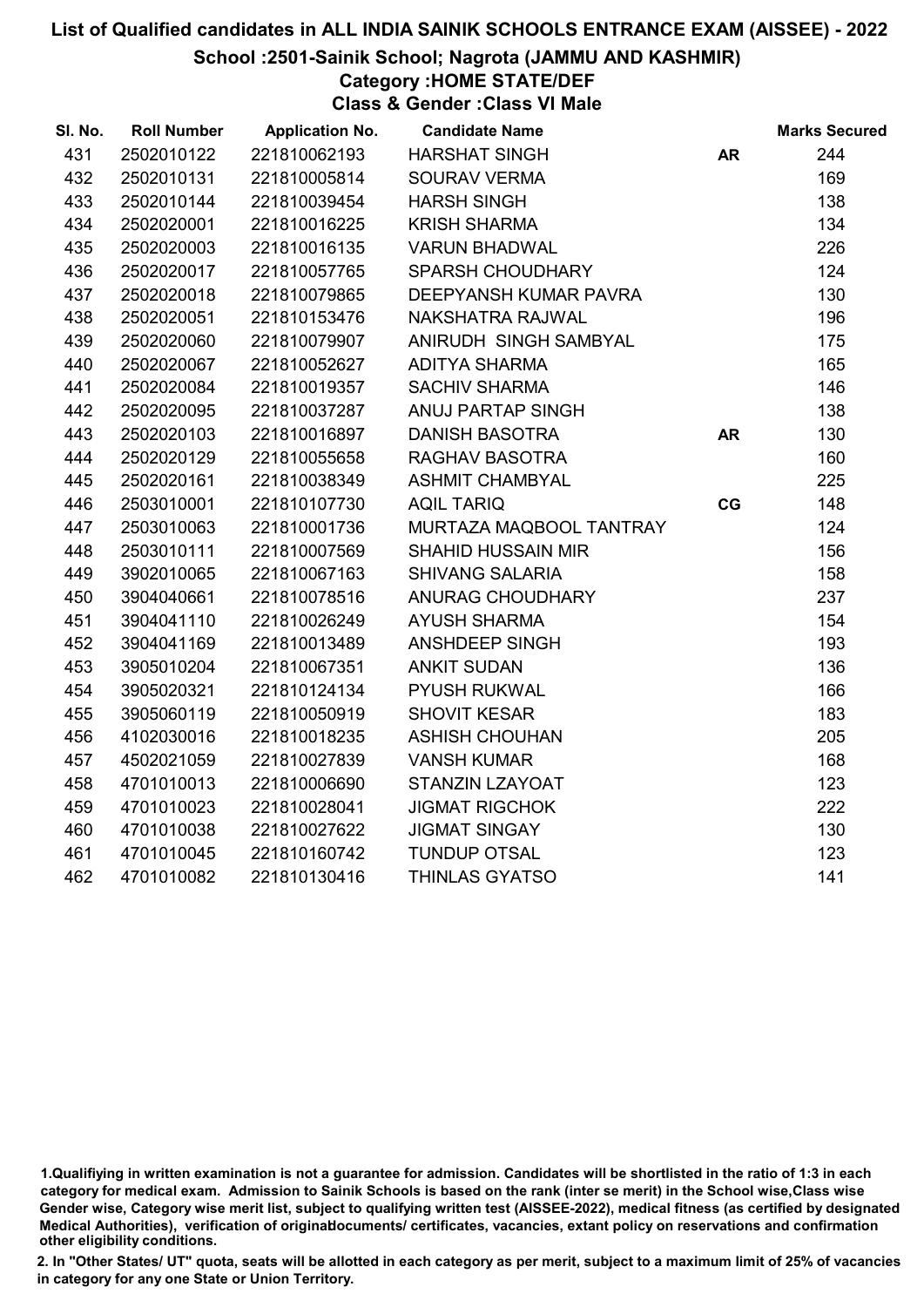#### School :2501-Sainik School; Nagrota (JAMMU AND KASHMIR)

Category :HOME STATE/GEN

Class & Gender :Class VI Male

| SI. No. | <b>Roll Number</b> | <b>Application No.</b> | <b>Candidate Name</b>       | <b>Marks Secured</b> |
|---------|--------------------|------------------------|-----------------------------|----------------------|
| 463     | 2001040307         | 221810036762           | <b>UDHAV KHAJURIA</b>       | 131                  |
| 464     | 2001060639         | 221810040278           | PRATHMESH SHARMA            | 229                  |
| 465     | 2001060731         | 221810073609           | <b>DEVBRAT SINGH</b>        | 184                  |
| 466     | 2301010157         | 221810068941           | <b>NISHANTH GUPTA</b>       | 193                  |
| 467     | 2301020282         | 221810130664           | <b>SHAURYA SHARMA</b>       | 189                  |
| 468     | 2301020719         | 221810006129           | <b>ARYAN SHARMA</b>         | 268                  |
| 469     | 2501010002         | 221810065000           | <b>KSHITIZ NAGPAL</b>       | 167                  |
| 470     | 2501010021         | 221810046310           | <b>VARUN SHARMA</b>         | 152                  |
| 471     | 2501010030         | 221810040910           | <b>ADARSH SHARMA</b>        | 180                  |
| 472     | 2501010032         | 221810130020           | <b>HARIESH K SINGH</b>      | 249                  |
| 473     | 2501010045         | 221810153820           | <b>HARISH SHARMA</b>        | 227                  |
| 474     | 2501010049         | 221810174030           | MUHAMMAD DAYAM              | 133                  |
| 475     | 2501010051         | 221810078130           | RAZA UL FAZAL BHATTI        | 145                  |
| 476     | 2501010054         | 221810128430           | <b>HARISH KHAJURIA</b>      | 139                  |
| 477     | 2501010057         | 221810015630           | <b>LAKSHYA JASWAL</b>       | 192                  |
| 478     | 2501010062         | 221810087830           | <b>ADITYA RAINA</b>         | 206                  |
| 479     | 2501010066         | 221810044040           | <b>MANAV SINGH</b>          | 170                  |
| 480     | 2501010068         | 221810136040           | <b>ANUJ SHARMA</b>          | 193                  |
| 481     | 2501010069         | 221810019240           | <b>VIDHANT SHARMA</b>       | 170                  |
| 482     | 2501010077         | 221810154740           | <b>AIYMAN SHAHID</b>        | 168                  |
| 483     | 2501010098         | 221810076950           | <b>MOHAMMAD IBRAHIM</b>     | 139                  |
| 484     | 2501010105         | 221810077160           | ARNAV SINGH JAMWAL          | 136                  |
| 485     | 2501010112         | 221810192660           | <b>CHAHAT SHARMA</b>        | 153                  |
| 486     | 2501010127         | 221810064478           | <b>VANSH DAMATHIA</b>       | 152                  |
| 487     | 2501020007         | 221810140170           | <b>SHIVAM SINGH</b>         | 175                  |
| 488     | 2501020008         | 221810048170           | <b>MOHD HASEEB</b>          | 211                  |
| 489     | 2501020012         | 221810100370           | <b>RAVI BHAU</b>            | 136                  |
| 490     | 2501020016         | 221810021470           | <b>MAYANK ABROL</b>         | 265                  |
| 491     | 2501020017         | 221810191470           | <b>ADHIKSHIT ANTHAL</b>     | 121                  |
| 492     | 2501020018         | 221810104470           | <b>SHIVAM KOTWAL</b>        | 133                  |
| 493     | 2501020023         | 221810044570           | <b>REHAN GUPTA</b>          | 125                  |
| 494     | 2501020029         | 221810076970           | <b>SOHAM SHARMA</b>         | 171                  |
| 495     | 2501020038         | 221810038480           | <b>ADARSH RAINA</b>         | 151                  |
| 496     | 2501020063         | 221810002590           | <b>CHIRAG SHARMA</b>        | 157                  |
| 497     | 2501020067         | 221810080790           | <b>MEDHANSH BANDHORIA</b>   | 233                  |
| 498     | 2501020070         | 221810061890           | <b>VISHAWADITYA MAGOTRA</b> | 124                  |
| 499     | 2501020073         | 221810141990           | <b>KRISHAANG BADIAL</b>     | 186                  |
| 500     | 2501020075         | 221810012101           | SURYAANSH SINGH JAMWAL      | 194                  |
| 501     | 2501020080         | 221810140401           | <b>UMAR MUSHTAQ KHAN</b>    | 123                  |
| 502     | 2501020087         | 221810129901           | <b>RIZWAN RASHID</b>        | 128                  |
| 503     | 2501020092         | 221810070111           | <b>SHIVVANSH MAHAJAN</b>    | 248                  |
| 504     | 2501020108         | 221810179711           | <b>HARDIK SHARMA</b>        | 223                  |
| 505     | 2501020113         | 221810056021           | <b>MIR SUHAIB AHMAD</b>     | 158                  |

1.Qualifiying in written examination is not a guarantee for admission. Candidates will be shortlisted in the ratio of 1:3 in each category for medical exam. Admission to Sainik Schools is based on the rank (inter se merit) in the School wise,Class wise Gender wise, Category wise merit list, subject to qualifying written test (AISSEE-2022), medical fitness (as certified by designated Medical Authorities), verification of originablocuments/ certificates, vacancies, extant policy on reservations and confirmation other eligibility conditions.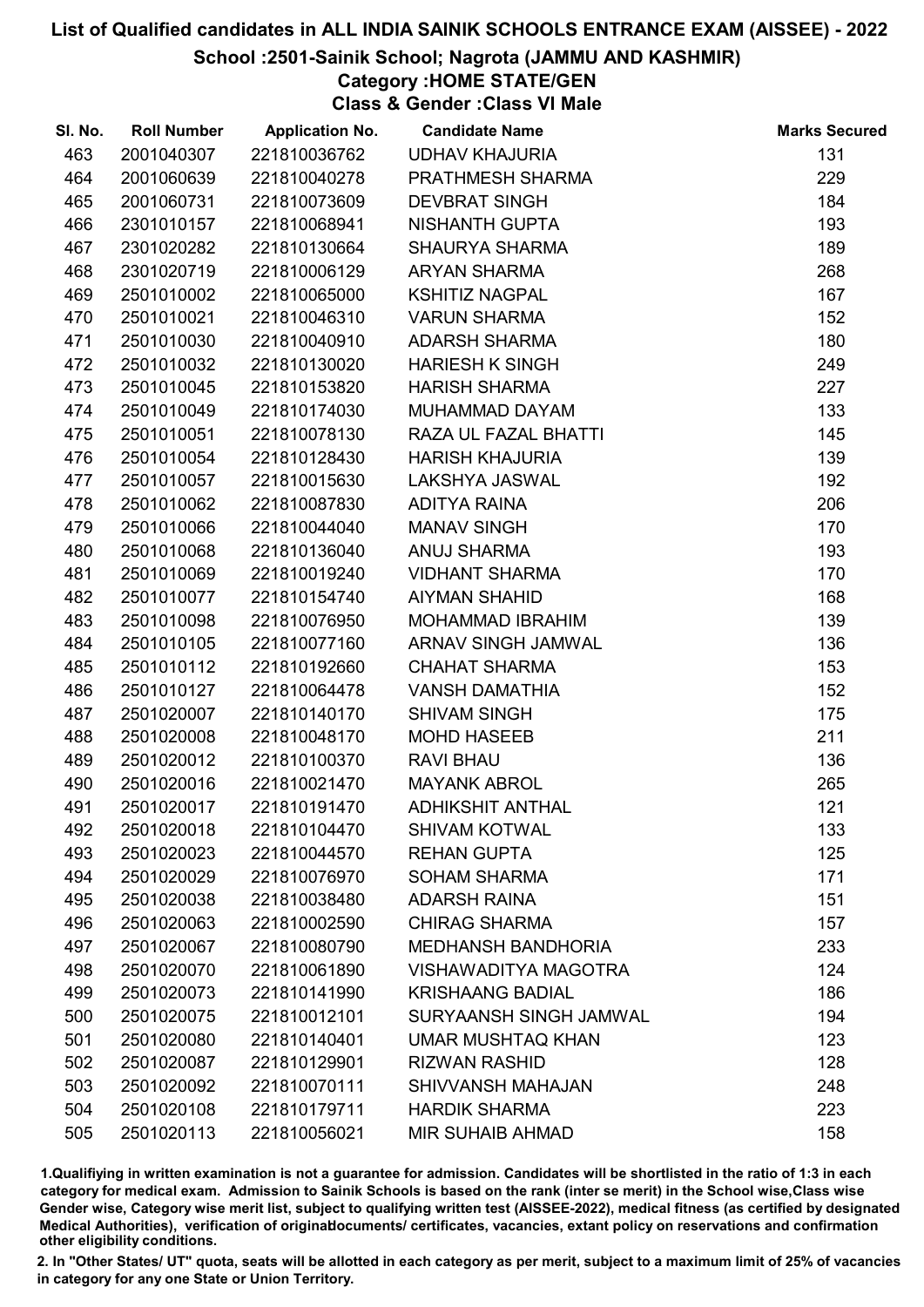#### School :2501-Sainik School; Nagrota (JAMMU AND KASHMIR)

Category :HOME STATE/GEN

Class & Gender :Class VI Male

| SI. No. | <b>Roll Number</b> | <b>Application No.</b> | <b>Candidate Name</b>           | <b>Marks Secured</b> |
|---------|--------------------|------------------------|---------------------------------|----------------------|
| 506     | 2501020119         | 221810069221           | PRINCE CHOUDHARY                | 151                  |
| 507     | 2501020122         | 221810103521           | ABDUS SAMAD MALIK               | 230                  |
| 508     | 2501020123         | 221810121721           | <b>AVISH PATHANIA</b>           | 163                  |
| 509     | 2501020127         | 221810054821           | <b>MAYANK THAKUR</b>            | 240                  |
| 510     | 2501020137         | 221810087531           | <b>RAJVEER RAKWAL</b>           | 255                  |
| 511     | 2501020146         | 221810004931           | <b>SAKSHAR VAID</b>             | 135                  |
| 512     | 2501020149         | 221810120141           | YUVRAJ SINGH JOHAL              | 201                  |
| 513     | 2501020154         | 221810104641           | <b>RANDEEP THAKUR</b>           | 133                  |
| 514     | 2501020155         | 221810015641           | ASAD MEHMOOD BHAT               | 147                  |
| 515     | 2501020170         | 221810043451           | <b>HARMAN SINGH</b>             | 177                  |
| 516     | 2501020184         | 221810009951           | <b>SHIVANG KOTWAL</b>           | 227                  |
| 517     | 2501020185         | 221810002261           | <b>SUMIT KUMAR</b>              | 130                  |
| 518     | 2501020186         | 221810045261           | <b>MOHAMMAD KHALIS KHURSHID</b> | 136                  |
| 519     | 2501020190         | 221810047461           | <b>HARSHIT SHARMA</b>           | 130                  |
| 520     | 2501020193         | 221810035561           | <b>ABHINAV RAKWAL</b>           | 165                  |
| 521     | 2501020200         | 221810156071           | <b>AEIZO BAKASH</b>             | 205                  |
| 522     | 2501020206         | 221810039371           | <b>FAISAL FAROOQ</b>            | 188                  |
| 523     | 2501020219         | 221810134081           | <b>VANSH SHARMA</b>             | 129                  |
| 524     | 2501020246         | 221810070291           | <b>UDHAY</b>                    | 174                  |
| 525     | 2501020248         | 221810024391           | <b>AHAM ABROL</b>               | 221                  |
| 526     | 2501020249         | 221810035391           | NIKHLEASH SINGH                 | 177                  |
| 527     | 2501020255         | 221810033591           | RANVIJAY SINGH BHAU             | 152                  |
| 528     | 2501020264         | 221810022102           | <b>AARAV R KUMAR</b>            | 280                  |
| 529     | 2501020270         | 221810120402           | ABHIVEER SINGH JAMWAL           | 220                  |
| 530     | 2501020275         | 221810062702           | <b>SHRIHAAN GUPTA</b>           | 260                  |
| 531     | 2501020282         | 221810191112           | <b>SUHAS KOUL</b>               | 178                  |
| 532     | 2501020285         | 221810153212           | <b>SAKSHAM SHARMA</b>           | 161                  |
| 533     | 2501020302         | 221810031022           | <b>SWASTIK MATHUR</b>           | 228                  |
| 534     | 2501020310         | 221810044422           | PRATYUSH SHARMA                 | 154                  |
| 535     | 2501020318         | 221810027822           | <b>MANIK SINGH RAJWAL</b>       | 140                  |
| 536     | 2501020327         | 221810196332           | <b>BHUMESHWAR SINGH</b>         | 130                  |
| 537     | 2501020337         | 221810060932           | <b>MOHAMMAD AHSAN SHAWL</b>     | 204                  |
| 538     | 2501020341         | 221810168042           | <b>ADARSH DEV SINGH</b>         | 204                  |
| 539     | 2501020345         | 221810061542           | ANIRUDH RITTIK SHARMA           | 131                  |
| 540     | 2501020348         | 221810094542           | <b>NANDISH PARIHAR</b>          | 208                  |
| 541     | 2501020350         | 221810120642           | <b>VIVAAN TIDYAL</b>            | 169                  |
| 542     | 2501020364         | 221810043152           | <b>DIKSHIT SHARMA</b>           | 120                  |
| 543     | 2501020369         | 221810031452           | <b>BAKSHISH SINGH</b>           | 138                  |
| 544     | 2501020370         | 221810054452           | <b>MOHAMMAD ASRAR UL DEEN</b>   | 139                  |
| 545     | 2501020379         | 221810140952           | AYAAN AHMED                     | 135                  |
| 546     | 2501020385         | 221810029062           | <b>ZAMIN ALI SHAH</b>           | 191                  |
| 547     | 2501020388         | 221810093162           | <b>REHAAN SHAFIQ</b>            | 120                  |
| 548     | 2501020395         | 221810036462           | RAGHUNANDAN SALGOTRA            | 145                  |

1.Qualifiying in written examination is not a guarantee for admission. Candidates will be shortlisted in the ratio of 1:3 in each category for medical exam. Admission to Sainik Schools is based on the rank (inter se merit) in the School wise,Class wise Gender wise, Category wise merit list, subject to qualifying written test (AISSEE-2022), medical fitness (as certified by designated Medical Authorities), verification of originablocuments/ certificates, vacancies, extant policy on reservations and confirmation other eligibility conditions.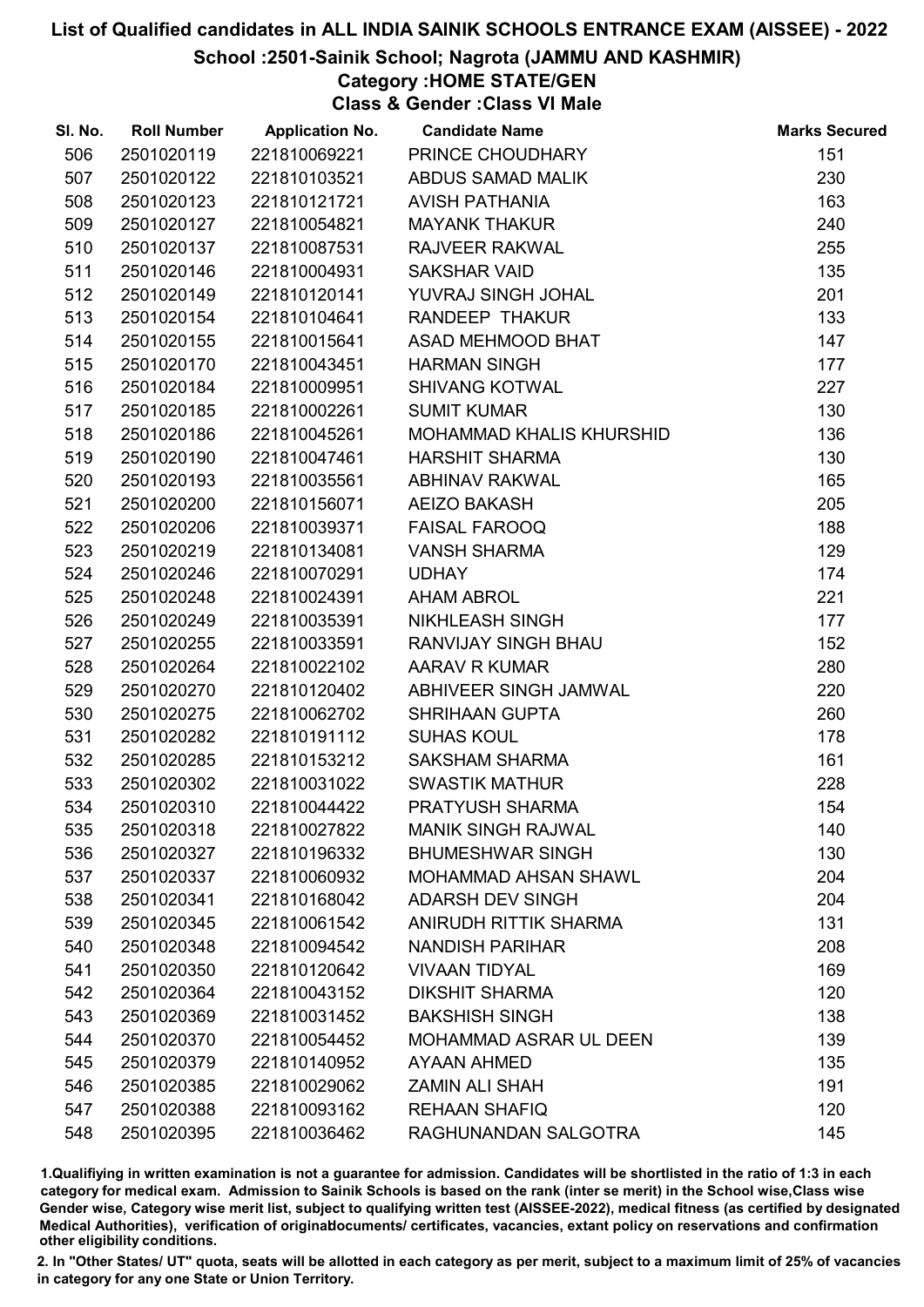School :2501-Sainik School; Nagrota (JAMMU AND KASHMIR)

# Category :HOME STATE/GEN

Class & Gender :Class VI Male

| SI. No. | <b>Roll Number</b> | <b>Application No.</b> | <b>Candidate Name</b>        |           | <b>Marks Secured</b> |
|---------|--------------------|------------------------|------------------------------|-----------|----------------------|
| 549     | 2501020398         | 221810133562           | <b>RAJVEER SINGH</b>         |           | 197                  |
| 550     | 2501020400         | 221810071762           | <b>NEYOTI SINGH</b>          |           | 182                  |
| 551     | 2501020412         | 221810183472           | <b>HAZIQ ALTAF</b>           |           | 132                  |
| 552     | 2501020415         | 221810149472           | <b>YUG TARA</b>              |           | 144                  |
| 553     | 2501020416         | 221810171672           | <b>DAKSH THAKUR</b>          |           | 207                  |
| 554     | 2501020420         | 221810078972           | <b>HREEDYANSH SHARMA</b>     |           | 266                  |
| 555     | 2501020430         | 221810037782           | <b>HARGUN SINGH</b>          |           | 172                  |
| 556     | 2501020437         | 221810195092           | ATHARAV SHARMA               |           | 173                  |
| 557     | 2501020442         | 221810160392           | <b>KIRTAN KUMAR</b>          | <b>AR</b> | 146                  |
| 558     | 2501020446         | 221810046492           | <b>DAKSH PRATAP SINGH</b>    |           | 149                  |
| 559     | 2501020453         | 221810037792           | <b>MALIK HAMMAD UL ISLAM</b> |           | 207                  |
| 560     | 2501020454         | 221810128792           | <b>KRATIGYA MAHAJAN</b>      |           | 165                  |
| 561     | 2501020455         | 221810027892           | <b>DAKSH SHARMA</b>          |           | 123                  |
| 562     | 2501020456         | 221810039892           | <b>SHRAVAN PRASHER</b>       |           | 180                  |
| 563     | 2501020464         | 221810019203           | <b>SHIVDEEP SINGH</b>        |           | 127                  |
| 564     | 2501020466         | 221810011303           | MOHD. HASEEB MALIK           |           | 171                  |
| 565     | 2501020468         | 221810127403           | <b>ANKIT GOURIA</b>          |           | 170                  |
| 566     | 2501030011         | 221810065913           | <b>VAIBHAV BAKSHI</b>        | <b>AR</b> | 161                  |
| 567     | 2501030020         | 221810197223           | AAYUSHMAN SINGH MANHAS       |           | 172                  |
| 568     | 2501030026         | 221810059623           | <b>HARSHAAN SINGH BALI</b>   |           | 135                  |
| 569     | 2501030029         | 221810103823           | SANIDHYA SHARMA              |           | 154                  |
| 570     | 2501030035         | 221810159433           | <b>SAMARTH PURI</b>          |           | 177                  |
| 571     | 2501030036         | 221810103533           | <b>HAYAAN QAYOOM NAIK</b>    |           | 141                  |
| 572     | 2501030048         | 221810106443           | <b>DHRUV PRASHAR</b>         |           | 178                  |
| 573     | 2501030059         | 221810127943           | <b>DUSHANT SHARMA</b>        |           | 244                  |
| 574     | 2501030062         | 221810001153           | <b>HRIDHAY SHARMA</b>        |           | 132                  |
| 575     | 2501030063         | 221810093153           | NAMISHWAR SINGH MANHAS       |           | 134                  |
| 576     | 2501030066         | 221810095253           | AABID HUSSAIN LONE           |           | 159                  |
| 577     | 2501030073         | 221810121753           | MOHAMMAD FAWAD YETOO         |           | 129                  |
| 578     | 2501030078         | 221810016163           | <b>ADITYAM CHOUDHARY</b>     |           | 149                  |
| 579     | 2501030088         | 221810040863           | <b>SVANIK MANSOTRA</b>       |           | 154                  |
| 580     | 2501030089         | 221810023863           | <b>DIVYANSH SHARMA</b>       |           | 215                  |
| 581     | 2501030093         | 221810157963           | <b>FARRIQ SAJJAD</b>         |           | 155                  |
| 582     | 2501030108         | 221810149573           | <b>KRISHANGH VERMA</b>       |           | 162                  |
| 583     | 2501030110         | 221810001873           | <b>EKANSH GUPTA</b>          |           | 122                  |
| 584     | 2501030126         | 221810018583           | <b>SURYA VANDAN MANHAS</b>   |           | 217                  |
| 585     | 2501030130         | 221810040783           | <b>ARVIND RAJPUT</b>         |           | 180                  |
| 586     | 2501030137         | 221810066393           | <b>NEERAJ SINGH CHILYAL</b>  |           | 158                  |
| 587     | 2501030140         | 221810048493           | <b>ARNAV PATHANIA</b>        |           | 184                  |
| 588     | 2501030142         | 221810059493           | SHEIKH MOHAMMAD WASIF        |           | 164                  |
| 589     | 2501030144         | 221810044593           | <b>MOHD ADIL</b>             |           | 148                  |
| 590     | 2501030150         | 221810007793           | <b>HARSHDEEP SINGH NAGRA</b> |           | 134                  |
| 591     | 2501030158         | 221810061104           | <b>MOHIT SINGH</b>           |           | 135                  |

1.Qualifiying in written examination is not a guarantee for admission. Candidates will be shortlisted in the ratio of 1:3 in each category for medical exam. Admission to Sainik Schools is based on the rank (inter se merit) in the School wise,Class wise Gender wise, Category wise merit list, subject to qualifying written test (AISSEE-2022), medical fitness (as certified by designated Medical Authorities), verification of originablocuments/ certificates, vacancies, extant policy on reservations and confirmation other eligibility conditions.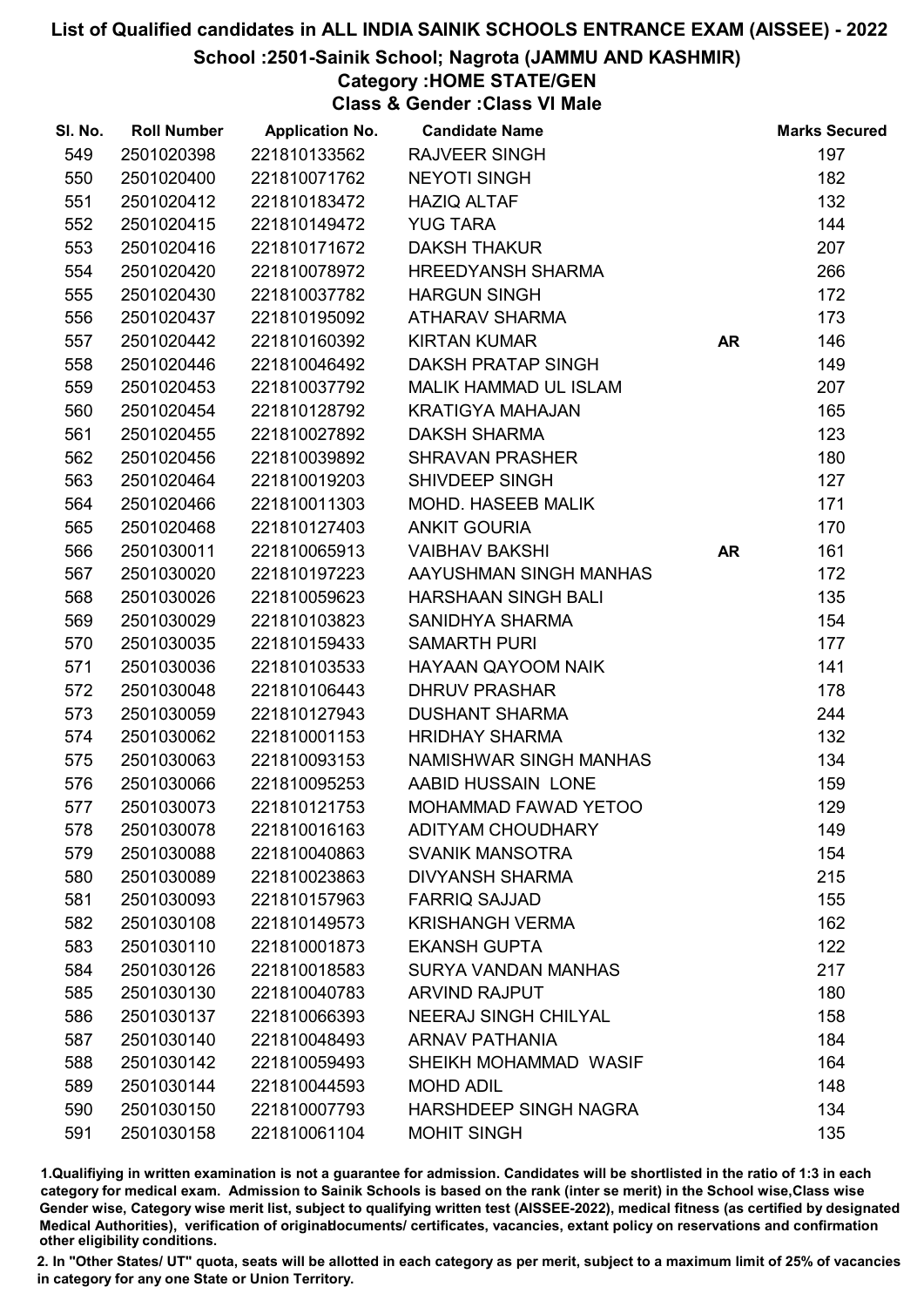School :2501-Sainik School; Nagrota (JAMMU AND KASHMIR)

# Category :HOME STATE/GEN

Class & Gender :Class VI Male

| SI. No. | <b>Roll Number</b> | <b>Application No.</b> | <b>Candidate Name</b>     | <b>Marks Secured</b> |
|---------|--------------------|------------------------|---------------------------|----------------------|
| 592     | 2501030164         | 221810056204           | <b>ARYAN CHANDAIL</b>     | 147                  |
| 593     | 2501030167         | 221810136404           | <b>DIVYAM BHAGAT</b>      | 129                  |
| 594     | 2501030173         | 221810028804           | PULKIT SHARMA             | 252                  |
| 595     | 2501030177         | 221810016014           | <b>TANISH CHOUDHARY</b>   | 208                  |
| 596     | 2501030193         | 221810063814           | <b>ADITYA SHARMA</b>      | 129                  |
| 597     | 2501030204         | 221810197224           | RAIZADA PRATAP SINGH BALI | 147                  |
| 598     | 2501030210         | 221810152724           | <b>KAVYANSH</b>           | 142                  |
| 599     | 2501030220         | 221810042234           | <b>DIVYANSH CHOUDHARY</b> | 201                  |
| 600     | 2501030222         | 221810036334           | <b>AASHMAN SOOD</b>       | 183                  |
| 601     | 2501030230         | 221810142834           | <b>VANSH KUMAR</b>        | 193                  |
| 602     | 2501030234         | 221810189934           | <b>MANAV PRASHAR</b>      | 152                  |
| 603     | 2501030236         | 221810019044           | <b>AKSHAY THAKUR</b>      | 148                  |
| 604     | 2501030243         | 221810072644           | ADHYAN CHALOTRA           | 123                  |
| 605     | 2501030246         | 221810073744           | MUHAMMAD ANEEQ            | 144                  |
| 606     | 2501030269         | 221810178754           | <b>ZEESHAN SHAMAS</b>     | 140                  |
| 607     | 2501030270         | 221810162854           | <b>ASRAR KHAN</b>         | 144                  |
| 608     | 2501030278         | 221810008064           | ABHINAV CHOUDHARY         | 183                  |
| 609     | 2501030280         | 221810071164           | <b>NEERAJ SINGH</b>       | 168                  |
| 610     | 2501030283         | 221810079164           | <b>KOUSHIK</b>            | 158                  |
| 611     | 2501030286         | 221810109264           | <b>ASHISH SHARMA</b>      | 157                  |
| 612     | 2501030294         | 221810042564           | ASIM MUMTAZ MIRZA         | 220                  |
| 613     | 2501030298         | 221810063664           | <b>VANSH DUTTA</b>        | 140                  |
| 614     | 2501030299         | 221810124664           | <b>MOHAMMAD SALIM DAR</b> | 160                  |
| 615     | 2501030307         | 221810189864           | <b>DIKSHIT THAKUR</b>     | 129                  |
| 616     | 2501030310         | 221810128174           | <b>NIPUN KOTWAL</b>       | 121                  |
| 617     | 2501030322         | 221810023084           | SHOURYA SHARMA            | 132                  |
| 618     | 2501030323         | 221810049084           | <b>DIVYANSH SHARMA</b>    | 232                  |
| 619     | 2501030330         | 221810023584           | ANSHUMAN SINGH PARIHAR    | 169                  |
| 620     | 2501030332         | 221810061884           | YASHVARDHAN SINGH         | 136                  |
| 621     | 2501030341         | 221810194194           | <b>SHAKIR AYOUB MIR</b>   | 148                  |
| 622     | 2501030342         | 221810066194           | <b>MASROOR BIN JAVED</b>  | 134                  |
| 623     | 2501030343         | 221810023294           | PARTH RAINA               | 179                  |
| 624     | 2501030347         | 221810080394           | <b>AZMAT HUSSAIN</b>      | 208                  |
| 625     | 2501030353         | 221810001694           | <b>VAIBHAV SADOTRA</b>    | 164                  |
| 626     | 2501030363         | 221810020105           | <b>NISHANT PARIHAR</b>    | 167                  |
| 627     | 2501030373         | 221810053805           | <b>MIRZA MOHD OWAIS</b>   | 152                  |
| 628     | 2501030378         | 221810016905           | <b>HARSHVARDHAN SINGH</b> | 222                  |
| 629     | 2501030380         | 221810070215           | <b>AYUSH SHARMA</b>       | 166                  |
| 630     | 2501030390         | 221810028715           | <b>TANISH SHARMA</b>      | 153                  |
| 631     | 2501030393         | 221810042915           | <b>MOHD JULANI MALIK</b>  | 152                  |
| 632     | 2501030399         | 221810045225           | PRABHJEET SINGH           | 186                  |
| 633     | 2501030403         | 221810057325           | <b>AKSHIT</b>             | 136                  |
| 634     | 2501030408         | 221810088525           | <b>BHAVYA SHARMA</b>      | 138                  |

1.Qualifiying in written examination is not a guarantee for admission. Candidates will be shortlisted in the ratio of 1:3 in each category for medical exam. Admission to Sainik Schools is based on the rank (inter se merit) in the School wise,Class wise Gender wise, Category wise merit list, subject to qualifying written test (AISSEE-2022), medical fitness (as certified by designated Medical Authorities), verification of originablocuments/ certificates, vacancies, extant policy on reservations and confirmation other eligibility conditions.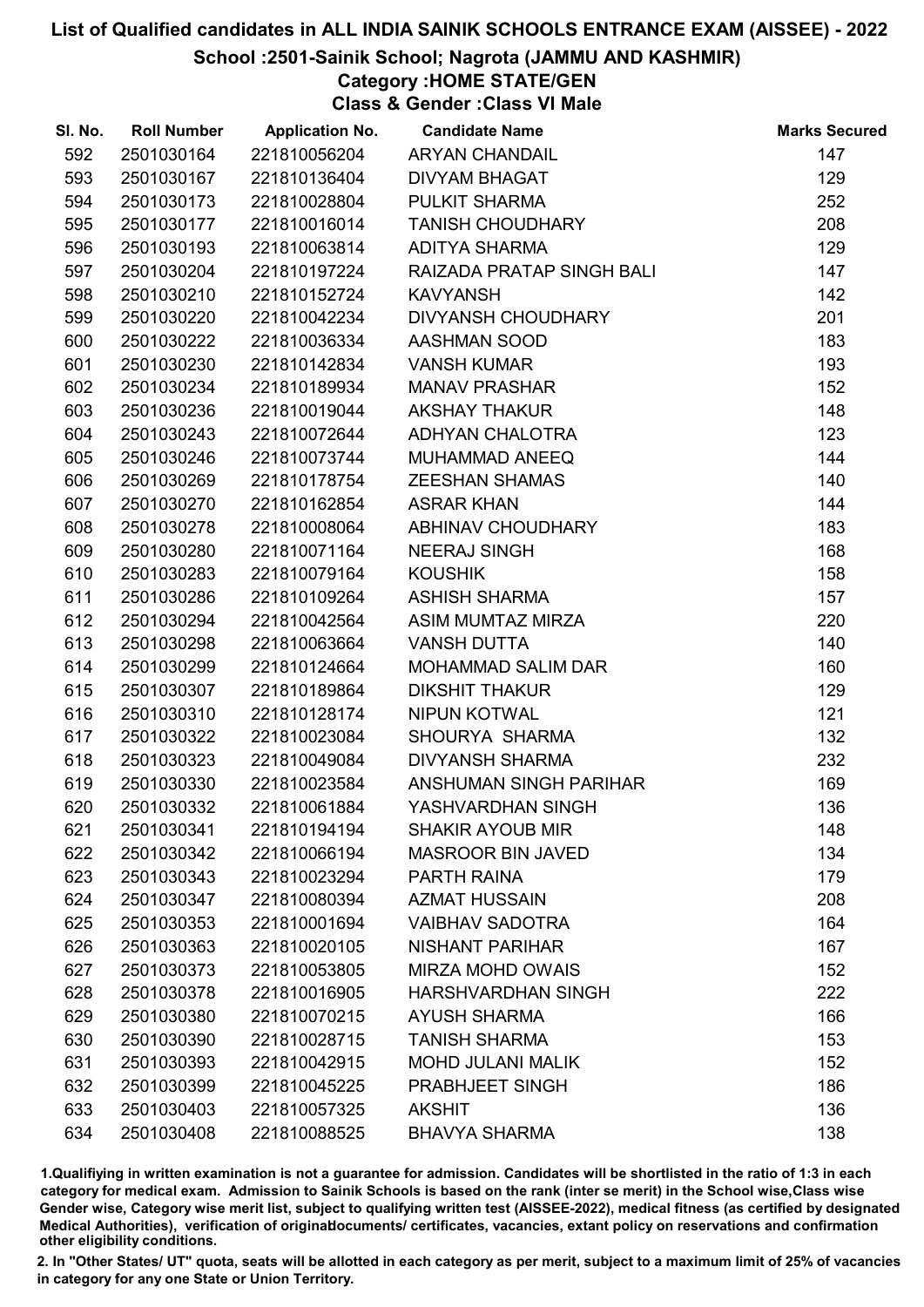#### School :2501-Sainik School; Nagrota (JAMMU AND KASHMIR)

Category :HOME STATE/GEN

Class & Gender :Class VI Male

| SI. No. | <b>Roll Number</b> | <b>Application No.</b> | <b>Candidate Name</b>     |    | <b>Marks Secured</b> |
|---------|--------------------|------------------------|---------------------------|----|----------------------|
| 635     | 2501030422         | 221810040235           | <b>AANUJ</b>              |    | 184                  |
| 636     | 2501030427         | 221810140435           | SABYA SWARIT TRIPATHI     |    | 152                  |
| 637     | 2501030430         | 221810044535           | <b>MOHD HUSSAN MALIK</b>  |    | 178                  |
| 638     | 2501030442         | 221810004935           | <b>SWASTIK SHARMA</b>     |    | 142                  |
| 639     | 2501030443         | 221810047935           | <b>MUKASHIF ALI</b>       |    | 207                  |
| 640     | 2501030444         | 221810037045           | <b>VEER VARDHAN SINGH</b> |    | 132                  |
| 641     | 2501030446         | 221810020445           | <b>HARDIK KUMAR</b>       |    | 133                  |
| 642     | 2501030451         | 221810029745           | <b>FARHAN SARIM KHAN</b>  |    | 173                  |
| 643     | 2501030469         | 221810039755           | PRASHANT SINGH            |    | 160                  |
| 644     | 2501030470         | 221810160855           | <b>ROHAN RASHID</b>       |    | 157                  |
| 645     | 2501030478         | 221810047165           | <b>SAKSHAM CHANDEL</b>    |    | 206                  |
| 646     | 2501030479         | 221810087165           | <b>ANMOL SHARMA</b>       |    | 137                  |
| 647     | 2501040015         | 221810148765           | <b>VEDANT VERMA</b>       |    | 137                  |
| 648     | 2501040020         | 221810025175           | SIDHARTH MANHAS           |    | 210                  |
| 649     | 2501040021         | 221810080275           | <b>ADAMYA SHARMA</b>      |    | 156                  |
| 650     | 2501040024         | 221810090475           | SATYAM JAIDEV RANA        |    | 173                  |
| 651     | 2501040042         | 221810145985           | <b>SAHAJ SHARMA</b>       |    | 161                  |
| 652     | 2501040046         | 221810051195           | <b>AAHIL GULZAR</b>       |    | 120                  |
| 653     | 2501040047         | 221810192195           | <b>RUDHAR RAJPUT</b>      |    | 153                  |
| 654     | 2501040048         | 221810006195           | <b>SMARTH PARIHAR</b>     |    | 226                  |
| 655     | 2501040052         | 221810043495           | ARNAV SINGH KALYAN        |    | 239                  |
| 656     | 2501040053         | 221810089495           | <b>MANYAM SHARMA</b>      |    | 161                  |
| 657     | 2501040058         | 221810047695           | <b>GOURAV SHARMA</b>      |    | 126                  |
| 658     | 2501040061         | 221810014895           | SHIVANG SADOTRA           | CG | 121                  |
| 659     | 2501040064         | 221810054995           | DAKSHVEER MANHAS          |    | 226                  |
| 660     | 2501040072         | 221810030506           | <b>HADEED MALIK</b>       |    | 165                  |
| 661     | 2501040079         | 221810076016           | ANIRUDH SHARMA            |    | 145                  |
| 662     | 2501040081         | 221810143216           | ANTRIKSH SAMNOTRA         |    | 199                  |
| 663     | 2501040084         | 221810056316           | <b>MUNISH SINGH BALI</b>  |    | 228                  |
| 664     | 2501040092         | 221810065516           | <b>AKSHAT KATOCH</b>      |    | 225                  |
| 665     | 2501040094         | 221810029816           | AASAM HUL HAQ             |    | 154                  |
| 666     | 2501040095         | 221810036916           | <b>KANHAIYA GUPTA</b>     |    | 157                  |
| 667     | 2501040103         | 221810132326           | <b>SURYANSH JAMWAL</b>    |    | 124                  |
| 668     | 2501040104         | 221810037326           | <b>AYUSH CHARAK</b>       |    | 128                  |
| 669     | 2501040111         | 221810024626           | <b>LAKSHYA KHAJURIA</b>   |    | 210                  |
| 670     | 2501040121         | 221810040436           | PRIYAMVAD SHARMA          |    | 121                  |
| 671     | 2501040127         | 221810042736           | <b>FAIZAN AHMED</b>       |    | 124                  |
| 672     | 2501040131         | 221810050836           | AMULYA PAGOTRA            |    | 208                  |
| 673     | 2501040147         | 221810072446           | <b>ANKESHWAR SINGH</b>    |    | 163                  |
| 674     | 2501040154         | 221810078646           | <b>VEDANT SHARMA</b>      |    | 130                  |
| 675     | 2501040162         | 221810158056           | <b>SIDHANT MENGI</b>      |    | 165                  |
| 676     | 2501040172         | 221810191656           | PRABHDEEP SINGH           |    | 165                  |
| 677     | 2501040175         | 221810005756           | <b>MOHD MOUTEEB LONE</b>  |    | 148                  |

1.Qualifiying in written examination is not a guarantee for admission. Candidates will be shortlisted in the ratio of 1:3 in each category for medical exam. Admission to Sainik Schools is based on the rank (inter se merit) in the School wise,Class wise Gender wise, Category wise merit list, subject to qualifying written test (AISSEE-2022), medical fitness (as certified by designated Medical Authorities), verification of originablocuments/ certificates, vacancies, extant policy on reservations and confirmation other eligibility conditions.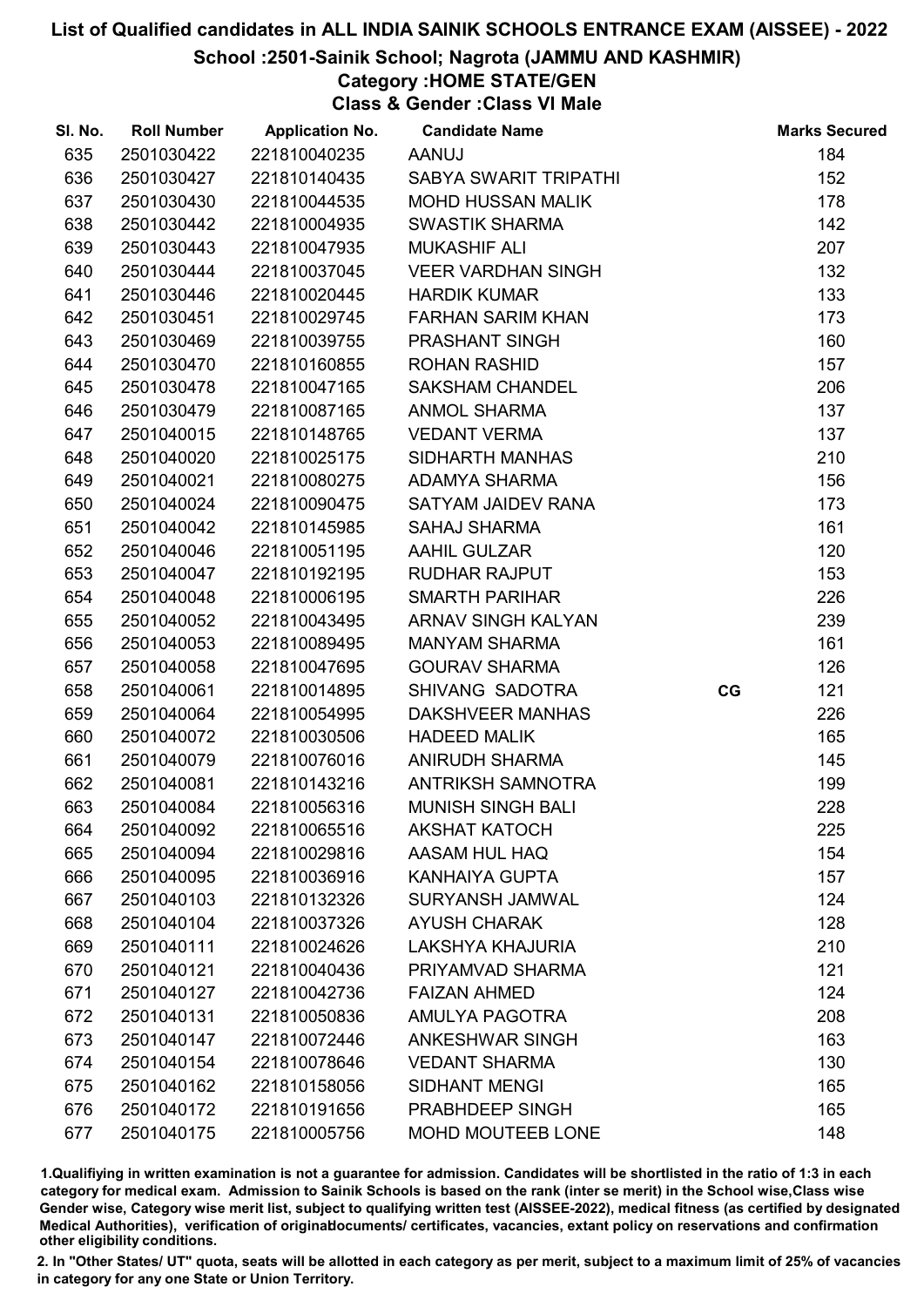#### School :2501-Sainik School; Nagrota (JAMMU AND KASHMIR)

### Category :HOME STATE/GEN

Class & Gender :Class VI Male

| SI. No. | <b>Roll Number</b> | <b>Application No.</b> | <b>Candidate Name</b>       |    | <b>Marks Secured</b> |
|---------|--------------------|------------------------|-----------------------------|----|----------------------|
| 678     | 2501040188         | 221810002366           | <b>KASHEV SHARMA</b>        |    | 185                  |
| 679     | 2501040196         | 221810139866           | <b>ADITYA BHARGAV</b>       |    | 253                  |
| 680     | 2501040211         | 221810083776           | <b>ARYA VEER SINGH</b>      |    | 178                  |
| 681     | 2501040225         | 221810017486           | <b>ASTITVA SINGH</b>        |    | 182                  |
| 682     | 2501040240         | 221810042396           | <b>LUCKY SHARMA</b>         |    | 121                  |
| 683     | 2501040245         | 221810065496           | <b>ISHANT SHARMA</b>        |    | 251                  |
| 684     | 2501040257         | 221810061996           | <b>SAMARTH GUPTA</b>        |    | 255                  |
| 685     | 2501040269         | 221810134417           | <b>MEHRAB SHABIR</b>        |    | 124                  |
| 686     | 2501040277         | 221810134917           | ARSHDEEP SINGH              |    | 124                  |
| 687     | 2501040282         | 221810039227           | <b>DANISH UPPAL</b>         |    | 210                  |
| 688     | 2501040294         | 221810016827           | <b>HARSHIT SHARMA</b>       |    | 123                  |
| 689     | 2501040299         | 221810056037           | <b>MOHD FAISAL KHAN</b>     |    | 163                  |
| 690     | 2501040313         | 221810003147           | <b>HARKIRT SINGH</b>        |    | 128                  |
| 691     | 2501040325         | 221810101157           | URVANSH SHARMA              |    | 143                  |
| 692     | 2501040327         | 221810073157           | <b>SAVINAY GUPTA</b>        |    | 160                  |
| 693     | 2501040328         | 221810093157           | ARADHAY SHARMA              |    | 198                  |
| 694     | 2501040334         | 221810069457           | <b>ARNAV SHARMA</b>         |    | 143                  |
| 695     | 2501040338         | 221810115757           | <b>VARUN SANWAL</b>         |    | 122                  |
| 696     | 2501040339         | 221810032857           | SHAURYA VEER SINGH MANHAS   |    | 198                  |
| 697     | 2501040361         | 221810079077           | PRABAL SHARMA               |    | 169                  |
| 698     | 2501040363         | 221810016177           | <b>NILESH ROMETRA</b>       |    | 195                  |
| 699     | 2501040364         | 221810089177           | <b>NAMAN SHARMA</b>         |    | 263                  |
| 700     | 2501040365         | 221810163377           | MOHAMMED SALIK BHAT         |    | 144                  |
| 701     | 2501040367         | 221810135377           | <b>HIMANK SINGH</b>         |    | 146                  |
| 702     | 2501040368         | 221810039377           | <b>YUVAAN SHARMA</b>        |    | 136                  |
| 703     | 2501040372         | 221810153577           | <b>GOURAV THAKUR</b>        |    | 214                  |
| 704     | 2501040375         | 221810114777           | PRATIYUSH SHARMA            |    | 143                  |
| 705     | 2501040383         | 221810074087           | <b>PAVIT SINGH</b>          |    | 225                  |
| 706     | 2501040391         | 221810067587           | AARAV GUPTA                 |    | 162                  |
| 707     | 2501040395         | 221810158687           | <b>VISHI KANT PRASHER</b>   |    | 184                  |
| 708     | 2501040403         | 221810118097           | <b>AARAV BHAU</b>           |    | 154                  |
| 709     | 2501040404         | 221810100197           | <b>MHOTSAV GANDOTRA</b>     |    | 262                  |
| 710     | 2501040408         | 221810113397           | <b>RAJVIR BALI</b>          |    | 186                  |
| 711     | 2501040419         | 221810018697           | <b>DHRUVEER SINGH</b>       |    | 164                  |
| 712     | 2501050002         | 221810046797           | <b>SUDANSHU SHARMA</b>      |    | 142                  |
| 713     | 2501050006         | 221810182008           | <b>RIFZAAN ALI</b>          |    | 121                  |
| 714     | 2501050007         | 221810041108           | <b>SHARAD CHANDER</b>       |    | 179                  |
| 715     | 2501050016         | 221810161808           | <b>MOHAMMAD HANAN KHAN</b>  |    | 177                  |
| 716     | 2501050017         | 221810066808           | <b>CHINMEY SUNDEEP BHAT</b> |    | 163                  |
| 717     | 2501050024         | 221810057218           | <b>KANAV MAHAJAN</b>        |    | 128                  |
| 718     | 2501050031         | 221810033518           | <b>TEHZEEM TARIQ</b>        |    | 184                  |
| 719     | 2501050036         | 221810078718           | NAMANJEET SINGH             |    | 175                  |
| 720     | 2501050040         | 221810176818           | MUHMMAD AYAAN NAIK          | CG | 170                  |

1.Qualifiying in written examination is not a guarantee for admission. Candidates will be shortlisted in the ratio of 1:3 in each category for medical exam. Admission to Sainik Schools is based on the rank (inter se merit) in the School wise,Class wise Gender wise, Category wise merit list, subject to qualifying written test (AISSEE-2022), medical fitness (as certified by designated Medical Authorities), verification of originablocuments/ certificates, vacancies, extant policy on reservations and confirmation other eligibility conditions.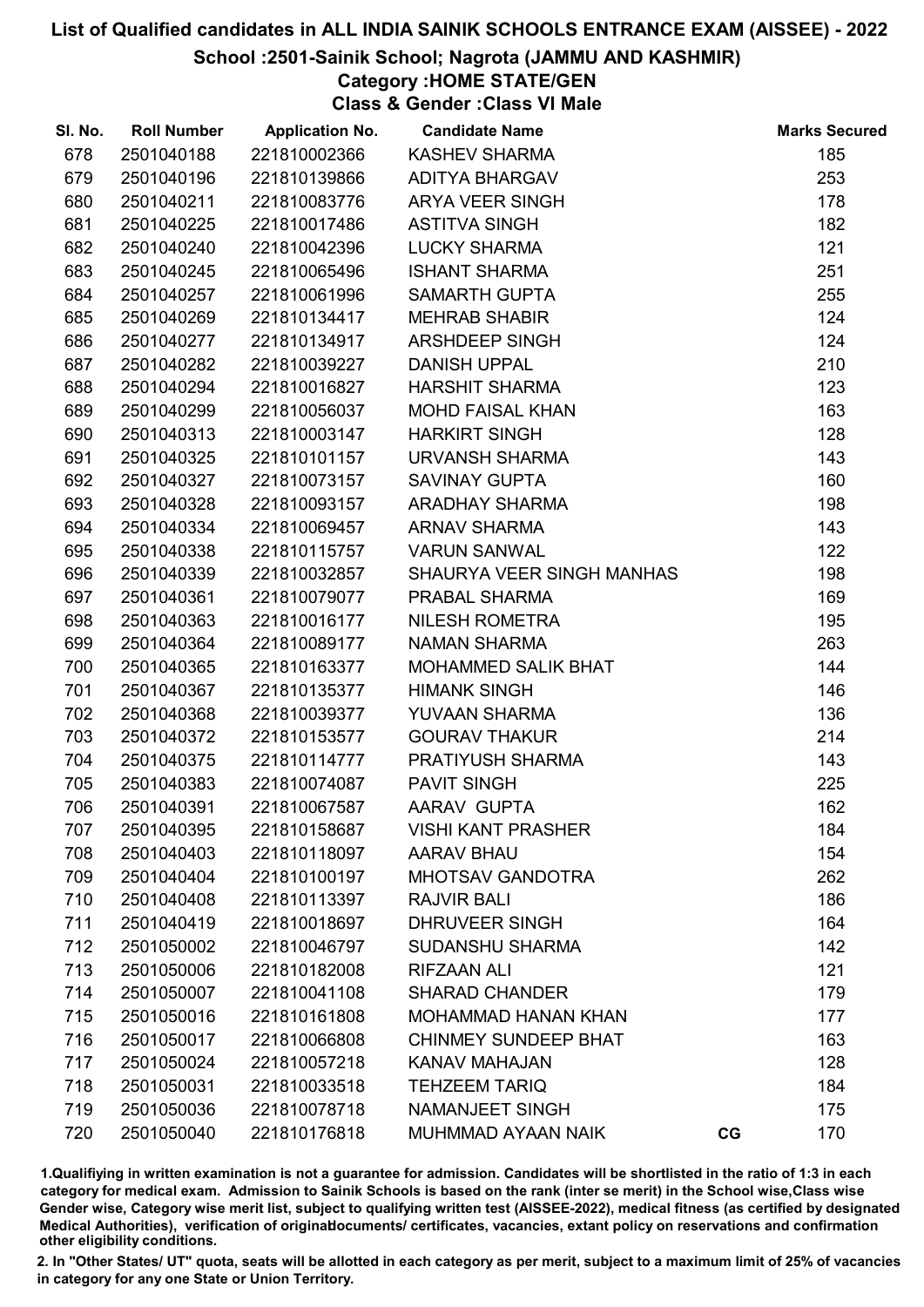#### School :2501-Sainik School; Nagrota (JAMMU AND KASHMIR)

Category :HOME STATE/GEN

Class & Gender :Class VI Male

| SI. No. | <b>Roll Number</b> | <b>Application No.</b> | <b>Candidate Name</b>       |           | <b>Marks Secured</b> |
|---------|--------------------|------------------------|-----------------------------|-----------|----------------------|
| 721     | 2501050048         | 221810151328           | PRANAV RAINA                |           | 149                  |
| 722     | 2501050055         | 221810072628           | <b>ATHARV SINGH CHIB</b>    |           | 173                  |
| 723     | 2501050063         | 221810074238           | <b>FAIZAN HUSSAIN KAZMI</b> |           | 160                  |
| 724     | 2501050070         | 221810054638           | <b>SURIYA JAMWAL</b>        |           | 222                  |
| 725     | 2501050072         | 221810035738           | <b>TANISHQ RAINA</b>        |           | 242                  |
| 726     | 2501050074         | 221810030838           | <b>KAVIN DUTTA</b>          |           | 155                  |
| 727     | 2501050078         | 221810114938           | <b>SAKSHAM CHOUDHARY</b>    |           | 129                  |
| 728     | 2501050080         | 221810139938           | AARAV RAJPUT                |           | 142                  |
| 729     | 2501050088         | 221810149348           | <b>JASKARAN SINGH</b>       |           | 197                  |
| 730     | 2501050095         | 221810039648           | <b>ROHIT SINGH</b>          |           | 123                  |
| 731     | 2501050101         | 221810088848           | <b>SAKSHAM SINGH</b>        | <b>AR</b> | 163                  |
| 732     | 2501050103         | 221810128158           | AASHRAY KHAJURIA            |           | 186                  |
| 733     | 2501050109         | 221810042558           | PEERAN DITTA SHAHID         |           | 172                  |
| 734     | 2501050111         | 221810059658           | <b>SAARANSH MODI</b>        |           | 188                  |
| 735     | 2501050117         | 221810020068           | <b>TANMAY JAMWAL</b>        |           | 184                  |
| 736     | 2501050120         | 221810163168           | <b>FAIZAN ALTAF</b>         |           | 130                  |
| 737     | 2501050126         | 221810004868           | <b>MANIK SINGH</b>          |           | 136                  |
| 738     | 2501050127         | 221810127868           | <b>USMAN ZAKIR</b>          |           | 180                  |
| 739     | 2501050132         | 221810016178           | <b>VEDANT SHARMA</b>        |           | 202                  |
| 740     | 2501050135         | 221810080778           | <b>SHARESHTH GUPTA</b>      |           | 220                  |
| 741     | 2501050139         | 221810030978           | ARUSHMAAN PARIHAR           |           | 163                  |
| 742     | 2501050146         | 221810156388           | <b>NAMAN SHARMA</b>         |           | 138                  |
| 743     | 2501050154         | 221810041098           | <b>DAKSH PARIHAR</b>        |           | 233                  |
| 744     | 2501050157         | 221810078198           | <b>AKSHIT SHARMA</b>        |           | 169                  |
| 745     | 2501050160         | 221810143498           | <b>SAMAR BARU</b>           |           | 169                  |
| 746     | 2501050170         | 221810139209           | <b>MOKSHIT SHARMA</b>       |           | 127                  |
| 747     | 2501050176         | 221810186809           | <b>SK ARMAN</b>             |           | 181                  |
| 748     | 2501050179         | 221810017019           | <b>MANISH SHARMA</b>        |           | 145                  |
| 749     | 2501050187         | 221810048319           | <b>ADHVIK RAINA</b>         |           | 238                  |
| 750     | 2501050189         | 221810037419           | <b>ARNAV SHARMA</b>         |           | 215                  |
| 751     | 2501050190         | 221810133619           | <b>SARVIN SHARMA</b>        |           | 187                  |
| 752     | 2501050191         | 221810134619           | <b>NAVNEET PARIHAR</b>      |           | 248                  |
| 753     | 2501050192         | 221810154619           | <b>AWAIS AHMED</b>          |           | 158                  |
| 754     | 2501050200         | 221810034129           | <b>SHIVAM RANA</b>          |           | 234                  |
| 755     | 2501050203         | 221810106229           | <b>ANIRUDH SHARMA</b>       |           | 130                  |
| 756     | 2501050204         | 221810117329           | <b>AKARSHAN SAWHNEY</b>     |           | 150                  |
| 757     | 2501050207         | 221810126529           | <b>GOVIND SHARMA</b>        |           | 212                  |
| 758     | 2501050209         | 221810032729           | <b>SAMVEER SINGH</b>        |           | 131                  |
| 759     | 2501050211         | 221810160929           | RAGHAV SINGH JOHAL          |           | 183                  |
| 760     | 2501050214         | 221810007929           | <b>MADHVAN GUPTA</b>        |           | 132                  |
| 761     | 2501050216         | 221810016039           | <b>SHAHEEN USMAN</b>        |           | 213                  |
| 762     | 2501050218         | 221810008139           | <b>PIYUSH PARIHAR</b>       |           | 190                  |
| 763     | 2501050225         | 221810190049           | ANIRUDH SINGH CHARAK        |           | 154                  |

1.Qualifiying in written examination is not a guarantee for admission. Candidates will be shortlisted in the ratio of 1:3 in each category for medical exam. Admission to Sainik Schools is based on the rank (inter se merit) in the School wise,Class wise Gender wise, Category wise merit list, subject to qualifying written test (AISSEE-2022), medical fitness (as certified by designated Medical Authorities), verification of originablocuments/ certificates, vacancies, extant policy on reservations and confirmation other eligibility conditions.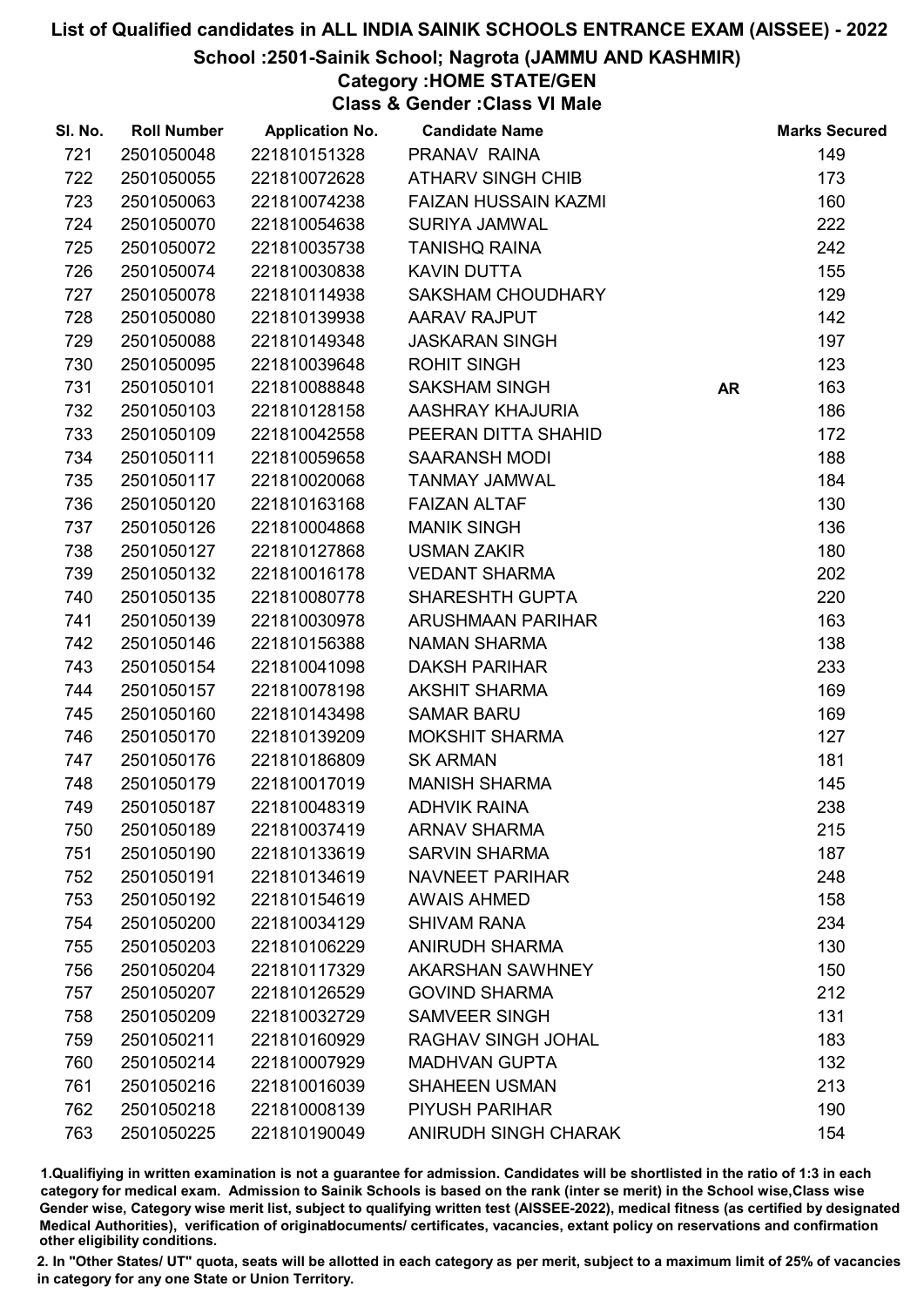#### School :2501-Sainik School; Nagrota (JAMMU AND KASHMIR)

Category :HOME STATE/GEN

Class & Gender :Class VI Male

| SI. No. | <b>Roll Number</b> | <b>Application No.</b> | <b>Candidate Name</b>           | <b>Marks Secured</b> |
|---------|--------------------|------------------------|---------------------------------|----------------------|
| 764     | 2501050227         | 221810140149           | PRANAV SHARMA                   | 163                  |
| 765     | 2501050237         | 221810033549           | <b>KARTIK GOURIA</b>            | 121                  |
| 766     | 2501050244         | 221810061849           | MOHD OWAIS QAYOOM               | 169                  |
| 767     | 2501050245         | 221810064849           | <b>NATIK SINGH</b>              | 155                  |
| 768     | 2501050262         | 221810006759           | <b>MUZAMIL MUSHTAQ</b>          | 215                  |
| 769     | 2501050265         | 221810167859           | DIL MOHD KHAN                   | 149                  |
| 770     | 2501050278         | 221810115569           | <b>ADARSH SHARMA</b>            | 194                  |
| 771     | 2501050294         | 221810133279           | <b>KARMANDEEP SINGH</b>         | 126                  |
| 772     | 2501050300         | 221810116379           | <b>MUHAMMAD SARIM</b>           | 180                  |
| 773     | 2501050302         | 221810098379           | <b>SUSHANT SINGH</b>            | 128                  |
| 774     | 2501050316         | 221810040089           | <b>SVANSH SURI</b>              | 135                  |
| 775     | 2501050324         | 221810057289           | <b>SAMRAT THAKUR</b>            | 130                  |
| 776     | 2501050327         | 221810193489           | AAHTISHAM HUSSAIN               | 160                  |
| 777     | 2501050339         | 221810033199           | NITYA NAMAN                     | 121                  |
| 778     | 2501050343         | 221810013299           | <b>KHAWAR GAYOUR</b>            | 139                  |
| 779     | 2501050349         | 221810033599           | <b>ATHARV KHAJURIA</b>          | 148                  |
| 780     | 2501050353         | 221810157699           | DHRUV SINGH BHUTYAL             | 144                  |
| 781     | 2501050354         | 221810018699           | MOHAMMAD MEHRAAN YATOO          | 252                  |
| 782     | 2501050356         | 221810030899           | <b>MOHIT MAHAJAN</b>            | 203                  |
| 783     | 2501050362         | 221810039999           | <b>SAMEER MIRZA</b>             | 140                  |
| 784     | 2502010005         | 221810018610           | <b>ANIKET SINGH</b>             | 210                  |
| 785     | 2502010015         | 221810016540           | <b>SAKSHAM RANDWAL</b>          | 228                  |
| 786     | 2502010016         | 221810193740           | <b>DIVYAANSH SHARMA</b>         | 178                  |
| 787     | 2502010019         | 221810003250           | <b>DHANISH SHARMA</b>           | 163                  |
| 788     | 2502010022         | 221810040060           | <b>KR. RAJVEER SINGH MANHAS</b> | 168                  |
| 789     | 2502010023         | 221810090160           | <b>RUDRA KESAR</b>              | 161                  |
| 790     | 2502010028         | 221810016080           | <b>KRISHANT SHARMA</b>          | 172                  |
| 791     | 2502010040         | 221810010031           | PRINCE THAKUR                   | 184                  |
| 792     | 2502010053         | 221810023261           | <b>KARTIK SHARMA</b>            | 135                  |
| 793     | 2502010064         | 221810040981           | <b>DANISH SHARMA</b>            | 133                  |
| 794     | 2502010073         | 221810019922           | <b>HARDIK</b>                   | 231                  |
| 795     | 2502010093         | 221810028982           | <b>UTKARSH SINGH</b>            | 222                  |
| 796     | 2502010100         | 221810016413           | PARDHUMAN SHARMA                | 125                  |
| 797     | 2502010101         | 221810016713           | <b>PUSHARTH SHARMA</b>          | 138                  |
| 798     | 2502010105         | 221810037053           | <b>ISHPREET SINGH</b>           | 142                  |
| 799     | 2502010107         | 221810184753           | <b>SAHITYA RAINA</b>            | 124                  |
| 800     | 2502010112         | 221810177073           | <b>SHIVAM SHARMA</b>            | 209                  |
| 801     | 2502010129         | 221810008414           | <b>KESHAV SHARMA</b>            | 186                  |
| 802     | 2502010133         | 221810042224           | <b>SAMAR DUBEY</b>              | 147                  |
| 803     | 2502010135         | 221810118724           | <b>SARTHAK SHARMA</b>           | 125                  |
| 804     | 2502010136         | 221810088234           | MIMESH SINGH.                   | 156                  |
| 805     | 2502010138         | 221810018634           | YAKSHIT PANGOTRA                | 193                  |
| 806     | 2502010142         | 221810128254           | PARAS PANOTRA                   | 255                  |

1.Qualifiying in written examination is not a guarantee for admission. Candidates will be shortlisted in the ratio of 1:3 in each category for medical exam. Admission to Sainik Schools is based on the rank (inter se merit) in the School wise,Class wise Gender wise, Category wise merit list, subject to qualifying written test (AISSEE-2022), medical fitness (as certified by designated Medical Authorities), verification of originablocuments/ certificates, vacancies, extant policy on reservations and confirmation other eligibility conditions.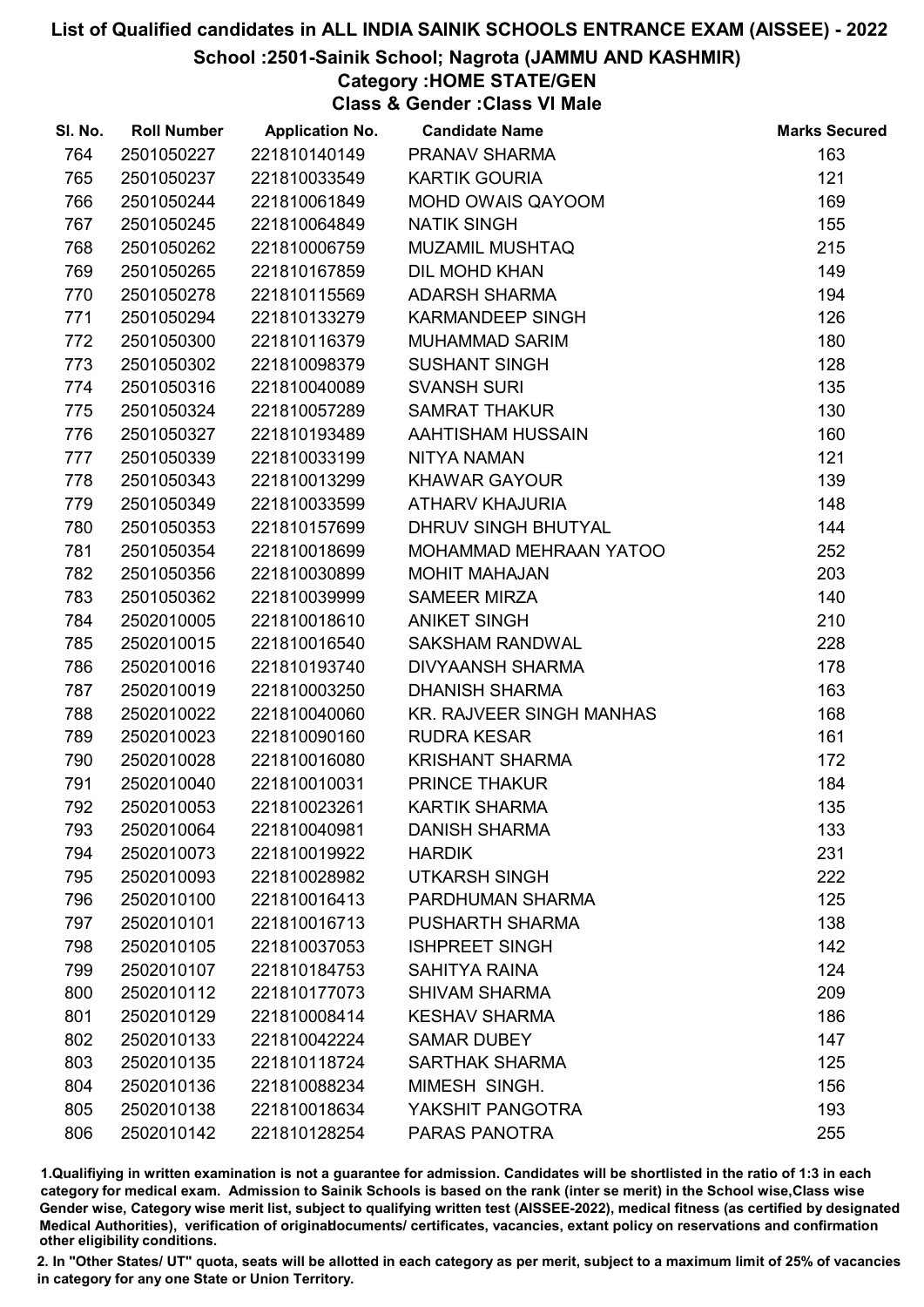#### School :2501-Sainik School; Nagrota (JAMMU AND KASHMIR)

Category :HOME STATE/GEN

Class & Gender :Class VI Male

| SI. No. | <b>Roll Number</b> | <b>Application No.</b> | <b>Candidate Name</b>        |           | <b>Marks Secured</b> |
|---------|--------------------|------------------------|------------------------------|-----------|----------------------|
| 807     | 2502010143         | 221810084454           | <b>DHAIRYANSH SHARMA</b>     |           | 159                  |
| 808     | 2502010150         | 221810171094           | <b>ARJUN SINGH</b>           | <b>AR</b> | 205                  |
| 809     | 2502010153         | 221810022294           | NISHANT VERMA                |           | 163                  |
| 810     | 2502010155         | 221810131694           | <b>MANAN SHARMA</b>          |           | 146                  |
| 811     | 2502010156         | 221810091105           | SIDDHANT NAGRA               |           | 123                  |
| 812     | 2502010162         | 221810015905           | <b>ARNV SINGH</b>            |           | 169                  |
| 813     | 2502010165         | 221810015715           | <b>OJAS UPADHYAY</b>         |           | 236                  |
| 814     | 2502010167         | 221810039125           | <b>SURYANSH SHARMA</b>       |           | 150                  |
| 815     | 2502020007         | 221810190445           | <b>ANKIT MATHUR</b>          |           | 186                  |
| 816     | 2502020021         | 221810081275           | <b>AHAM PATHAK</b>           |           | 184                  |
| 817     | 2502020032         | 221810073616           | <b>SATYAM THAKUR</b>         |           | 151                  |
| 818     | 2502020037         | 221810182926           | <b>UTKARSH VIVEK</b>         |           | 270                  |
| 819     | 2502020039         | 221810078336           | <b>MANDEEP SINGH</b>         |           | 182                  |
| 820     | 2502020042         | 221810039736           | <b>VIVAN RAJINDER SHARMA</b> |           | 185                  |
| 821     | 2502020044         | 221810132346           | <b>SAYED SOHAIL ALI</b>      |           | 146                  |
| 822     | 2502020047         | 221810054956           | <b>SHIVAM THAKUR</b>         |           | 136                  |
| 823     | 2502020049         | 221810033076           | AARNAV BILLAWARIA            |           | 178                  |
| 824     | 2502020050         | 221810092476           | PAYAS MALGOTRA               |           | 150                  |
| 825     | 2502020052         | 221810031976           | SARAVDEEP SINGH              | <b>AR</b> | 129                  |
| 826     | 2502020055         | 221810128296           | <b>ARNAV CHAMBYAL</b>        |           | 210                  |
| 827     | 2502020056         | 221810159296           | <b>KESHAV SINGH</b>          |           | 121                  |
| 828     | 2502020061         | 221810031217           | RAJVANSH CHOUDHARY           |           | 147                  |
| 829     | 2502020070         | 221810015927           | <b>VANSHIK MANKOTIA</b>      |           | 222                  |
| 830     | 2502020080         | 221810179947           | <b>VIMAL KUMAR</b>           |           | 192                  |
| 831     | 2502020081         | 221810132157           | <b>VANSH PARTAP SINGH</b>    |           | 250                  |
| 832     | 2502020090         | 221810005867           | <b>CHAITNAYA SINGH</b>       |           | 184                  |
| 833     | 2502020092         | 221810188177           | RAKSHIT MAHAJAN              |           | 132                  |
| 834     | 2502020097         | 221810016297           | RACHIT SHARMA                |           | 218                  |
| 835     | 2502020100         | 221810002697           | <b>SANCHAY GUPTA</b>         |           | 128                  |
| 836     | 2502020112         | 221810057718           | <b>DIVYANSH BASKOTRA</b>     |           | 195                  |
| 837     | 2502020117         | 221810135238           | <b>HITESH SHARMA</b>         |           | 132                  |
| 838     | 2502020118         | 221810028238           | PARTH SHARMA                 |           | 120                  |
| 839     | 2502020120         | 221810166048           | <b>AMRITANSH SHARMA</b>      |           | 133                  |
| 840     | 2502020125         | 221810043158           | <b>RIHAN SINGH BHADWAL</b>   |           | 183                  |
| 841     | 2502020130         | 221810096658           | <b>SAUNDARYA RAJPUT</b>      |           | 156                  |
| 842     | 2502020131         | 221810080958           | <b>UTSAV SHARMA</b>          |           | 136                  |
| 843     | 2502020132         | 221810032958           | <b>SHIVANG RASGOTRA</b>      |           | 121                  |
| 844     | 2502020134         | 221810062078           | <b>SUBHANG SAJOTRA</b>       |           | 158                  |
| 845     | 2502020136         | 221810022478           | <b>DANISH SHARMA</b>         |           | 161                  |
| 846     | 2502020141         | 221810020788           | <b>GARVIT MAHAJAN</b>        |           | 234                  |
| 847     | 2502020142         | 221810052788           | <b>ARMAAN GHUMMAN</b>        |           | 228                  |
| 848     | 2502020148         | 221810133509           | <b>RIDHAN PADHA</b>          |           | 229                  |
| 849     | 2502020150         | 221810126019           | <b>HARSHIT SHARMA</b>        |           | 202                  |

1.Qualifiying in written examination is not a guarantee for admission. Candidates will be shortlisted in the ratio of 1:3 in each category for medical exam. Admission to Sainik Schools is based on the rank (inter se merit) in the School wise,Class wise Gender wise, Category wise merit list, subject to qualifying written test (AISSEE-2022), medical fitness (as certified by designated Medical Authorities), verification of originablocuments/ certificates, vacancies, extant policy on reservations and confirmation other eligibility conditions.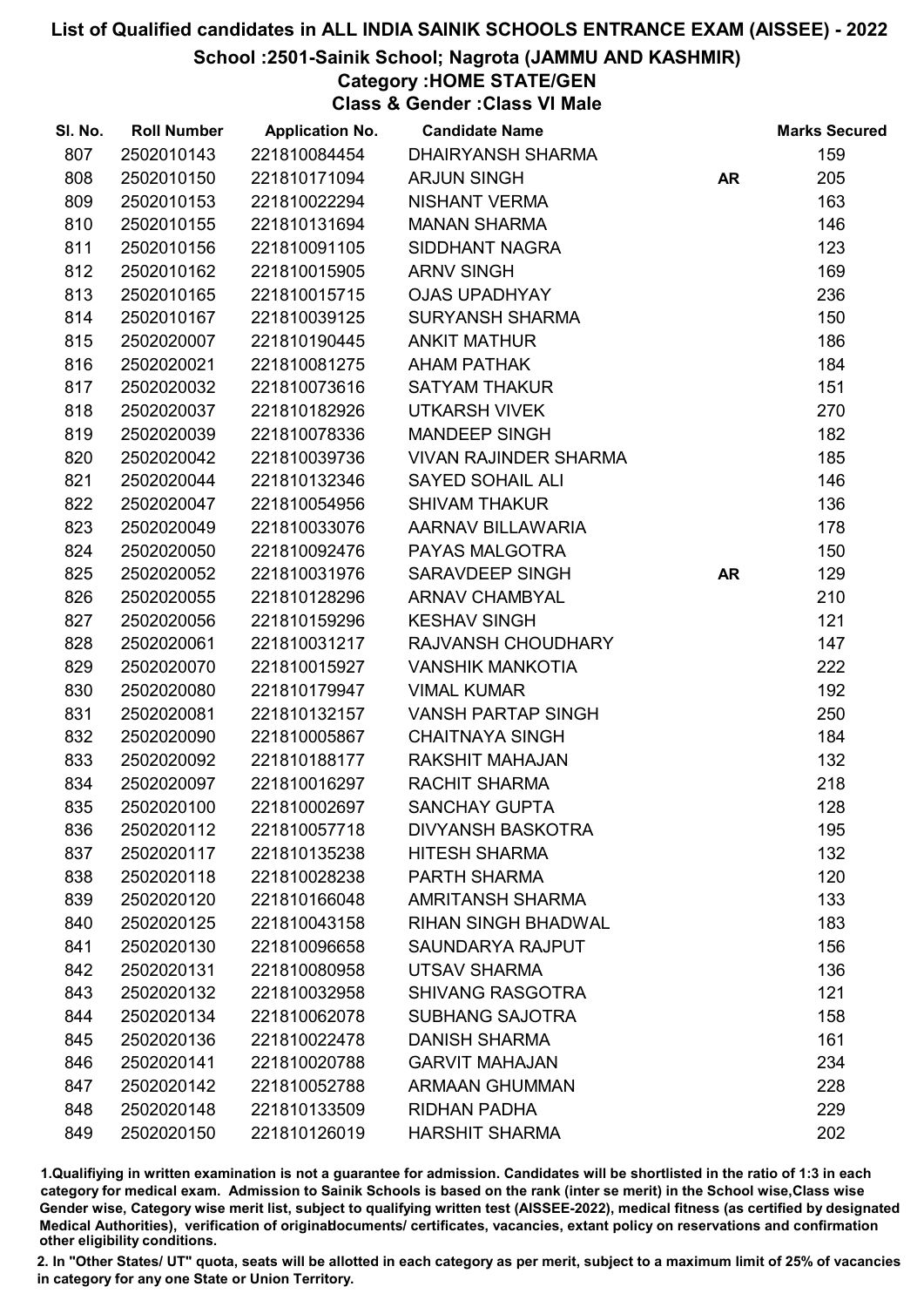#### School :2501-Sainik School; Nagrota (JAMMU AND KASHMIR)

Category :HOME STATE/GEN Class & Gender :Class VI Male

| SI. No. | <b>Roll Number</b> | <b>Application No.</b> | <b>Candidate Name</b>         |           | <b>Marks Secured</b> |
|---------|--------------------|------------------------|-------------------------------|-----------|----------------------|
| 850     | 2502020160         | 221810016049           | <b>RIDHAAN SHARMA</b>         |           | 143                  |
| 851     | 2502020162         | 221810138349           | <b>AKSHIT BADYAL</b>          |           | 155                  |
| 852     | 2502020165         | 221810125559           | <b>SAYIAM SHARMA</b>          |           | 180                  |
| 853     | 2502020167         | 221810031859           | <b>ARNAV SINGH</b>            |           | 154                  |
| 854     | 2502020171         | 221810017269           | <b>AKSHIT PATHANIA</b>        |           | 190                  |
| 855     | 2502020175         | 221810152079           | <b>SARANSH MAHAJAN</b>        |           | 168                  |
| 856     | 2503010002         | 221810028640           | <b>HUZAIF AHMAD DAR</b>       |           | 220                  |
| 857     | 2503010003         | 221810119570           | <b>AHMAD ABID</b>             |           | 129                  |
| 858     | 2503010006         | 221810049811           | MIR ROUF UL ISLAM             |           | 170                  |
| 859     | 2503010009         | 221810004821           | <b>ASRAR MEHRAJ</b>           |           | 128                  |
| 860     | 2503010012         | 221810155441           | <b>HUZAIF MUSHTAQ</b>         |           | 150                  |
| 861     | 2503010016         | 221810008591           | <b>UBAIR AHMAD LONE</b>       |           | 141                  |
| 862     | 2503010018         | 221810061812           | <b>INAM NABI</b>              |           | 126                  |
| 863     | 2503010022         | 221810058932           | <b>MUHAMMAD RASHID</b>        |           | 164                  |
| 864     | 2503010033         | 221810051953           | <b>MOHAMMAD ABI SALI</b>      |           | 164                  |
| 865     | 2503010036         | 221810088273           | MOHAMMAD SHOIB KHAN           |           | 228                  |
| 866     | 2503010039         | 221810179314           | MUHAMMAD MUIZ                 |           | 147                  |
| 867     | 2503010040         | 221810133324           | <b>MASTER MOHAMMAD AYAN</b>   |           | 139                  |
| 868     | 2503010041         | 221810024324           | MIR INAAM UL HAQ              |           | 188                  |
| 869     | 2503010042         | 221810028524           | <b>MALIK BURHAN LATIEF</b>    |           | 176                  |
| 870     | 2503010046         | 221810033474           | ABDUL ALIM MAKHDOOMI          |           | 173                  |
| 871     | 2503010057         | 221810079906           | <b>ABDAL BIN BILAL</b>        |           | 147                  |
| 872     | 2503010058         | 221810010216           | MOHAMMAD MANAN THAKAR         |           | 166                  |
| 873     | 2503010059         | 221810127316           | SEYAM MANZOOR SYED BAGDADI    |           | 137                  |
| 874     | 2503010067         | 221810055066           | MUHAMMAD AYAN SHAFI WANI      |           | 214                  |
| 875     | 2503010068         | 221810190676           | MOHAMMAD DAWAR MALIK          |           | 179                  |
| 876     | 2503010071         | 221810029507           | <b>MALIK MUJEEB NAZIR</b>     |           | 228                  |
| 877     | 2503010073         | 221810048437           | <b>MEHRAN ALI</b>             |           | 200                  |
| 878     | 2503010079         | 221810033857           | <b>FAISAL FAYAZ</b>           |           | 154                  |
| 879     | 2503010089         | 221810033268           | <b>SHEIKH SALIQ</b>           |           | 217                  |
| 880     | 2503010092         | 221810015188           | <b>SUHAIB SAREER WANI</b>     |           | 147                  |
| 881     | 2503010095         | 221810066698           | ABU MOAZAM                    |           | 137                  |
| 882     | 2503010097         | 221810108109           | <b>HASEEB U REHMAN KHAN</b>   |           | 185                  |
| 883     | 2503010100         | 221810133139           | <b>ADNAN MUSHTAQ</b>          |           | 138                  |
| 884     | 2503010103         | 221810157839           | AAFAQ TAHIR                   |           | 202                  |
| 885     | 2503010104         | 221810019059           | <b>NAIB IQBAL</b>             |           | 191                  |
| 886     | 2503010106         | 221810090559           | RAJA AYAN JAVAID              |           | 151                  |
| 887     | 2503010113         | 221810080089           | <b>MOHAMMAD BURHAN UD DIN</b> |           | 137                  |
| 888     | 2503010114         | 221810155389           | <b>ZEESHAN AMIN PATHAN</b>    |           | 242                  |
| 889     | 3402010013         | 221810143753           | <b>SALMAN ALI MIR</b>         | <b>AR</b> | 134                  |
| 890     | 3501010093         | 221810187805           | ADEEB BHAT                    | <b>AR</b> | 154                  |
| 891     | 3804010103         | 221810103436           | <b>MAHARISHI KILAM</b>        |           | 191                  |
| 892     | 3904041017         | 221810068278           | MOHAMMAD AYAAN DAR            |           | 234                  |

1.Qualifiying in written examination is not a guarantee for admission. Candidates will be shortlisted in the ratio of 1:3 in each category for medical exam. Admission to Sainik Schools is based on the rank (inter se merit) in the School wise,Class wise Gender wise, Category wise merit list, subject to qualifying written test (AISSEE-2022), medical fitness (as certified by designated Medical Authorities), verification of originablocuments/ certificates, vacancies, extant policy on reservations and confirmation other eligibility conditions.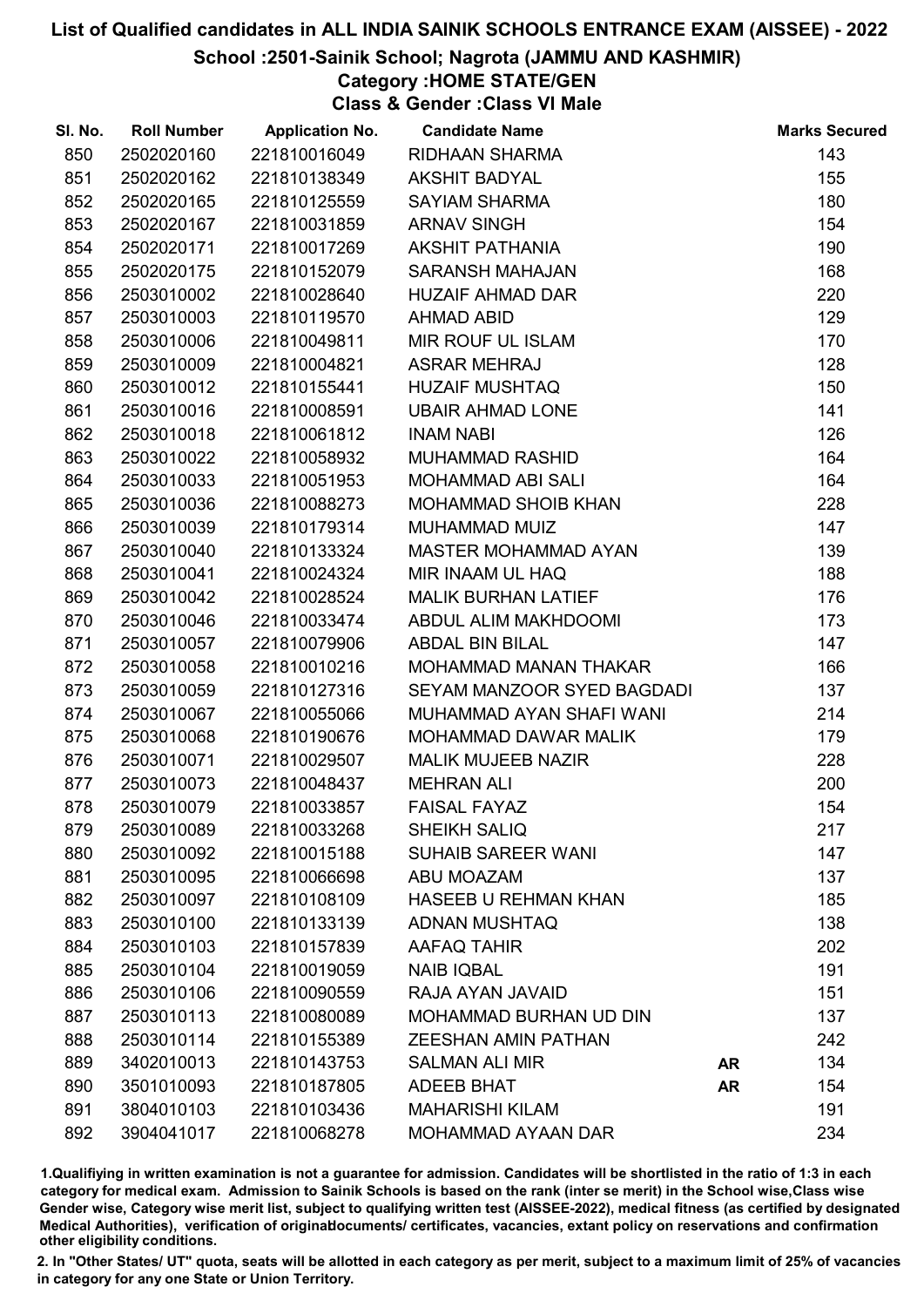# List of Qualified candidates in ALL INDIA SAINIK SCHOOLS ENTRANCE EXAM (AISSEE) - 2022 School :2501-Sainik School; Nagrota (JAMMU AND KASHMIR) Category :HOME STATE/GEN Class & Gender :Class VI Male

| SI. No. | <b>Roll Number</b> | <b>Application No.</b> | <b>Candidate Name</b>   |    | <b>Marks Secured</b> |
|---------|--------------------|------------------------|-------------------------|----|----------------------|
| 893     | 3908010011         | 221810120950           | <b>SURYADEV SINGH</b>   |    | 226                  |
| 894     | 4201050440         | 221810123356           | NAMAN SINGH SUMBRIA     |    | 159                  |
| 895     | 4201050547         | 221810075586           | <b>TRIVID BHAT</b>      |    | 232                  |
| 896     | 4406020248         | 221810027182           | RAMESHWAR SINGH SLATHIA |    | 246                  |
| 897     | 4408020459         | 221810024009           | DIVIJ GANOTRA           |    | 214                  |
| 898     | 4502020426         | 221810159073           | PRATHAM                 | AR | 120                  |

1.Qualifiying in written examination is not a guarantee for admission. Candidates will be shortlisted in the ratio of 1:3 in each category for medical exam. Admission to Sainik Schools is based on the rank (inter se merit) in the School wise,Class wise Gender wise, Category wise merit list, subject to qualifying written test (AISSEE-2022), medical fitness (as certified by designated Medical Authorities), verification of originablocuments/ certificates, vacancies, extant policy on reservations and confirmation other eligibility conditions.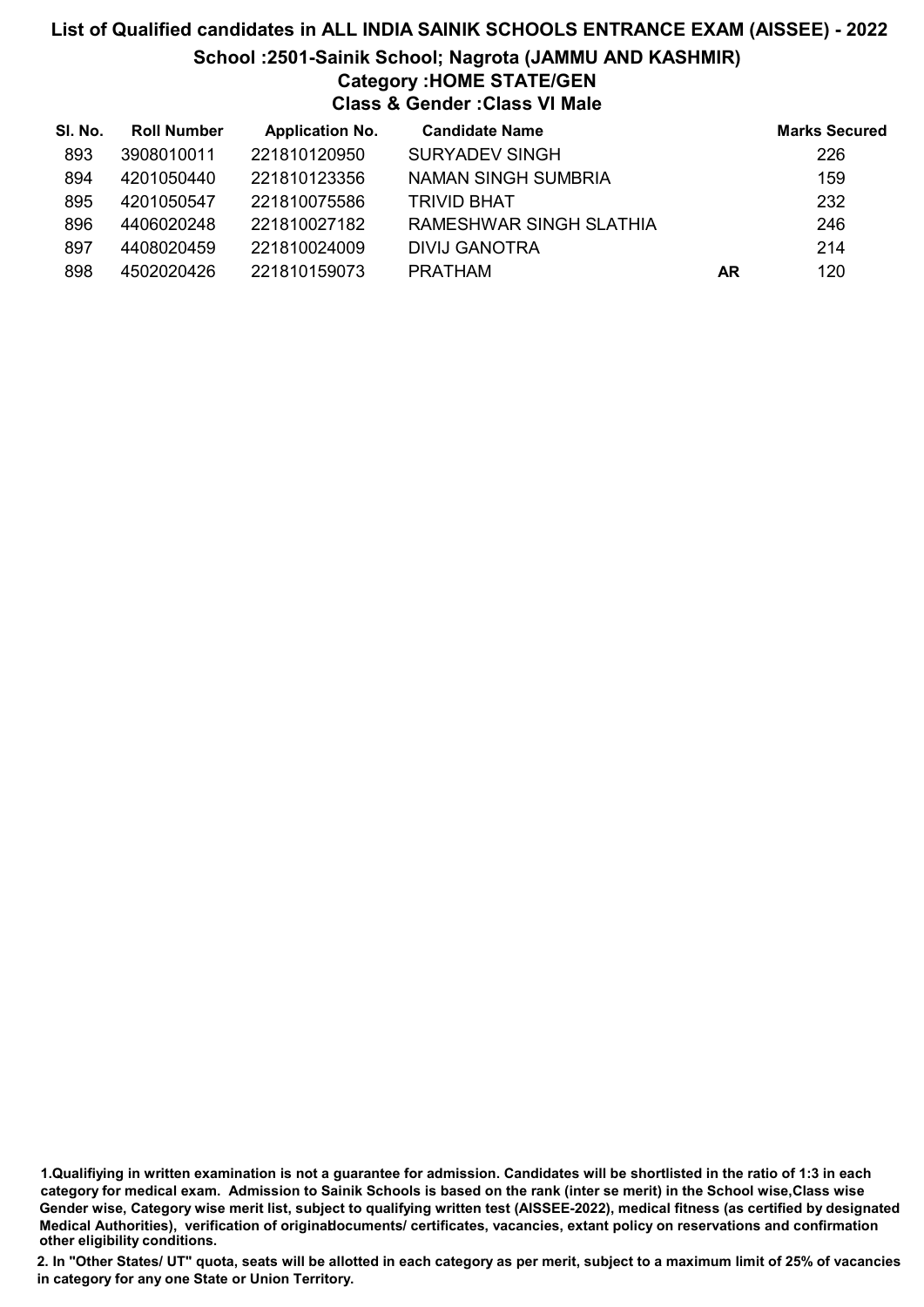#### School :2501-Sainik School; Nagrota (JAMMU AND KASHMIR) Category :OTHER STATE/SC

Class & Gender :Class VI Male

| SI. No. | <b>Roll Number</b> | <b>Application No.</b> | <b>Candidate Name</b>      | <b>Marks Secured</b> |
|---------|--------------------|------------------------|----------------------------|----------------------|
| 899     | 1506010208         | 221810119154           | <b>PRINCE KUMAR</b>        | 212                  |
| 900     | 1506020276         | 221810120128           | <b>ARYAN BHARTI</b>        | 197                  |
| 901     | 1511020262         | 221810108142           | <b>CHOKESH KUMAR</b>       | 224                  |
| 902     | 1512020167         | 221810154047           | AKARSH RAJ                 | 259                  |
| 903     | 1513010086         | 221810026281           | ATUL RAJ                   | 239                  |
| 904     | 1514010225         | 221810050414           | <b>RISHU MANJHI</b>        | 199                  |
| 905     | 2303060057         | 221810055923           | YAKSH MEHRA                | 222                  |
| 906     | 2502020105         | 221810087997           | <b>JASMEET NANDAN</b>      | 115                  |
| 907     | 3904030170         | 221810167456           | <b>VISHNU KUMAR BAIRWA</b> | 132                  |
| 908     | 3904030391         | 221810156558           | <b>VINIT KUMAR BAIRWA</b>  | 115                  |
| 909     | 3904041124         | 221810185259           | DEEPTA SUNDAR SARKAR       | 70                   |
| 910     | 3905030366         | 221810168749           | LAVISH RAJ MAHAWAR         | 154                  |

1.Qualifiying in written examination is not a guarantee for admission. Candidates will be shortlisted in the ratio of 1:3 in each category for medical exam. Admission to Sainik Schools is based on the rank (inter se merit) in the School wise,Class wise Gender wise, Category wise merit list, subject to qualifying written test (AISSEE-2022), medical fitness (as certified by designated Medical Authorities), verification of originablocuments/ certificates, vacancies, extant policy on reservations and confirmation other eligibility conditions.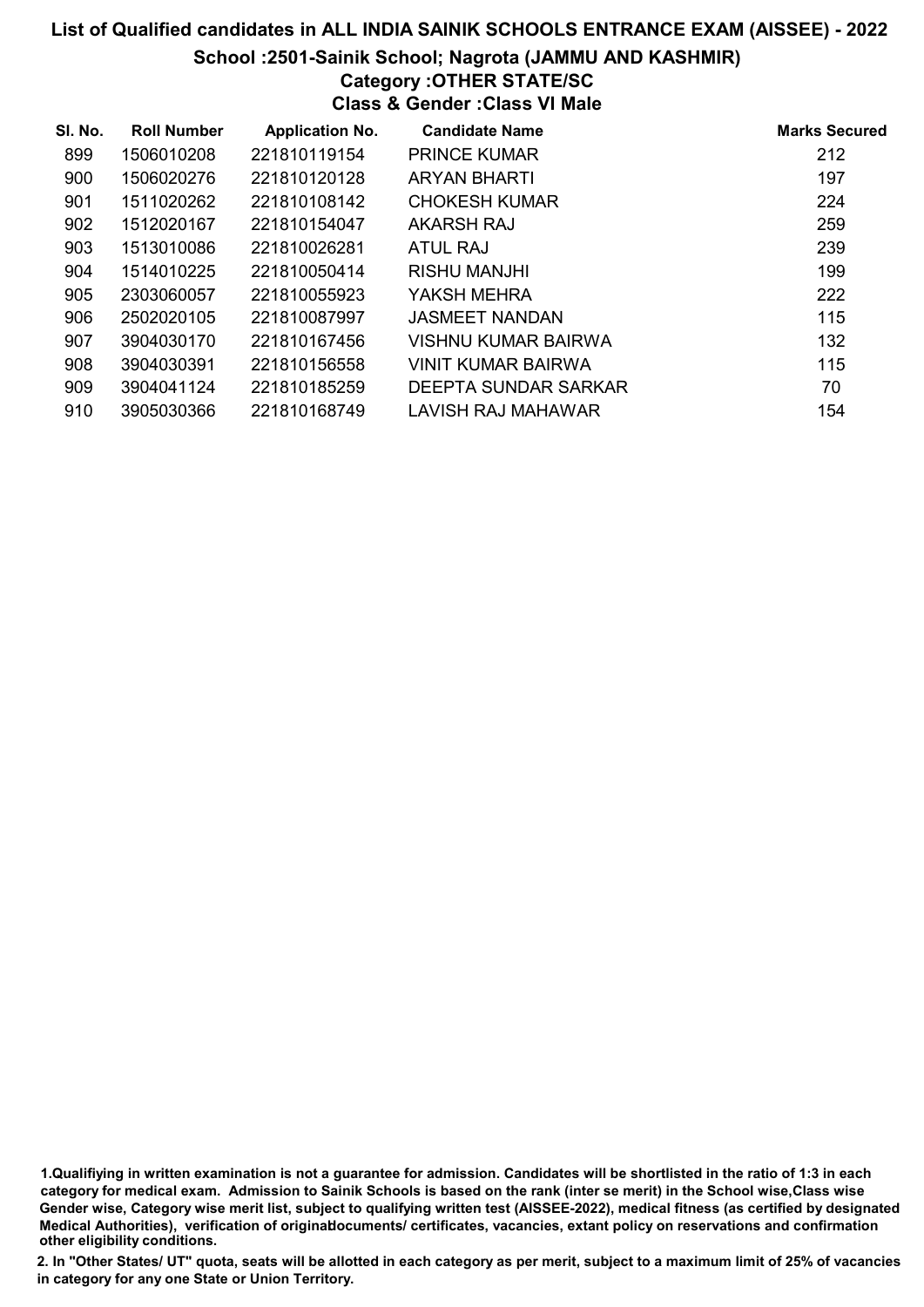# List of Qualified candidates in ALL INDIA SAINIK SCHOOLS ENTRANCE EXAM (AISSEE) - 2022 School :2501-Sainik School; Nagrota (JAMMU AND KASHMIR) Category :OTHER STATE/ST Class & Gender :Class VI Male

| SI. No. | <b>Roll Number</b> | <b>Application No.</b> | <b>Candidate Name</b> | <b>Marks Secured</b> |
|---------|--------------------|------------------------|-----------------------|----------------------|
| 911     | 3905010081         | 221810015560           | LOVE MINA             | 203                  |
| 912     | 4201050551         | 221810093786           | MUDAVATH RAMCHARAN    | 78                   |

<sup>1.</sup>Qualifiying in written examination is not a guarantee for admission. Candidates will be shortlisted in the ratio of 1:3 in each category for medical exam. Admission to Sainik Schools is based on the rank (inter se merit) in the School wise,Class wise Gender wise, Category wise merit list, subject to qualifying written test (AISSEE-2022), medical fitness (as certified by designated Medical Authorities), verification of originablocuments/ certificates, vacancies, extant policy on reservations and confirmation other eligibility conditions.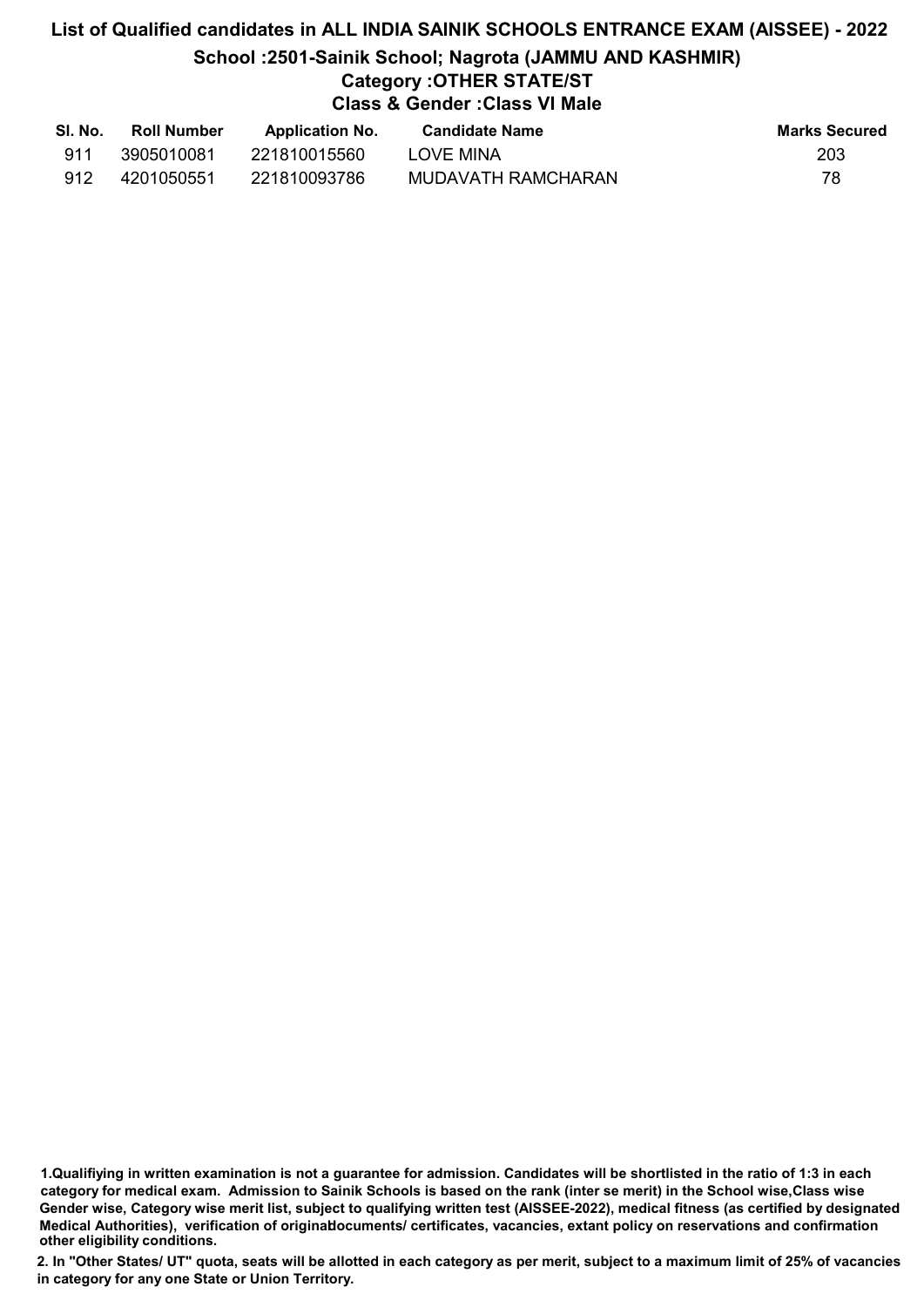#### School :2501-Sainik School; Nagrota (JAMMU AND KASHMIR)

### Category :OTHER STATE/OBC

Class & Gender :Class VI Male

| SI. No. | <b>Roll Number</b> | <b>Application No.</b> | <b>Candidate Name</b>     |           | <b>Marks Secured</b> |
|---------|--------------------|------------------------|---------------------------|-----------|----------------------|
| 913     | 1501010268         | 221810124410           | <b>SHIVAM SANGAM RAJ</b>  |           | 159                  |
| 914     | 1501010408         | 221810121853           | <b>AYUSH RAJ</b>          |           | 198                  |
| 915     | 1501010543         | 221810134337           | <b>HARIOM KUMAR</b>       |           | 184                  |
| 916     | 1505010992         | 221810022518           | <b>SANNY KUMAR</b>        |           | 188                  |
| 917     | 1506010007         | 221810118710           | <b>ANURAJ</b>             |           | 227                  |
| 918     | 1506010211         | 221810120654           | <b>AFTAB ALAM</b>         |           | 237                  |
| 919     | 1506020332         | 221810119549           | <b>SHIVAM KUMAR</b>       |           | 246                  |
| 920     | 1510010132         | 221810075352           | <b>ANKIT KUMAR</b>        |           | 187                  |
| 921     | 1510020194         | 221810144506           | <b>RAVISHANKAR</b>        |           | 237                  |
| 922     | 1510020206         | 221810081126           | <b>SUMIT RANJAN</b>       |           | 194                  |
| 923     | 1510020252         | 221810148957           | <b>PRINCE KUMAR</b>       |           | 257                  |
| 924     | 1511020172         | 221810150751           | <b>ABHIMANU KUMAR</b>     |           | 195                  |
| 925     | 1511030476         | 221810126258           | <b>BASUKI NATH SINGH</b>  |           | 124                  |
| 926     | 1511050257         | 221810049683           | <b>SIDDHU KUMAR</b>       |           | 194                  |
| 927     | 1511060364         | 221810088267           | <b>LAKHAN KUMAR</b>       |           | 214                  |
| 928     | 1512020069         | 221810145693           | <b>SHANTANU KHIRHARI</b>  |           | 197                  |
| 929     | 1512020093         | 221810061294           | PRAKHAR SHARMA            |           | 279                  |
| 930     | 1513010250         | 221810080125           | <b>GUDDU KUMAR</b>        |           | 217                  |
| 931     | 1513010279         | 221810136216           | <b>HARSH RANJAN KUMAR</b> |           | 195                  |
| 932     | 1514010092         | 221810072184           | <b>ADITYA KUMAR</b>       |           | 214                  |
| 933     | 1514010273         | 221810090266           | <b>PRASANT KUMAR</b>      |           | 202                  |
| 934     | 2001060316         | 221810089567           | <b>DARSH KUMAR</b>        |           | 202                  |
| 935     | 2303020257         | 221810067722           | <b>VIKASH YADAV</b>       |           | 240                  |
| 936     | 2303030381         | 221810188326           | <b>GOURAV</b>             |           | 207                  |
| 937     | 2501010119         | 221810003263           | <b>MD.REHAN ANSARI</b>    |           | 218                  |
| 938     | 2501050180         | 221810117119           | <b>DEEPANSHU</b>          |           | 123                  |
| 939     | 3002010102         | 221810076590           | <b>AYUSH RATHOR</b>       |           | 218                  |
| 940     | 3115030302         | 221810109132           | <b>ANIKET</b>             |           | 130                  |
| 941     | 3115030311         | 221810108707           | <b>TEJAS SINGH</b>        |           | 257                  |
| 942     | 3115030315         | 221810110868           | <b>SHIL PRABHAKAR</b>     |           | 138                  |
| 943     | 3115030322         | 221810110599           | <b>ASHISH SHAKYA</b>      |           | 189                  |
| 944     | 3805010150         | 221810064945           | <b>AARYAN KUMAR</b>       |           | 198                  |
| 945     | 3901010259         | 221810021515           | <b>SUSHANT SHAKAY</b>     |           | 227                  |
| 946     | 3904020159         | 221810110602           | <b>HIMANSHU CHOUDHARY</b> |           | 177                  |
| 947     | 3904040960         | 221810138738           | <b>IKSHIT JANGID</b>      |           | 159                  |
| 948     | 3905010262         | 221810069691           | <b>PUNIT</b>              |           | 177                  |
| 949     | 3905020259         | 221810081193           | <b>AASHISH</b>            |           | 199                  |
| 950     | 3905020438         | 221810067135           | <b>YUG RANA</b>           |           | 150                  |
| 951     | 3905020519         | 221810015906           | <b>SARTHAK MAURYA</b>     | <b>AR</b> | 260                  |
| 952     | 3905030181         | 221810080218           | <b>DEEPAK</b>             |           | 225                  |
| 953     | 3906010638         | 221810061084           | <b>KHARTA RAM JAT</b>     |           | 128                  |
| 954     | 4405020351         | 221810069099           | YASHWANT RAJ GUPTA        |           | 208                  |
| 955     | 4406010015         | 221810107030           | <b>TUSHAR YADAV</b>       |           | 158                  |

1.Qualifiying in written examination is not a guarantee for admission. Candidates will be shortlisted in the ratio of 1:3 in each category for medical exam. Admission to Sainik Schools is based on the rank (inter se merit) in the School wise,Class wise Gender wise, Category wise merit list, subject to qualifying written test (AISSEE-2022), medical fitness (as certified by designated Medical Authorities), verification of originablocuments/ certificates, vacancies, extant policy on reservations and confirmation other eligibility conditions.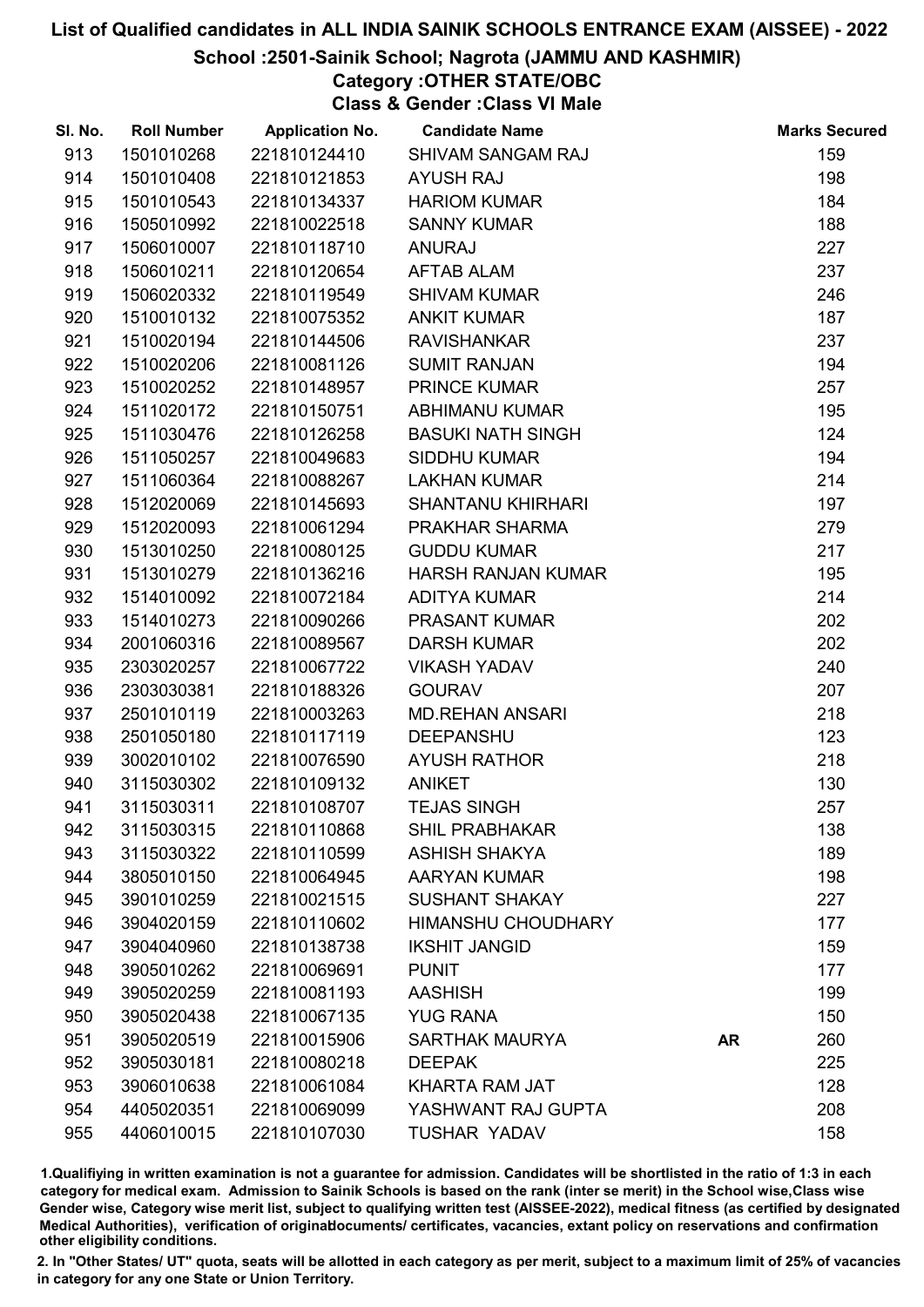# List of Qualified candidates in ALL INDIA SAINIK SCHOOLS ENTRANCE EXAM (AISSEE) - 2022 School :2501-Sainik School; Nagrota (JAMMU AND KASHMIR) Category :OTHER STATE/OBC Class & Gender :Class VI Male

| SI. No. | <b>Roll Number</b> | <b>Application No.</b> | <b>Candidate Name</b> | <b>Marks Secured</b> |
|---------|--------------------|------------------------|-----------------------|----------------------|
| 956     | 4406010115         | 221810115452           | RAVI BABU             | 124                  |
| 957     | 4406020463         | 221810113369           | AKSH                  | 175                  |
| 958     | 4410020133         | 221810159121           | KAOUSTUBHH GUPTA      | 229                  |
| 959     | 4411010240         | 221810073544           | AYUSH KUMAR           | 208                  |

1.Qualifiying in written examination is not a guarantee for admission. Candidates will be shortlisted in the ratio of 1:3 in each category for medical exam. Admission to Sainik Schools is based on the rank (inter se merit) in the School wise,Class wise Gender wise, Category wise merit list, subject to qualifying written test (AISSEE-2022), medical fitness (as certified by designated Medical Authorities), verification of originablocuments/ certificates, vacancies, extant policy on reservations and confirmation other eligibility conditions.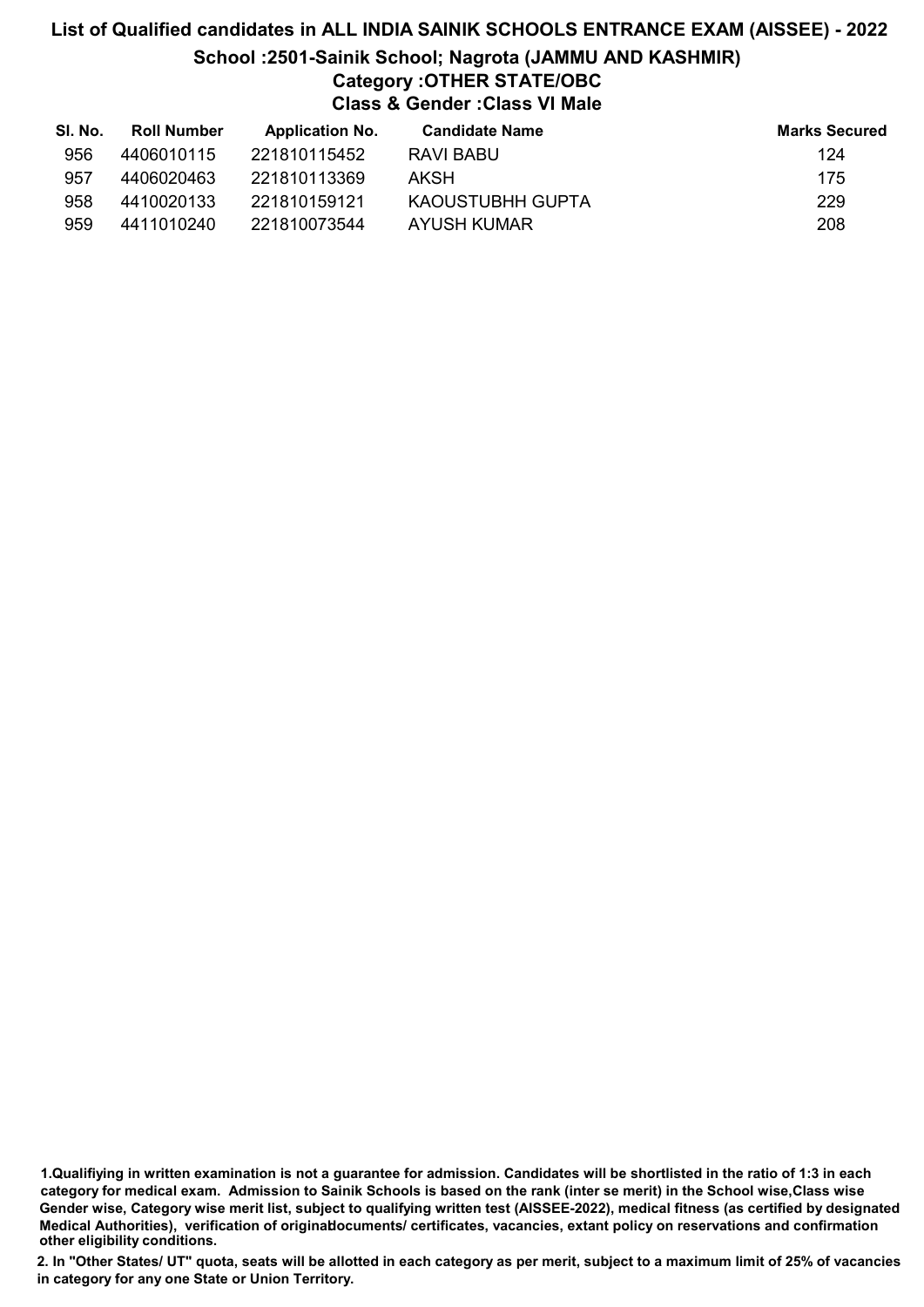School :2501-Sainik School; Nagrota (JAMMU AND KASHMIR)

# Category :OTHER STATE/DEF

Class & Gender :Class VI Male

| SI. No. | <b>Roll Number</b> | <b>Application No.</b> | <b>Candidate Name</b>    | <b>Marks Secured</b> |
|---------|--------------------|------------------------|--------------------------|----------------------|
| 960     | 1212040039         | 221810030616           | CHANDRA NOOKARAJU PALAKA | 211                  |
| 961     | 1503020137         | 221810013224           | <b>BIPUL KUMAR SINGH</b> | 214                  |
| 962     | 2301010023         | 221810160420           | AASHMEET SINGH           | 151                  |
| 963     | 2304040316         | 221810090665           | ADITYA SHARMA            | 144                  |
| 964     | 2501030217         | 221810011134           | NISANT KUMAR YADAV       | 177                  |
| 965     | 2501040165         | 221810131456           | <b>DIVYANSHU</b>         | 233                  |
| 966     | 2501040274         | 221810116617           | HIMANSHU BAHADUR KHATRI  | 163                  |
| 967     | 2501050076         | 221810000938           | <b>PRASHANT KUMAR</b>    | 161                  |
| 968     | 2502010046         | 221810086341           | <b>HIMANSU YADAV</b>     | 199                  |
| 969     | 2502010066         | 221810077791           | <b>HARNOOR SINGH</b>     | 183                  |
| 970     | 3905030029         | 221810016886           | <b>SUSHANT BHAT</b>      | 239                  |
| 971     | 4401020123         | 221810107303           | ABHINANDAN PRATAP SINGH  | 199                  |
| 972     | 4401040278         | 221810053108           | <b>JITIN KUMAR</b>       | 120                  |
| 973     | 4404010003         | 221810110650           | <b>ABHINAV SINGH</b>     | 199                  |
| 974     | 4406030020         | 221810021014           | <b>AYUSH KUMAR</b>       | 184                  |
| 975     | 4406030028         | 221810166714           | <b>SATWIK</b>            | 147                  |

1.Qualifiying in written examination is not a guarantee for admission. Candidates will be shortlisted in the ratio of 1:3 in each category for medical exam. Admission to Sainik Schools is based on the rank (inter se merit) in the School wise,Class wise Gender wise, Category wise merit list, subject to qualifying written test (AISSEE-2022), medical fitness (as certified by designated Medical Authorities), verification of originablocuments/ certificates, vacancies, extant policy on reservations and confirmation other eligibility conditions.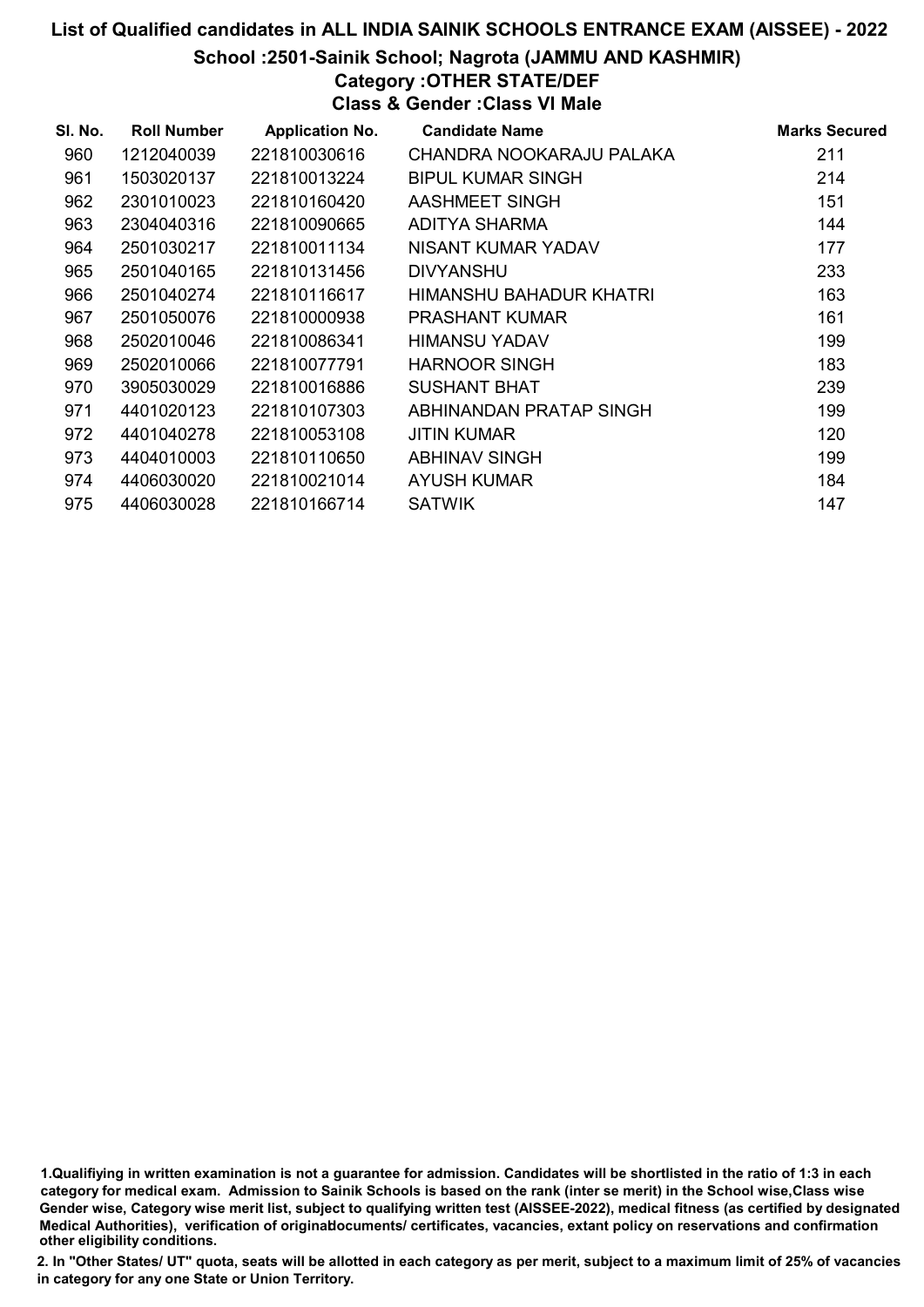#### School :2501-Sainik School; Nagrota (JAMMU AND KASHMIR)

# Category :OTHER STATE/GEN

Class & Gender :Class VI Male

| SI. No. | <b>Roll Number</b> | <b>Application No.</b> | <b>Candidate Name</b>      |           | <b>Marks Secured</b> |
|---------|--------------------|------------------------|----------------------------|-----------|----------------------|
| 976     | 1502010285         | 221810151072           | <b>MD GALIB RAJA</b>       |           | 154                  |
| 977     | 1503010356         | 221810048399           | <b>SHIVAM KUMAR</b>        |           | 166                  |
| 978     | 1506020325         | 221810180939           | <b>KUMAR KISHAN</b>        |           | 204                  |
| 979     | 1507010396         | 221810180308           | <b>ADARSH KUMAR</b>        |           | 234                  |
| 980     | 1509010001         | 221810100100           | <b>ASHISH MANNAT</b>       |           | 222                  |
| 981     | 1509020315         | 221810161435           | PRIYANSHU SINHA            |           | 162                  |
| 982     | 1509020377         | 221810161707           | AYUSH MAMNGALAM            |           | 211                  |
| 983     | 1509020453         | 221810160149           | <b>SHASHANK KUMAR</b>      |           | 172                  |
| 984     | 1509030209         | 221810165573           | DIVYANSHU CHAUDHARY        |           | 166                  |
| 985     | 1509040102         | 221810069096           | <b>AYUSH RAJ</b>           |           | 206                  |
| 986     | 1509040214         | 221810052297           | <b>BHAVESH THAKUR</b>      |           | 214                  |
| 987     | 1510030110         | 221810174225           | <b>SAKSHAM KUMAR</b>       |           | 235                  |
| 988     | 1512020210         | 221810111088           | <b>SAKSHAM KUMAR</b>       |           | 201                  |
| 989     | 1513020249         | 221810174368           | <b>ANMOL PANDEY</b>        |           | 129                  |
| 990     | 2001060924         | 221810018969           | KAVYA KRISHNA SINGH        |           | 239                  |
| 991     | 2304030344         | 221810080112           | <b>DIPANSHU</b>            | <b>AR</b> | 140                  |
| 992     | 2304040034         | 221810091693           | <b>VIPIN CHOUDHARY</b>     |           | 219                  |
| 993     | 2501050337         | 221810055099           | <b>MAYUR SIHAG</b>         |           | 212                  |
| 994     | 2502010035         | 221810032511           | PARMARTH BAKSHI            |           | 173                  |
| 995     | 2611010231         | 221810146703           | PREM KUMAR JEE             |           | 187                  |
| 996     | 3002010316         | 221810009472           | <b>OM SHARMA</b>           |           | 133                  |
| 997     | 3002020427         | 221810051856           | <b>RAMAN SHARMA</b>        |           | 128                  |
| 998     | 3115030166         | 221810108532           | <b>TEJASH PRATAP SINGH</b> |           | 243                  |
| 999     | 3115030299         | 221810110750           | <b>GYNENDRA SINGH</b>      |           | 183                  |
| 1000    | 3115030300         | 221810110801           | <b>KSHITIZ BHADAURIA</b>   |           | 132                  |
| 1001    | 3115030310         | 221810110185           | <b>ARPIT SINGH</b>         |           | 159                  |
| 1002    | 3115030318         | 221810110429           | <b>MAYANK</b>              |           | 189                  |
| 1003    | 3901020370         | 221810010919           | <b>SARTHAK RAJ</b>         |           | 219                  |
| 1004    | 3904040068         | 221810088151           | <b>JAGRAT GAUTAM</b>       |           | 181                  |
| 1005    | 3904040501         | 221810053984           | <b>HIMANSHU MALIK</b>      |           | 129                  |
| 1006    | 3904040891         | 221810062387           | <b>OM SINGH</b>            |           | 256                  |
| 1007    | 3905010185         | 221810100341           | <b>RAKSHIT KUMAR</b>       |           | 138                  |
| 1008    | 3905020263         | 221810041593           | <b>NAVDEEP SINGH BHATI</b> |           | 168                  |
| 1009    | 3905020432         | 221810067725           | <b>KARTIKE SINGH</b>       |           | 202                  |
| 1010    | 3905030102         | 221810106057           | PARTH SHARMA               |           | 230                  |
| 1011    | 3906010556         | 221810165251           | <b>ARYAN VISHNOI</b>       |           | 189                  |
| 1012    | 4401020668         | 221810025409           | <b>RITIK CHAHAR</b>        |           | 199                  |
| 1013    | 4401030065         | 221810137470           | <b>MOHIT</b>               |           | 189                  |
| 1014    | 4407020010         | 221810000920           | <b>OM SHANDILYA</b>        |           | 217                  |
| 1015    | 4410020515         | 221810164456           | <b>VIPIN SINGH</b>         |           | 200                  |
| 1016    | 4410030286         | 221810026597           | <b>VARUN KUMAR</b>         |           | 175                  |
| 1017    | 4411010088         | 221810072761           | PRATOSH PRATAP             |           | 201                  |

1.Qualifiying in written examination is not a guarantee for admission. Candidates will be shortlisted in the ratio of 1:3 in each category for medical exam. Admission to Sainik Schools is based on the rank (inter se merit) in the School wise,Class wise Gender wise, Category wise merit list, subject to qualifying written test (AISSEE-2022), medical fitness (as certified by designated Medical Authorities), verification of originablocuments/ certificates, vacancies, extant policy on reservations and confirmation other eligibility conditions.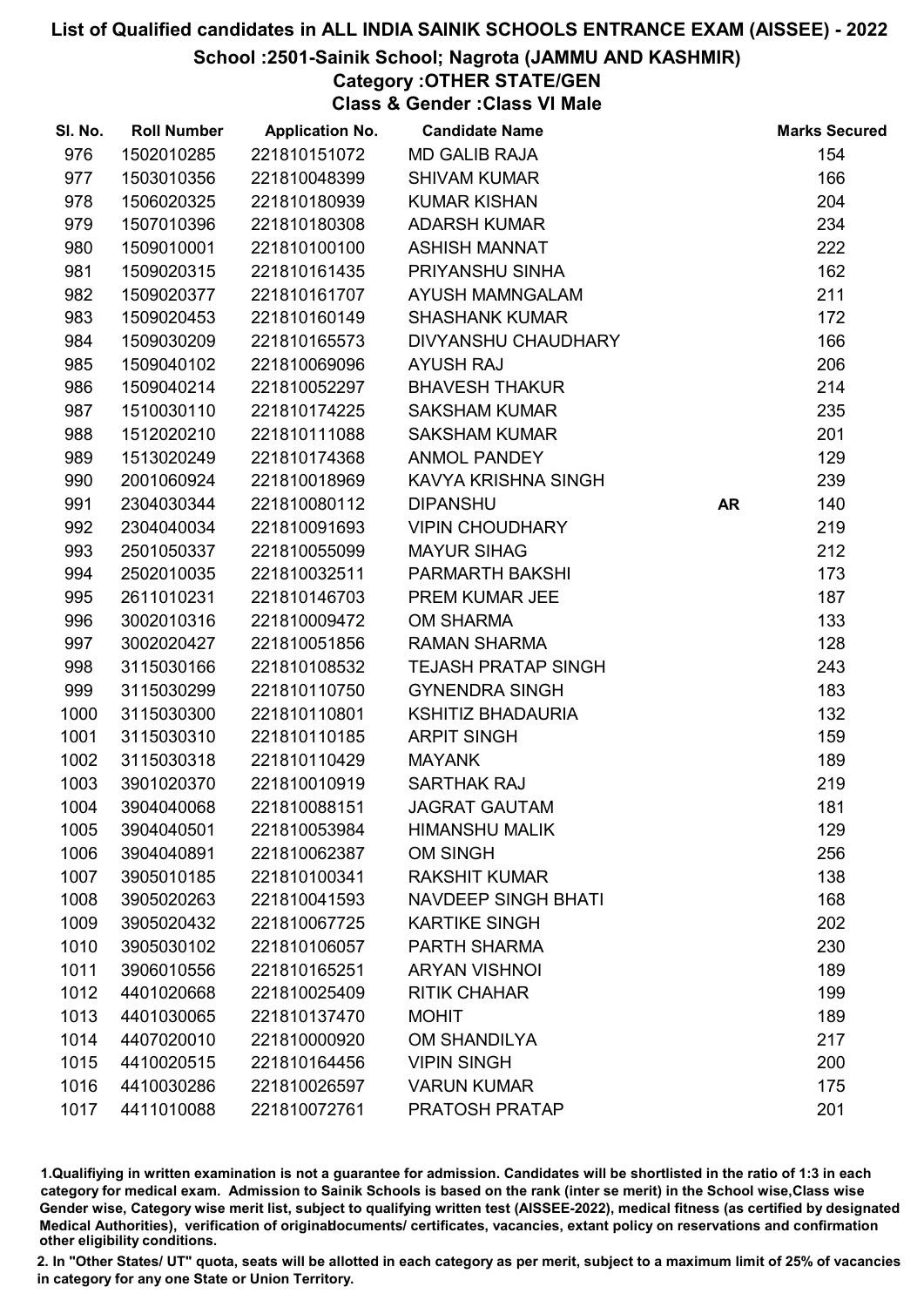#### School :2501-Sainik School; Nagrota (JAMMU AND KASHMIR)

### Category :HOME STATE/SC

Class & Gender :Class VI Female

| SI. No. | <b>Roll Number</b> | <b>Application No.</b> | <b>Candidate Name</b>    | <b>Marks Secured</b> |
|---------|--------------------|------------------------|--------------------------|----------------------|
| 1018    | 2301010158         | 221810069941           | <b>SANHA HANS</b>        | 123                  |
| 1019    | 2501010063         | 221810187830           | <b>MANVI BHARDWAJ</b>    | 104                  |
| 1020    | 2501010071         | 221810051440           | <b>DIVYANSHI BHAGAT</b>  | 78                   |
| 1021    | 2501010108         | 221810038460           | <b>ANUSHKA RANI</b>      | 122                  |
| 1022    | 2501020059         | 221810028390           | <b>PRACHI</b>            | 77                   |
| 1023    | 2501020144         | 221810087831           | RADHIKA DEVI             | 104                  |
| 1024    | 2501020166         | 221810025251           | <b>ANKITA</b>            | 74                   |
| 1025    | 2501020195         | 221810051761           | <b>VEDAANGI TOGA</b>     | 223                  |
| 1026    | 2501020250         | 221810188391           | <b>ANIKA KUMARI</b>      | 62                   |
| 1027    | 2501020260         | 221810018891           | <b>RIYA KAITH</b>        | 120                  |
| 1028    | 2501020321         | 221810187922           | <b>OJASVI THAPPA</b>     | 90                   |
| 1029    | 2501020352         | 221810014742           | AKANGSHA CHANDAN         | 76                   |
| 1030    | 2501030012         | 221810056913           | <b>GUREET KOUR</b>       | 125                  |
| 1031    | 2501030034         | 221810072433           | <b>HEMAKSHI</b>          | 184                  |
| 1032    | 2501030038         | 221810125733           | <b>ZIYA BANSAL</b>       | 172                  |
| 1033    | 2501030080         | 221810175363           | <b>CHAITANYA</b>         | 178                  |
| 1034    | 2501030166         | 221810092404           | <b>STHUTI SHIVGOTRA</b>  | 99                   |
| 1035    | 2501030219         | 221810041234           | <b>RAKHEE BHAGAT</b>     | 216                  |
| 1036    | 2501030271         | 221810009854           | PALVI THAPPA             | 104                  |
| 1037    | 2501030352         | 221810188594           | KOMAL JAMWAL             | 57                   |
| 1038    | 2501030364         | 221810134105           | <b>BHOOMIKA DEYOL</b>    | 109                  |
| 1039    | 2501030452         | 221810196845           | <b>ARSHIA BHAGAT</b>     | 117                  |
| 1040    | 2501040035         | 221810014485           | ANUSHKA HEER             | 74                   |
| 1041    | 2501040059         | 221810124795           | <b>MANNAT</b>            | 217                  |
| 1042    | 2501040099         | 221810022026           | <b>KHUSHI</b>            | 120                  |
| 1043    | 2501040184         | 221810063166           | PARI KAITH               | 88                   |
| 1044    | 2501040236         | 221810191986           | <b>SURBI SOOD</b>        | 69                   |
| 1045    | 2501040341         | 221810118957           | <b>MAYURIKA SANGRAL</b>  | 59                   |
| 1046    | 2501050041         | 221810130918           | <b>SARIKA</b>            | 125                  |
| 1047    | 2501050044         | 221810130128           | <b>ADITI</b>             | $\mathbf 0$          |
| 1048    | 2501050051         | 221810089328           | <b>BAGISHA</b>           | 117                  |
| 1049    | 2501050058         | 221810108728           | <b>NIKITA KAITH</b>      | 116                  |
| 1050    | 2501050066         | 221810004438           | <b>VAGISHA</b>           | 157                  |
| 1051    | 2501050136         | 221810102778           | <b>ROHNI DEVI</b>        | 99                   |
| 1052    | 2501050156         | 221810197198           | <b>DISHANI BHAGAT</b>    | 123                  |
| 1053    | 2501050239         | 221810130649           | <b>KEERTI KUMARI</b>     | 130                  |
| 1054    | 2501050308         | 221810143679           | <b>VANSHIKA ATTRI</b>    | 75                   |
| 1055    | 2501050329         | 221810034589           | <b>JAYA LAKSHMI</b>      | 115                  |
| 1056    | 2501050359         | 221810040999           | <b>RIDHIMA</b>           | 113                  |
| 1057    | 2502010009         | 221810093130           | <b>NAVREETI</b>          | 129                  |
| 1058    | 2502010024         | 221810004960           | <b>MEENAKSHI JARNGAL</b> | 153                  |
| 1059    | 2502010036         | 221810110811           | <b>SANVEE MADHYAL</b>    | 130                  |
| 1060    | 2502010045         | 221810075041           | RADHIKA BHAGAT           | 81                   |

1.Qualifiying in written examination is not a guarantee for admission. Candidates will be shortlisted in the ratio of 1:3 in each category for medical exam. Admission to Sainik Schools is based on the rank (inter se merit) in the School wise,Class wise Gender wise, Category wise merit list, subject to qualifying written test (AISSEE-2022), medical fitness (as certified by designated Medical Authorities), verification of originablocuments/ certificates, vacancies, extant policy on reservations and confirmation other eligibility conditions.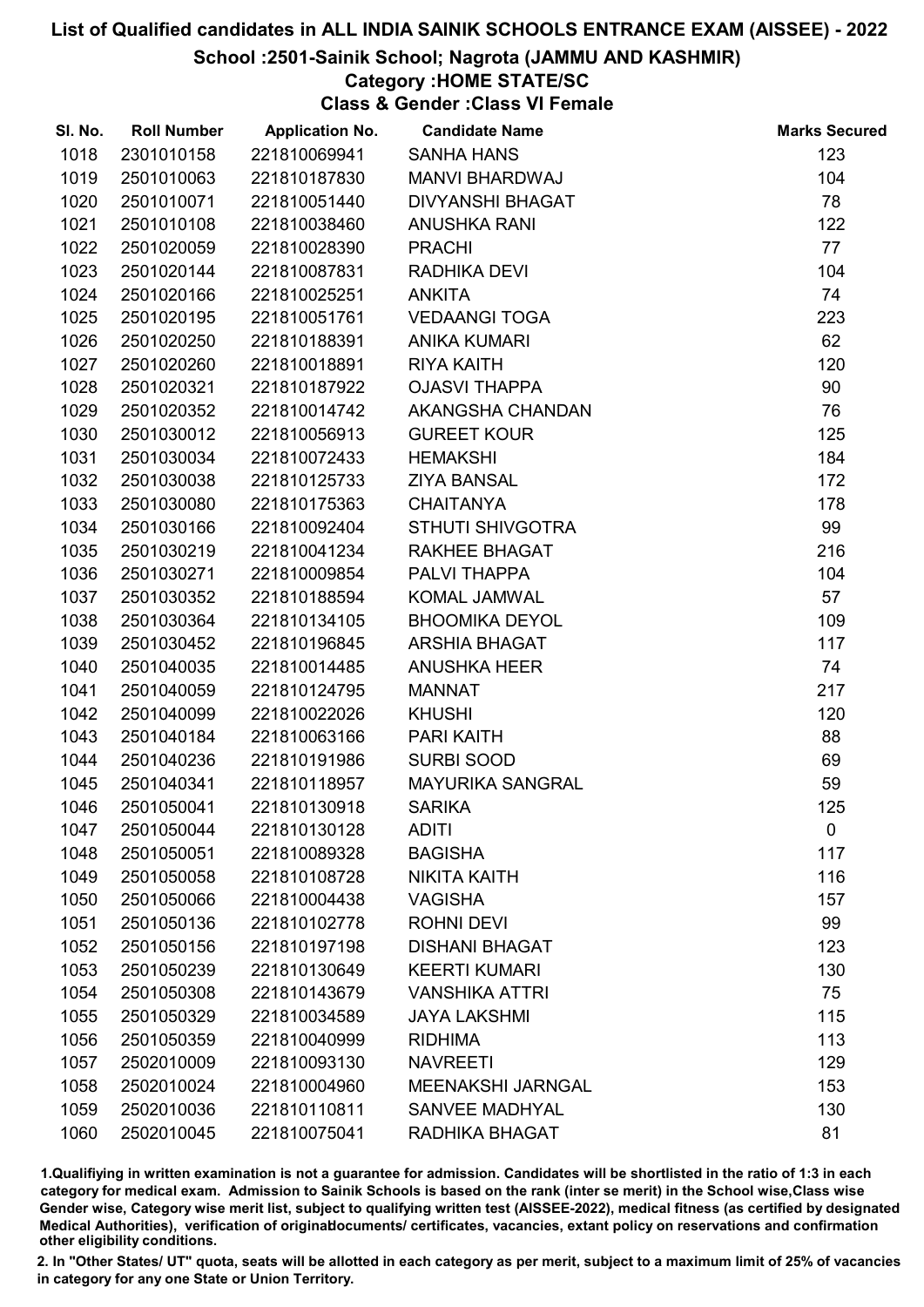#### School :2501-Sainik School; Nagrota (JAMMU AND KASHMIR)

#### Category :HOME STATE/SC

Class & Gender :Class VI Female

| SI. No. | <b>Roll Number</b> | <b>Application No.</b> | <b>Candidate Name</b>  | <b>Marks Secured</b> |
|---------|--------------------|------------------------|------------------------|----------------------|
| 1061    | 2502010074         | 221810135832           | NIHARIKA KUNDAL        | 208                  |
| 1062    | 2502010094         | 221810080092           | <b>MANNAT SANGRAL</b>  | 118                  |
| 1063    | 2502020099         | 221810059597           | ANSHIKA KUMARI         | 180                  |
| 1064    | 2502020135         | 221810038378           | DRISHTI PAUL           | 111                  |
| 1065    | 2502020139         | 221810031288           | <b>NIHARIKA BADGAL</b> | 121                  |
| 1066    | 2502020156         | 221810058539           | ANGELINA               | 141                  |
| 1067    | 2502020180         | 221810010399           | <b>SHREYA BHOGAL</b>   | 115                  |

<sup>1.</sup>Qualifiying in written examination is not a guarantee for admission. Candidates will be shortlisted in the ratio of 1:3 in each category for medical exam. Admission to Sainik Schools is based on the rank (inter se merit) in the School wise,Class wise Gender wise, Category wise merit list, subject to qualifying written test (AISSEE-2022), medical fitness (as certified by designated Medical Authorities), verification of originablocuments/ certificates, vacancies, extant policy on reservations and confirmation other eligibility conditions.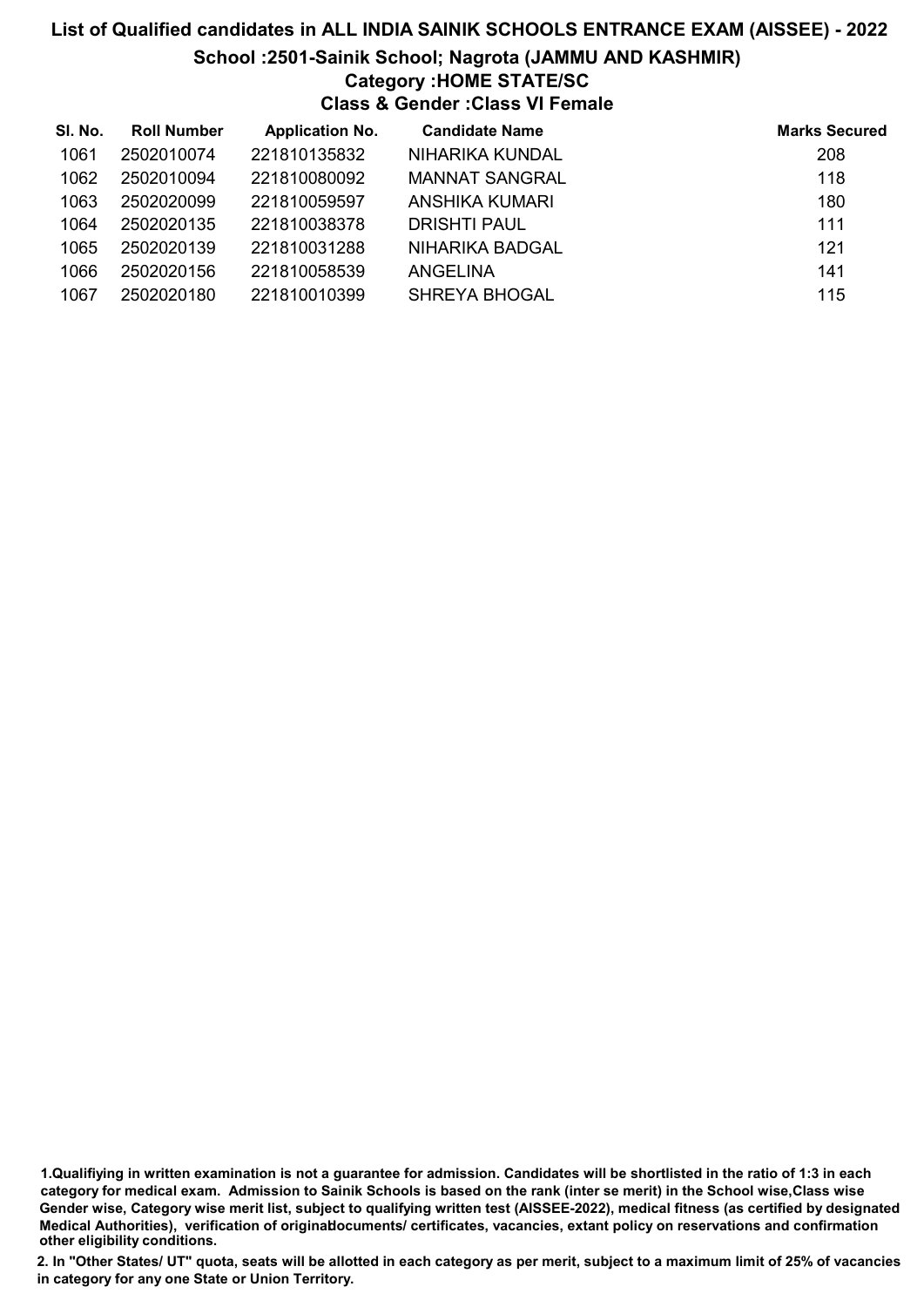#### School :2501-Sainik School; Nagrota (JAMMU AND KASHMIR)

#### Category :HOME STATE/ST

Class & Gender :Class VI Female

| SI. No. | <b>Roll Number</b> | <b>Application No.</b> | <b>Candidate Name</b>         | <b>Marks Secured</b> |
|---------|--------------------|------------------------|-------------------------------|----------------------|
| 1068    | 2501010053         | 221810087330           | AKSANA CHOUDHARY              | 161                  |
| 1069    | 2501020157         | 221810103741           | ALIYA CHOUDHARY               | 81                   |
| 1070    | 2501020201         | 221810011171           | <b>ANAM REHMAN</b>            | 82                   |
| 1071    | 2501020471         | 221810129603           | AALIYAH BATOOL ASIF           | 137                  |
| 1072    | 2501030017         | 221810053223           | <b>INSHAH AZAM</b>            | 218                  |
| 1073    | 2501030055         | 221810015743           | AMEENA PARVEEN                | 112                  |
| 1074    | 2501030064         | 221810008153           | <b>FARZINA KHANAM</b>         | 123                  |
| 1075    | 2501030100         | 221810042273           | <b>OMERA REHMAN KOHLI</b>     | 113                  |
| 1076    | 2501030116         | 221810168973           | ARCHO KHADEEJA BAGUM          | 88                   |
| 1077    | 2501030362         | 221810088005           | SHAHZMEEN CHOUDHARY           | 87                   |
| 1078    | 2501030411         | 221810026725           | <b>MAHVISH QAYOOM</b>         | 107                  |
| 1079    | 2501030454         | 221810037845           | <b>ADIBA SHAMSHIR</b>         | 81                   |
| 1080    | 2501030476         | 221810028065           | SANVIKA SINGH GORDHIA         | 141                  |
| 1081    | 2501040038         | 221810028685           | <b>INSHA MAQBOOL</b>          | 106                  |
| 1082    | 2501040082         | 221810048216           | ROZIA KOHLI                   | 76                   |
| 1083    | 2501040133         | 221810128836           | <b>SHABNAM AKHTER</b>         | 126                  |
| 1084    | 2501040213         | 221810010976           | RUKHSAR CHOUDHARY             | 61                   |
| 1085    | 2501040215         | 221810066976           | <b>ADIBHA SHAFIQ</b>          | 98                   |
| 1086    | 2501040218         | 221810017186           | AASMA FATIMA                  | 195                  |
| 1087    | 2501040242         | 221810010496           | AISHA CHOWDHARY               | 110                  |
| 1088    | 2501040258         | 221810037007           | PAYAL DEVI                    | 94                   |
| 1089    | 2501040315         | 221810193247           | <b>IQRA RASOOL</b>            | 97                   |
| 1090    | 2501050005         | 221810095997           | <b>RUKSANA AKHTER</b>         | 138                  |
| 1091    | 2501050178         | 221810130909           | <b>SAIBA RASHID</b>           | 153                  |
| 1092    | 2501050271         | 221810066069           | <b>FATIMA JAAN</b>            | 105                  |
| 1093    | 2501050346         | 221810031499           | RIZWANA KOUSER                | 79                   |
| 1094    | 2502020025         | 221810015585           | <b>MONIKA DEVI</b>            | 173                  |
| 1095    | 4701010015         | 221810160101           | <b>STANZIN KUNSAL</b>         | 129                  |
| 1096    | 4701010017         | 221810053511           | <b>STANZIN MENTOK</b>         | 222                  |
| 1097    | 4701010019         | 221810032421           | <b>JIGMET YANGCHAN</b>        | 105                  |
| 1098    | 4701010022         | 221810164831           | <b>RUFAIDA REYAN</b>          | 205                  |
| 1099    | 4701010025         | 221810193441           | <b>JIGMET ODBAR LAMO</b>      | 127                  |
| 1100    | 4701010027         | 221810130351           | <b>RIGZEN WANGMO</b>          | 161                  |
| 1101    | 4701010030         | 221810027951           | PUNCHOK DOLMA                 | 152                  |
| 1102    | 4701010031         | 221810101461           | <b>JIGMAT ODZIN LAMO</b>      | 121                  |
| 1103    | 4701010032         | 221810143961           | <b>RIGZEN DOLMA</b>           | 208                  |
| 1104    | 4701010036         | 221810022091           | <b>STANZIN YANGCHAN OTZIN</b> | 194                  |
| 1105    | 4701010040         | 221810021032           | <b>JIGMET YANGCHEN</b>        | 101                  |
| 1106    | 4701010041         | 221810188242           | <b>STANZIN DOLKAR</b>         | 188                  |
| 1107    | 4701010042         | 221810127342           | <b>JIGMET DEACHEN LDEMO</b>   | 70                   |
| 1108    | 4701010047         | 221810137072           | <b>TAMHEENA HASHMAT</b>       | 140                  |
| 1109    | 4701010048         | 221810057272           | <b>SONAM SPALDON</b>          | 79                   |
| 1110    | 4701010050         | 221810005282           | <b>STANZIN NANGSAL</b>        | 116                  |

1.Qualifiying in written examination is not a guarantee for admission. Candidates will be shortlisted in the ratio of 1:3 in each category for medical exam. Admission to Sainik Schools is based on the rank (inter se merit) in the School wise,Class wise Gender wise, Category wise merit list, subject to qualifying written test (AISSEE-2022), medical fitness (as certified by designated Medical Authorities), verification of originablocuments/ certificates, vacancies, extant policy on reservations and confirmation other eligibility conditions.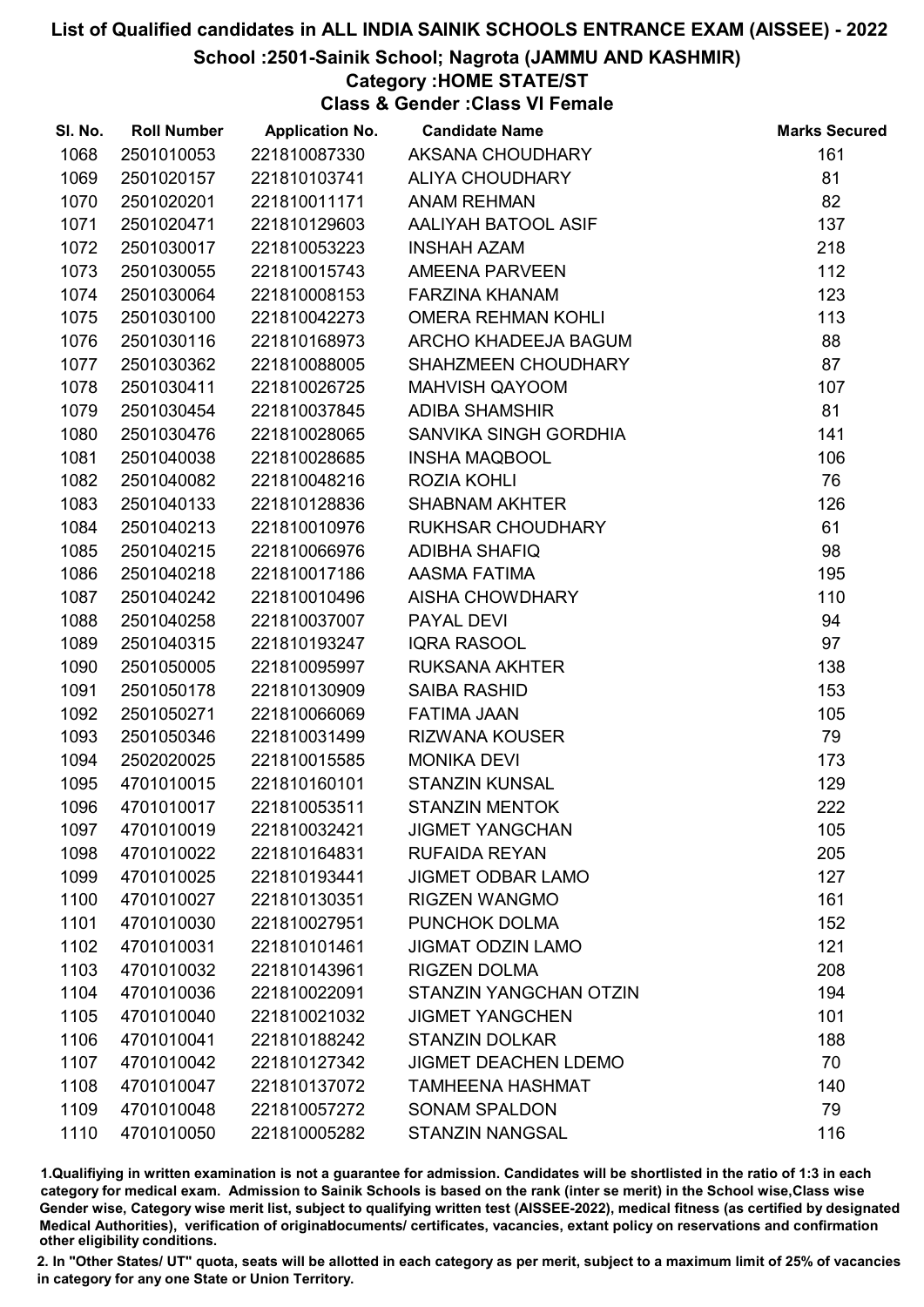School :2501-Sainik School; Nagrota (JAMMU AND KASHMIR)

Category :HOME STATE/ST

Class & Gender :Class VI Female

| SI. No. | <b>Roll Number</b> | <b>Application No.</b> | <b>Candidate Name</b>         | <b>Marks Secured</b> |
|---------|--------------------|------------------------|-------------------------------|----------------------|
| 1111    | 4701010052         | 221810147103           | <b>TASHI LHAZES</b>           | 110                  |
| 1112    | 4701010054         | 221810037153           | PADMA YANGDOL                 | 203                  |
| 1113    | 4701010058         | 221810056673           | <b>KASANG ANGMO</b>           | 163                  |
| 1114    | 4701010059         | 221810193093           | <b>RIGZIN WANGMO</b>          | 119                  |
| 1115    | 4701010063         | 221810157334           | <b>JIGMET ANGMO</b>           | 141                  |
| 1116    | 4701010070         | 221810051394           | <b>STANZIN UDOL</b>           | 137                  |
| 1117    | 4701010076         | 221810064045           | <b>RIGZEN SPALDON</b>         | 189                  |
| 1118    | 4701010083         | 221810068926           | <b>KUNZES GAWA</b>            | 144                  |
| 1119    | 4701010085         | 221810135356           | JEGMETH DECHEN LDEMO          | 87                   |
| 1120    | 4701010088         | 221810190186           | <b>KUNZANG DOLMA</b>          | 80                   |
| 1121    | 4701010094         | 221810183417           | <b>STANZIN SALDON</b>         | 177                  |
| 1122    | 4701010095         | 221810183727           | <b>STANZIN CHOSDON</b>        | 113                  |
| 1123    | 4701010097         | 221810192147           | YANGZES DOLMA                 | 78                   |
| 1124    | 4701010098         | 221810146057           | <b>SONAM YANGDOL</b>          | 205                  |
| 1125    | 4701010103         | 221810099577           | STANZIN JEEDAY                | 165                  |
| 1126    | 4701010107         | 221810108987           | <b>STANZIN KUNSAL</b>         | 69                   |
| 1127    | 4701010111         | 221810166908           | PADMA ANGMO                   | 184                  |
| 1128    | 4701010113         | 221810194518           | <b>JIGMET NORZIN</b>          | 82                   |
| 1129    | 4701010116         | 221810063728           | <b>STANZIN ANGMO</b>          | 223                  |
| 1130    | 4701010118         | 221810140348           | <b>STANZIN ANGMO</b>          | 128                  |
| 1131    | 4701010121         | 221810021068           | PHUNCHOK CHHOSDON             | 87                   |
| 1132    | 4701010125         | 221810191798           | <b>JIGMAT YANGCHAN ZANGMO</b> | 145                  |
| 1133    | 4701010132         | 221810001639           | <b>STANZIN NAMKHA</b>         | 110                  |
| 1134    | 4701010136         | 221810193349           | <b>STANZIN NAMDON</b>         | 99                   |
| 1135    | 4701010141         | 221810077399           | <b>STANZIN GYALTSON</b>       | 105                  |

1.Qualifiying in written examination is not a guarantee for admission. Candidates will be shortlisted in the ratio of 1:3 in each category for medical exam. Admission to Sainik Schools is based on the rank (inter se merit) in the School wise,Class wise Gender wise, Category wise merit list, subject to qualifying written test (AISSEE-2022), medical fitness (as certified by designated Medical Authorities), verification of originablocuments/ certificates, vacancies, extant policy on reservations and confirmation other eligibility conditions.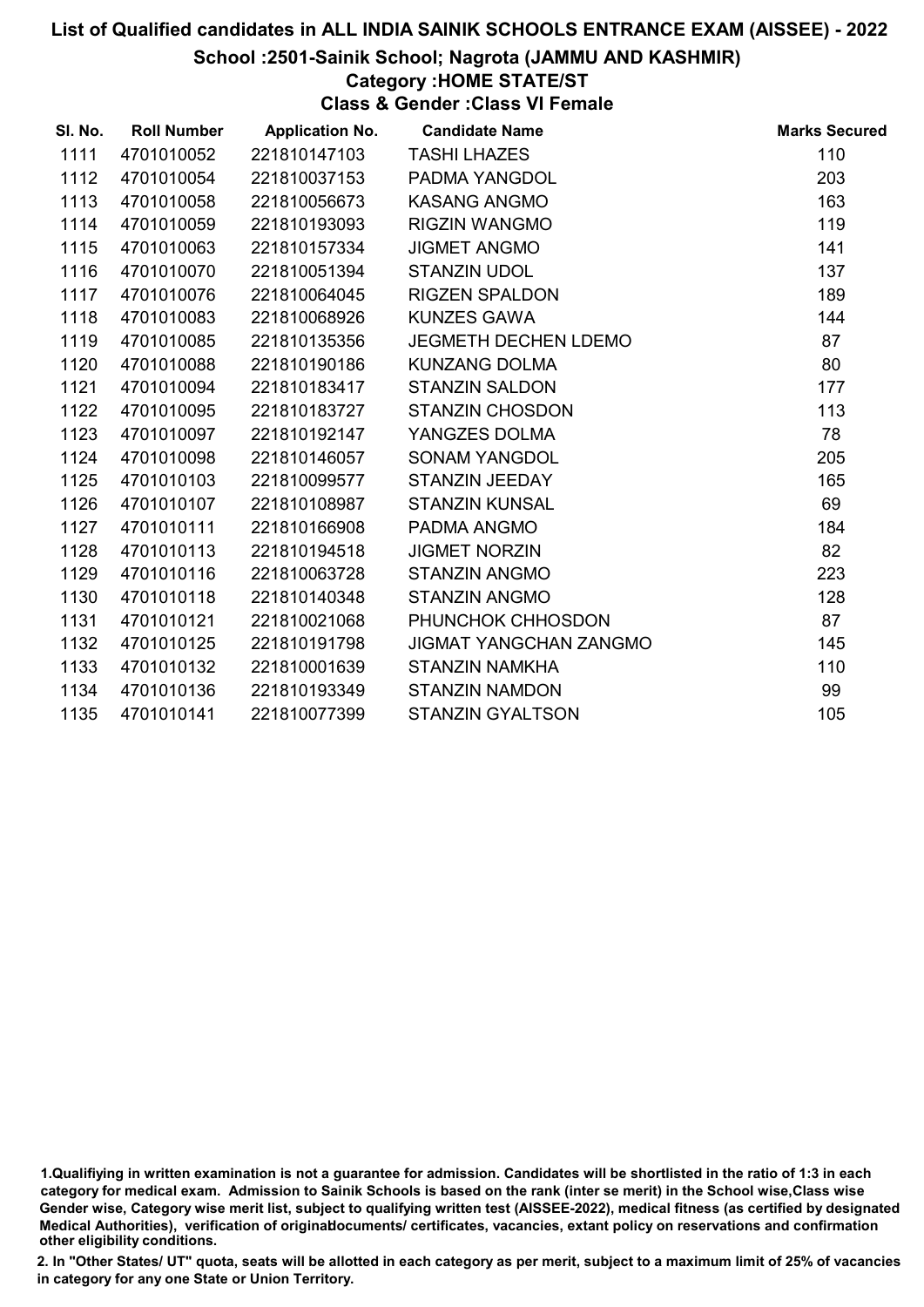# List of Qualified candidates in ALL INDIA SAINIK SCHOOLS ENTRANCE EXAM (AISSEE) - 2022 School :2501-Sainik School; Nagrota (JAMMU AND KASHMIR) Category :HOME STATE/OBC Class & Gender :Class VI Female

| SI. No. | <b>Roll Number</b> | <b>Application No.</b> | <b>Candidate Name</b> | <b>Marks Secured</b> |
|---------|--------------------|------------------------|-----------------------|----------------------|
| 1136    | 2501030371         | 221810027705           | PEAVEL RANI           | 195                  |
| 1137    | 2501030421         | 221810078135           | RUTBA ARSHADI         | 192                  |
| 1138    | 2501040250         | 221810126596           | ALES.                 | 171                  |
| 1139    | 2502010147         | 221810116774           | RIDHIMA               | 126                  |

<sup>1.</sup>Qualifiying in written examination is not a guarantee for admission. Candidates will be shortlisted in the ratio of 1:3 in each category for medical exam. Admission to Sainik Schools is based on the rank (inter se merit) in the School wise,Class wise Gender wise, Category wise merit list, subject to qualifying written test (AISSEE-2022), medical fitness (as certified by designated Medical Authorities), verification of originablocuments/ certificates, vacancies, extant policy on reservations and confirmation other eligibility conditions.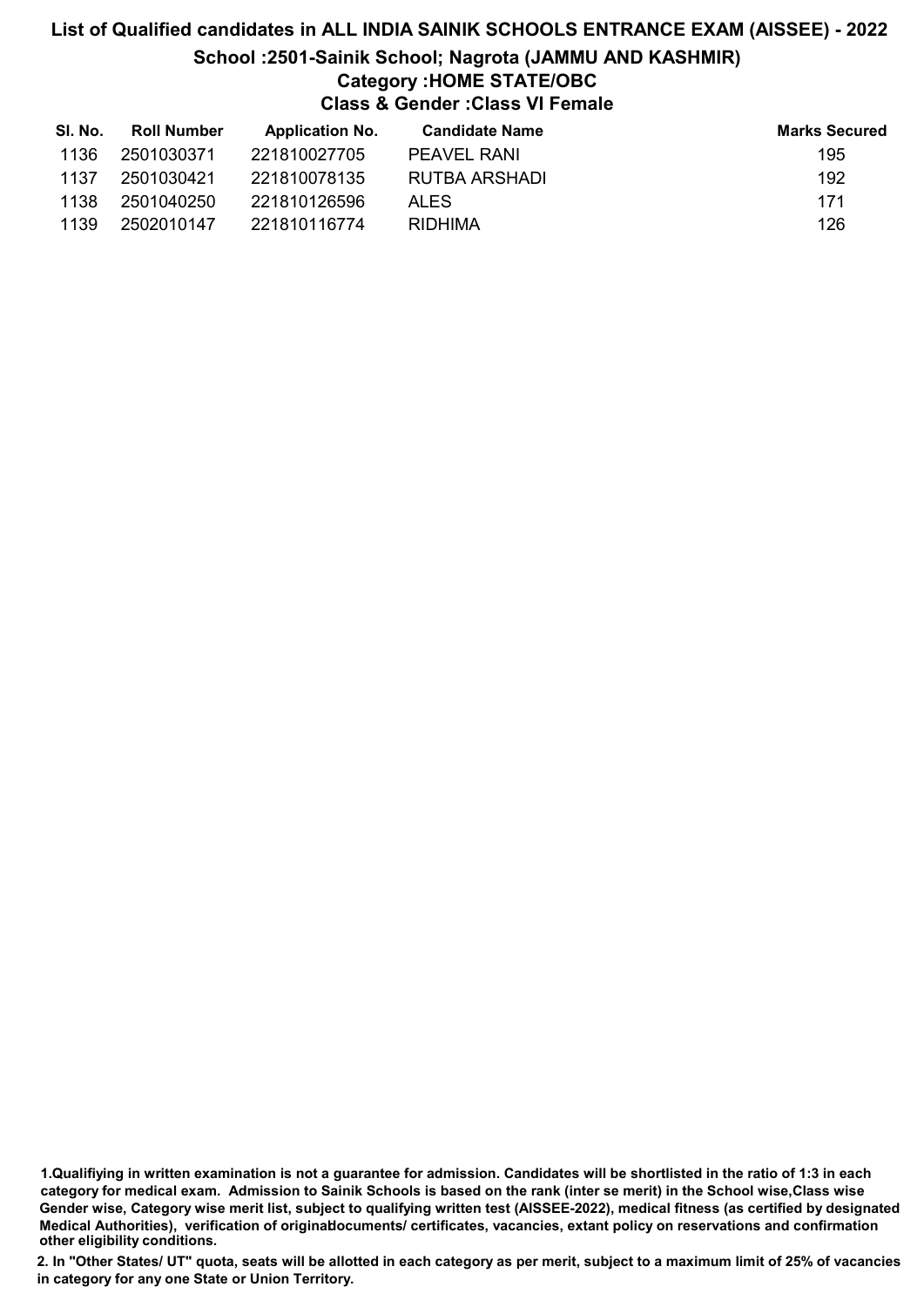#### School :2501-Sainik School; Nagrota (JAMMU AND KASHMIR)

# Category :HOME STATE/DEF

Class & Gender :Class VI Female

| SI. No. | <b>Roll Number</b> | <b>Application No.</b> | <b>Candidate Name</b>    | <b>Marks Secured</b> |
|---------|--------------------|------------------------|--------------------------|----------------------|
| 1140    | 2301020121         | 221810102882           | <b>ANJAL SHARMA</b>      | 137                  |
| 1141    | 2501010015         | 221810136010           | <b>JANVI LANGEH</b>      | 170                  |
| 1142    | 2501010044         | 221810013820           | <b>VANSHIKA DEVI</b>     | 241                  |
| 1143    | 2501010070         | 221810060340           | <b>BHAWANI THAKUR</b>    | 154                  |
| 1144    | 2501020006         | 221810185070           | <b>MANISHA CHOUDHARY</b> | 134                  |
| 1145    | 2501020045         | 221810059680           | <b>DHANNANIYA SINGH</b>  | 143                  |
| 1146    | 2501020118         | 221810094221           | <b>AAKRITI SHARMA</b>    | 212                  |
| 1147    | 2501020169         | 221810072451           | RADHIKA SHARMA           | 146                  |
| 1148    | 2501020197         | 221810016761           | <b>TANUSHREE BHAGAT</b>  | 123                  |
| 1149    | 2501020208         | 221810016471           | <b>RUBY SHARMA</b>       | 167                  |
| 1150    | 2501020243         | 221810079881           | <b>JAANVI CHOUDHARY</b>  | 126                  |
| 1151    | 2501020245         | 221810185091           | <b>LEEZA</b>             | 141                  |
| 1152    | 2501020281         | 221810003012           | <b>MANVI JALWAL</b>      | 187                  |
| 1153    | 2501020404         | 221810040962           | <b>SATWINDER KOUR</b>    | 192                  |
| 1154    | 2501020408         | 221810016172           | <b>VANSHIKA SHARMA</b>   | 164                  |
| 1155    | 2501030030         | 221810133823           | <b>BHAVNA</b>            | 137                  |
| 1156    | 2501030065         | 221810022253           | <b>DIYA SHARMA</b>       | 162                  |
| 1157    | 2501030067         | 221810110453           | <b>SAHANA SHARMA</b>     | 147                  |
| 1158    | 2501030068         | 221810036453           | <b>NAMNDEEP KOUR</b>     | 131                  |
| 1159    | 2501030134         | 221810020983           | <b>HARLEEN KOUR</b>      | 155                  |
| 1160    | 2501030180         | 221810142114           | <b>DEVISHA KHAJURIA</b>  | 131                  |
| 1161    | 2501030261         | 221810079554           | PREETIKA LASOTRA         | 127                  |
| 1162    | 2501030264         | 221810132754           | <b>RASHMI SHARMA</b>     | 152                  |
| 1163    | 2501030295         | 221810009564           | <b>GORVI</b>             | 235                  |
| 1164    | 2501030379         | 221810056115           | AAGHYA DIGRA             | 123                  |
| 1165    | 2501030450         | 221810043645           | ANANYA SHARMA            | 126                  |
| 1166    | 2501040051         | 221810022395           | AMEENA RASHID            | 198                  |
| 1167    | 2501040055         | 221810056595           | <b>KRITI SHARMA</b>      | 221                  |
| 1168    | 2501040091         | 221810184516           | <b>BHUMIKA SHARMA</b>    | 137                  |
| 1169    | 2501040096         | 221810068916           | <b>KAVITA DEVI</b>       | 183                  |
| 1170    | 2501040135         | 221810080046           | <b>PRIYANSHI SAINI</b>   | 139                  |
| 1171    | 2501040187         | 221810020366           | PRIYANKA SHARMA          | 120                  |
| 1172    | 2501040204         | 221810012176           | <b>CHAKSHU SHARMA</b>    | 130                  |
| 1173    | 2501040231         | 221810028686           | <b>AYUSHI THAKUR</b>     | 147                  |
| 1174    | 2501040351         | 221810029467           | <b>KAMANA SANGHYAL</b>   | 166                  |
| 1175    | 2501040369         | 221810064477           | <b>SUMISHA</b>           | 157                  |
| 1176    | 2501040402         | 221810094987           | <b>AVANSHIKA THAKUR</b>  | 152                  |
| 1177    | 2501050030         | 221810019418           | <b>SHREYA ANGRAL</b>     | 127                  |
| 1178    | 2501050039         | 221810056818           | <b>KAYNAT SAFEER</b>     | 133                  |
| 1179    | 2501050045         | 221810077128           | <b>ZARA MUSTAFA</b>      | 137                  |
| 1180    | 2501050052         | 221810047428           | <b>ANANDI VERMA</b>      | 125                  |
| 1181    | 2501050186         | 221810027319           | <b>AKSHITA SHARMA</b>    | 176                  |
| 1182    | 2501050263         | 221810018759           | <b>HARSHDEEP KAUR</b>    | 177                  |

1.Qualifiying in written examination is not a guarantee for admission. Candidates will be shortlisted in the ratio of 1:3 in each category for medical exam. Admission to Sainik Schools is based on the rank (inter se merit) in the School wise,Class wise Gender wise, Category wise merit list, subject to qualifying written test (AISSEE-2022), medical fitness (as certified by designated Medical Authorities), verification of originablocuments/ certificates, vacancies, extant policy on reservations and confirmation other eligibility conditions.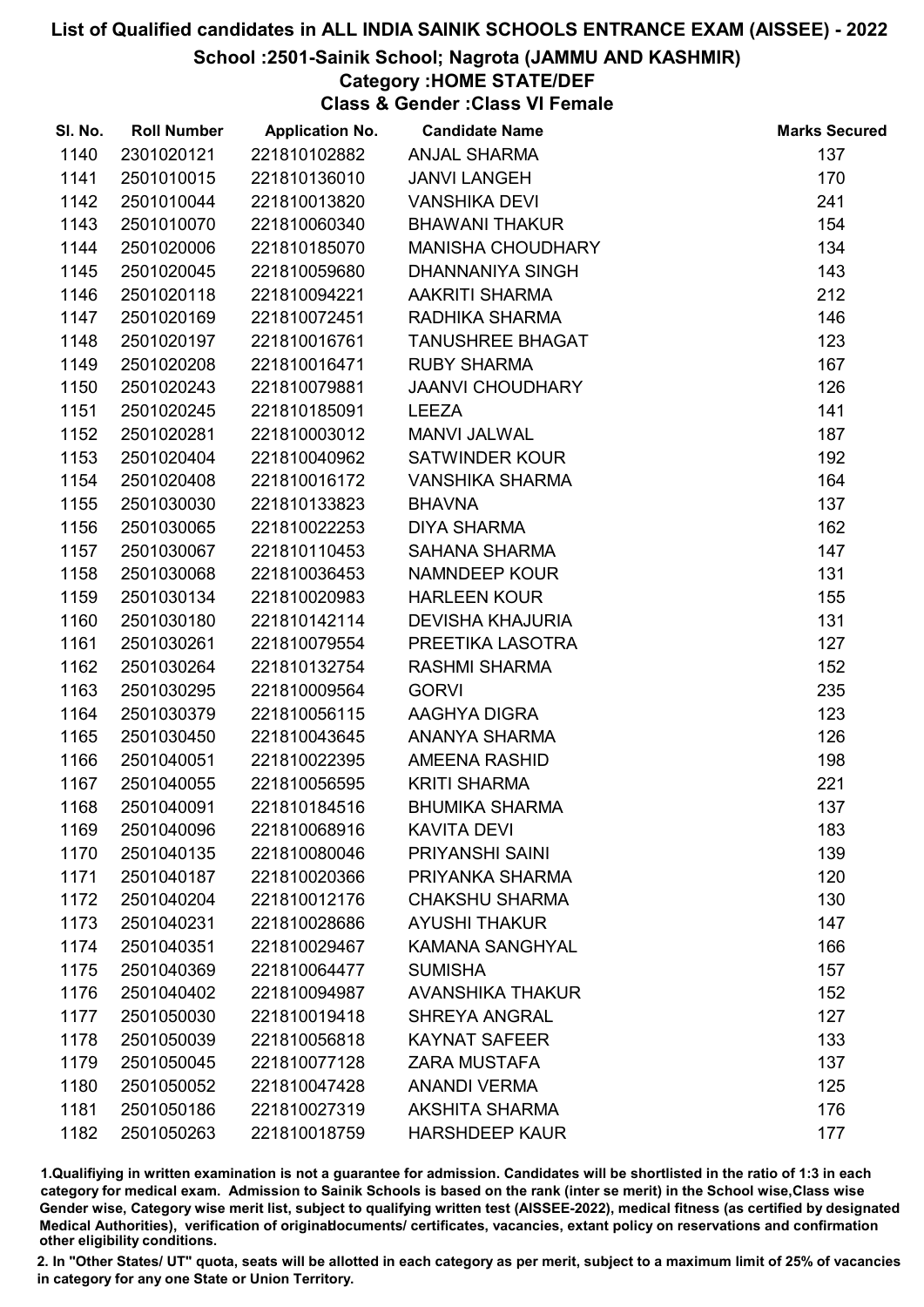#### School :2501-Sainik School; Nagrota (JAMMU AND KASHMIR)

# Category :HOME STATE/DEF

Class & Gender :Class VI Female

| SI. No. | <b>Roll Number</b> | <b>Application No.</b> | <b>Candidate Name</b>   | <b>Marks Secured</b> |
|---------|--------------------|------------------------|-------------------------|----------------------|
| 1183    | 2501050273         | 221810046169           | AKSHRA THAKUR           | 202                  |
| 1184    | 2501050312         | 221810047879           | PARI SHARMA             | 185                  |
| 1185    | 2502010072         | 221810150622           | ANANYA SHARMA           | 128                  |
| 1186    | 2502010159         | 221810002605           | <b>HIMANSHI</b>         | 126                  |
| 1187    | 2502020022         | 221810013375           | <b>HAMYA</b>            | 173                  |
| 1188    | 2502020046         | 221810125156           | <b>PRAPTI BILLOWRIA</b> | 128                  |
| 1189    | 2502020124         | 221810031748           | <b>PRANAVI RAJPUT</b>   | 152                  |
| 1190    | 2801010174         | 221810017923           | MRINMAYEE JAMWAL        | 165                  |
| 1191    | 3003020150         | 221810022202           | NEHA SHARMA             | 218                  |
| 1192    | 4701010049         | 221810191772           | SKARMA TSULTEM ZANGMO   | 120                  |
| 1193    | 4701010064         | 221810083434           | STANZIN YANGDOL         | 233                  |
| 1194    | 4701010130         | 221810028139           | STANZIN ZOMSKIT         | 171                  |
| 1195    | 4701010142         | 221810092699           | STANZEN NANGSAL         | 154                  |

1.Qualifiying in written examination is not a guarantee for admission. Candidates will be shortlisted in the ratio of 1:3 in each category for medical exam. Admission to Sainik Schools is based on the rank (inter se merit) in the School wise,Class wise Gender wise, Category wise merit list, subject to qualifying written test (AISSEE-2022), medical fitness (as certified by designated Medical Authorities), verification of originablocuments/ certificates, vacancies, extant policy on reservations and confirmation other eligibility conditions.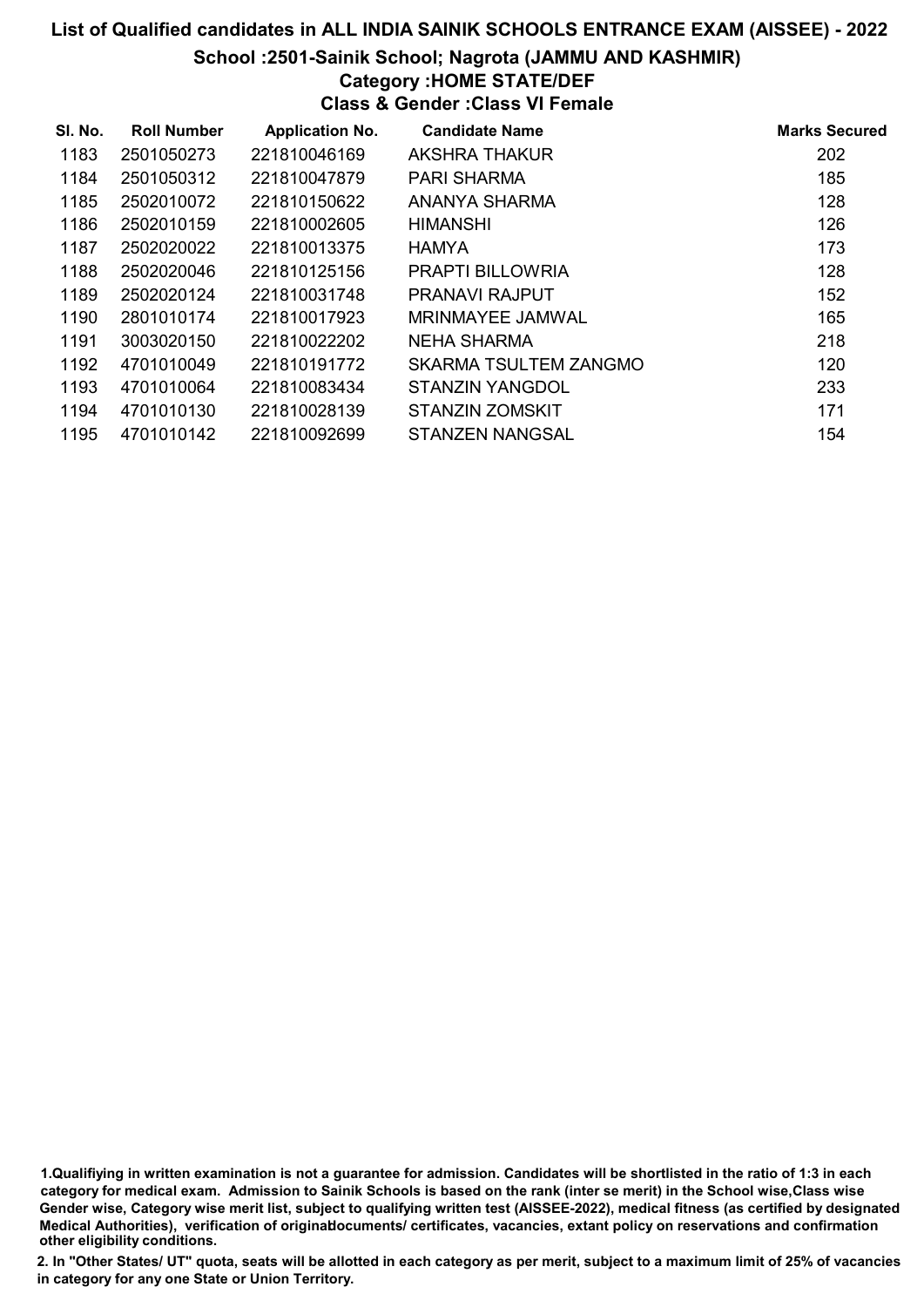#### School :2501-Sainik School; Nagrota (JAMMU AND KASHMIR)

Category :HOME STATE/GEN

Class & Gender :Class VI Female

| SI. No. | <b>Roll Number</b> | <b>Application No.</b> | <b>Candidate Name</b>      |    | <b>Marks Secured</b> |
|---------|--------------------|------------------------|----------------------------|----|----------------------|
| 1196    | 2001060519         | 221810090438           | <b>SATVIKA SINGH</b>       |    | 231                  |
| 1197    | 2301020302         | 221810023884           | <b>SHRUTI SHARMA</b>       |    | 162                  |
| 1198    | 2501010026         | 221810082610           | <b>HERAD FATIMA MALIK</b>  |    | 134                  |
| 1199    | 2501010035         | 221810190320           | <b>SAMIKSHA RAJPUT</b>     | CG | 133                  |
| 1200    | 2501010037         | 221810010420           | SHREYASI JARDIAL           |    | 175                  |
| 1201    | 2501010048         | 221810044030           | <b>ARUSHI LAKHAN</b>       |    | 146                  |
| 1202    | 2501010076         | 221810054640           | <b>AQSA ANJUM</b>          |    | 123                  |
| 1203    | 2501010081         | 221810074050           | SANIYA TABASSUM            |    | 138                  |
| 1204    | 2501010083         | 221810157150           | <b>SUMATI SHARMA</b>       |    | 132                  |
| 1205    | 2501010090         | 221810083550           | AYUSHI CHOUDHARY           |    | 146                  |
| 1206    | 2501010093         | 221810105850           | <b>RIDHIMA RAJPUT</b>      |    | 134                  |
| 1207    | 2501010109         | 221810117560           | <b>JAIDEEP KOUR</b>        |    | 159                  |
| 1208    | 2501020024         | 221810059570           | ADIBA BATOOL               |    | 141                  |
| 1209    | 2501020027         | 221810146870           | <b>MANASVI BHARGAV</b>     |    | 171                  |
| 1210    | 2501020030         | 221810077080           | MEHVEESH FAROOQ            |    | 148                  |
| 1211    | 2501020046         | 221810170780           | <b>IRTAKA FATIMA</b>       |    | 163                  |
| 1212    | 2501020049         | 221810061980           | <b>NUPUR KAUSHAL</b>       |    | 129                  |
| 1213    | 2501020104         | 221810016411           | SAMARTHIKA SINGH           |    | 162                  |
| 1214    | 2501020124         | 221810125721           | <b>LOVISH BALA</b>         |    | 151                  |
| 1215    | 2501020138         | 221810000631           | PRANJAL PRADHAN            |    | 129                  |
| 1216    | 2501020141         | 221810035731           | SAKSHI CHOUDHARY           |    | 141                  |
| 1217    | 2501020145         | 221810103931           | <b>SACHITA RANA</b>        |    | 138                  |
| 1218    | 2501020153         | 221810114541           | <b>BANAKSHI JIT CHARAK</b> |    | 143                  |
| 1219    | 2501020165         | 221810004151           | <b>DISHA PANDITA</b>       |    | 184                  |
| 1220    | 2501020180         | 221810006851           | <b>TANPREET KOUR</b>       |    | 158                  |
| 1221    | 2501020210         | 221810189471           | <b>EVA SHARMA</b>          |    | 121                  |
| 1222    | 2501020234         | 221810025681           | <b>SANVI SHARMA</b>        |    | 155                  |
| 1223    | 2501020235         | 221810040781           | AWANTIKA MANHAS            |    | 194                  |
| 1224    | 2501020237         | 221810051781           | <b>SAANVI MAHAJAN</b>      |    | 133                  |
| 1225    | 2501020240         | 221810028881           | <b>AMILIA THAKUR</b>       |    | 135                  |
| 1226    | 2501020244         | 221810174981           | NIVRITI NAAMYA             |    | 250                  |
| 1227    | 2501020253         | 221810055491           | <b>SHIFA QAMAR</b>         |    | 150                  |
| 1228    | 2501020288         | 221810189312           | <b>ERA SHARMA</b>          |    | 133                  |
| 1229    | 2501020289         | 221810039412           | <b>ARUNDHTI CHIBR</b>      |    | 152                  |
| 1230    | 2501020307         | 221810041222           | <b>RUDRANSHI SHARMA</b>    |    | 127                  |
| 1231    | 2501020326         | 221810153332           | <b>VENDITA</b>             |    | 137                  |
| 1232    | 2501020336         | 221810006832           | <b>KASHVI SINGH</b>        |    | 173                  |
| 1233    | 2501020338         | 221810180932           | <b>ASHWATHIE SHARMA</b>    |    | 163                  |
| 1234    | 2501020397         | 221810160562           | <b>KOHINISA SHEIKH</b>     |    | 172                  |
| 1235    | 2501020403         | 221810125862           | <b>SANVI BHUTIYAL</b>      |    | 138                  |
| 1236    | 2501020413         | 221810034472           | <b>SWATI SINGH</b>         |    | 177                  |
| 1237    | 2501020473         | 221810183803           | <b>AKSA NASIR</b>          |    | 171                  |
| 1238    | 2501020476         | 221810137903           | <b>VANAYA SHARMA</b>       |    | 154                  |

1.Qualifiying in written examination is not a guarantee for admission. Candidates will be shortlisted in the ratio of 1:3 in each category for medical exam. Admission to Sainik Schools is based on the rank (inter se merit) in the School wise,Class wise Gender wise, Category wise merit list, subject to qualifying written test (AISSEE-2022), medical fitness (as certified by designated Medical Authorities), verification of originablocuments/ certificates, vacancies, extant policy on reservations and confirmation other eligibility conditions.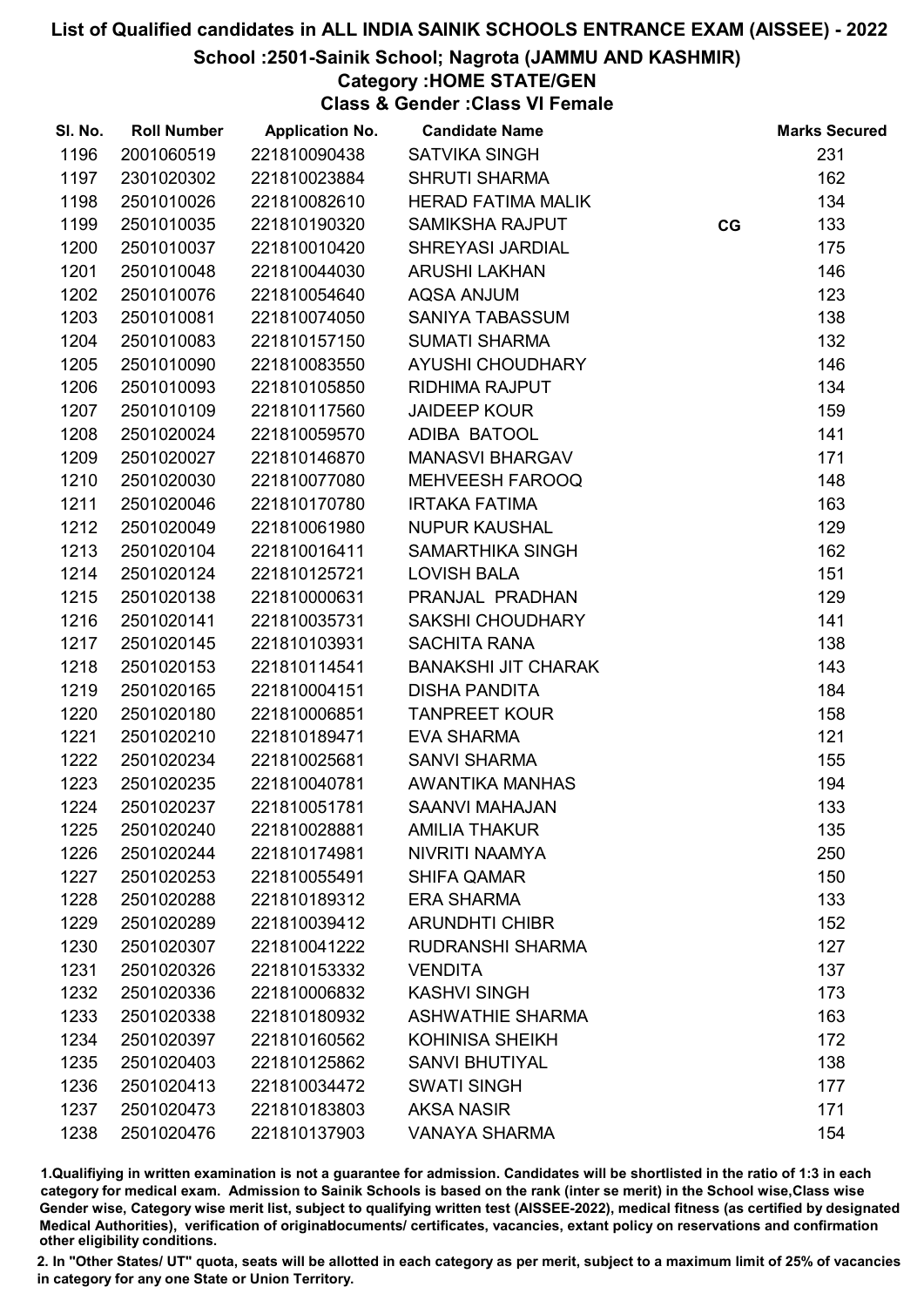#### School :2501-Sainik School; Nagrota (JAMMU AND KASHMIR)

### Category :HOME STATE/GEN

Class & Gender :Class VI Female

| SI. No. | <b>Roll Number</b> | <b>Application No.</b> | <b>Candidate Name</b>      | <b>Marks Secured</b> |
|---------|--------------------|------------------------|----------------------------|----------------------|
| 1239    | 2501020478         | 221810017013           | <b>ADITI SINGH</b>         | 167                  |
| 1240    | 2501030018         | 221810125223           | <b>DHWANI SHARMA</b>       | 145                  |
| 1241    | 2501030024         | 221810034523           | <b>SANVI RAJPUT</b>        | 222                  |
| 1242    | 2501030069         | 221810018553           | RIDHIMA SHARMA             | 162                  |
| 1243    | 2501030072         | 221810029653           | YASHIKA SHARMA             | 184                  |
| 1244    | 2501030122         | 221810018283           | <b>LEHRISH THAKUR</b>      | 215                  |
| 1245    | 2501030129         | 221810079683           | <b>TANISHKA KOTWAL</b>     | 147                  |
| 1246    | 2501030136         | 221810155293           | <b>UMESSA FATIMA</b>       | 129                  |
| 1247    | 2501030147         | 221810144793           | AARADHYA SUNDER            | 133                  |
| 1248    | 2501030152         | 221810157893           | AARADHYEA RAJPUT           | 126                  |
| 1249    | 2501030153         | 221810128893           | <b>DHANYA THAKUR</b>       | 155                  |
| 1250    | 2501030168         | 221810002504           | <b>APURVI SHARMA</b>       | 153                  |
| 1251    | 2501030170         | 221810186504           | <b>MANNAT SURI</b>         | 142                  |
| 1252    | 2501030202         | 221810047124           | <b>OJASVI SINGH</b>        | 135                  |
| 1253    | 2501030244         | 221810033644           | RADHIKA SHARMA             | 139                  |
| 1254    | 2501030281         | 221810092164           | <b>RABIA KOUSER</b>        | 124                  |
| 1255    | 2501030301         | 221810155764           | <b>ANAYA IQBAL</b>         | 162                  |
| 1256    | 2501030324         | 221810027184           | <b>SEJAL SINGH</b>         | 226                  |
| 1257    | 2501030333         | 221810092884           | <b>RAGINI</b>              | 230                  |
| 1258    | 2501030339         | 221810033194           | RIDHIMA JARAL              | 173                  |
| 1259    | 2501030346         | 221810019294           | KAVYANJALI BILLOWRIA       | 126                  |
| 1260    | 2501030368         | 221810100505           | <b>ADITI SATIA</b>         | 156                  |
| 1261    | 2501030370         | 221810113605           | SAMRIDDHI CHOUDHARY        | 148                  |
| 1262    | 2501030383         | 221810046415           | LAVANYA SHARMA             | 181                  |
| 1263    | 2501030404         | 221810029325           | <b>DEEP SHIKHA</b>         | 197                  |
| 1264    | 2501030455         | 221810041945           | PRIYANSHI SHARMA           | 120                  |
| 1265    | 2501030467         | 221810033655           | SYEDA ALIYA BUKHARI        | 124                  |
| 1266    | 2501040009         | 221810069665           | <b>MISBAH TABASSAM</b>     | 150                  |
| 1267    | 2501040011         | 221810044765           | <b>JAISHEEN KOUR</b>       | 194                  |
| 1268    | 2501040018         | 221810025075           | <b>BARISHA PANDITA</b>     | 203                  |
| 1269    | 2501040023         | 221810057375           | <b>KRITIKA SHARMA</b>      | 173                  |
| 1270    | 2501040027         | 221810196675           | <b>TEJASVINI RAJPUT</b>    | 182                  |
| 1271    | 2501040028         | 221810020775           | <b>MIMANSA SHARMA</b>      | 239                  |
| 1272    | 2501040074         | 221810086806           | <b>PRACHI SHARMA</b>       | 188                  |
| 1273    | 2501040075         | 221810068806           | <b>SEHAR FATIMA</b>        | 177                  |
| 1274    | 2501040108         | 221810154426           | <b>ILMA FATIMA</b>         | 142                  |
| 1275    | 2501040116         | 221810055826           | <b>SUMIYA KHAN</b>         | 121                  |
| 1276    | 2501040128         | 221810033736           | <b>MANVI RAI</b>           | 148                  |
| 1277    | 2501040157         | 221810190846           | <b>PIYA VERMA</b>          | 245                  |
| 1278    | 2501040192         | 221810077566           | <b>INSHA MUSHTAQ MALIK</b> | 211                  |
| 1279    | 2501040199         | 221810131076           | <b>MANIKARNIKA SHARMA</b>  | 187                  |
| 1280    | 2501040230         | 221810118686           | KAVVYA SHARMA              | 190                  |
| 1281    | 2501040233         | 221810043786           | AARYA SHARMA               | 206                  |

1.Qualifiying in written examination is not a guarantee for admission. Candidates will be shortlisted in the ratio of 1:3 in each category for medical exam. Admission to Sainik Schools is based on the rank (inter se merit) in the School wise,Class wise Gender wise, Category wise merit list, subject to qualifying written test (AISSEE-2022), medical fitness (as certified by designated Medical Authorities), verification of originablocuments/ certificates, vacancies, extant policy on reservations and confirmation other eligibility conditions.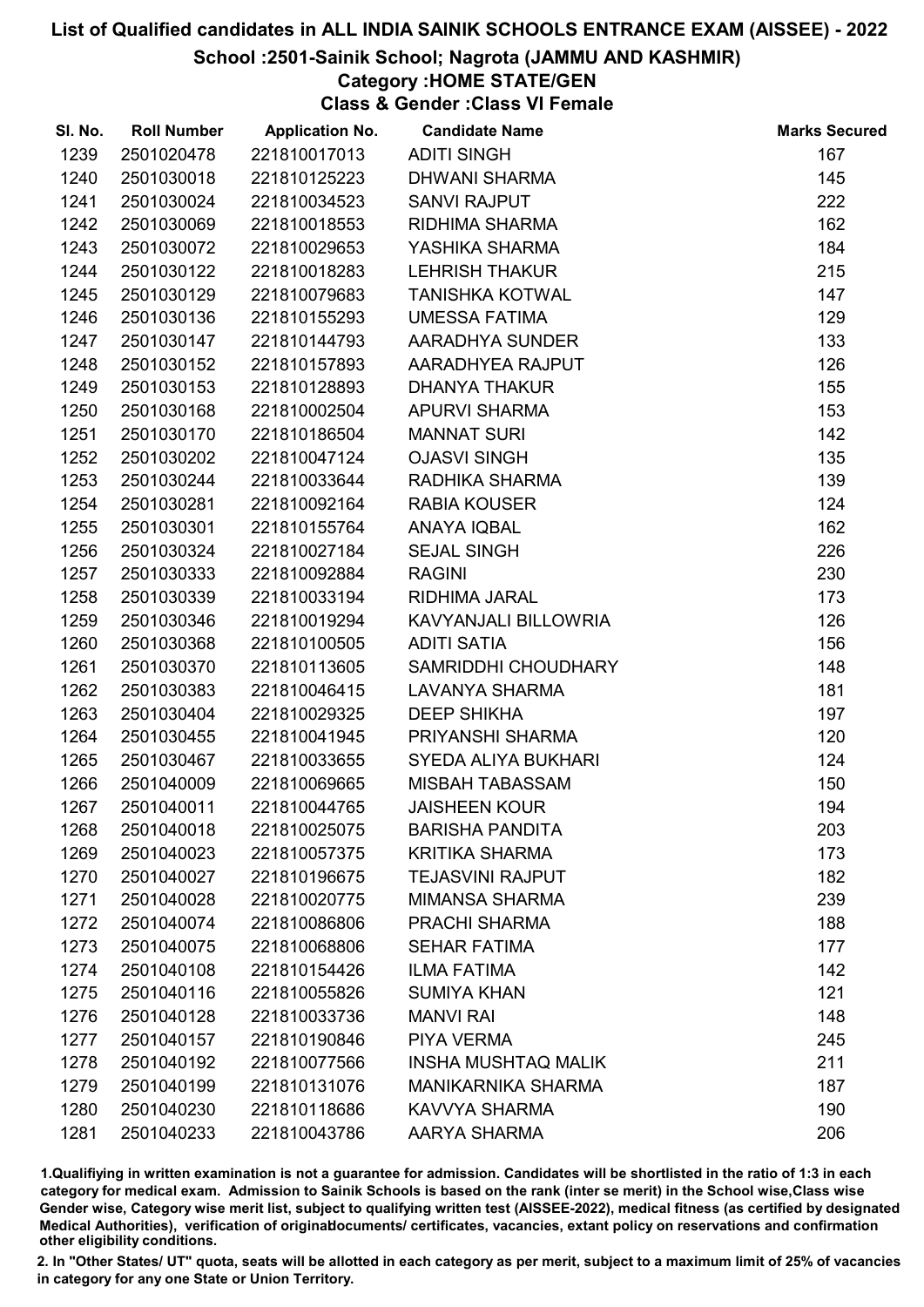#### School :2501-Sainik School; Nagrota (JAMMU AND KASHMIR)

### Category :HOME STATE/GEN

Class & Gender :Class VI Female

| SI. No. | <b>Roll Number</b> | <b>Application No.</b> | <b>Candidate Name</b>   | <b>Marks Secured</b> |
|---------|--------------------|------------------------|-------------------------|----------------------|
| 1282    | 2501040237         | 221810032986           | <b>SANJIDA SHARMA</b>   | 196                  |
| 1283    | 2501040264         | 221810031407           | KANISHIKA MAHAJAN       | 154                  |
| 1284    | 2501040279         | 221810003027           | <b>JASLEEN KOUR</b>     | 153                  |
| 1285    | 2501040298         | 221810114037           | <b>MANVI SHARMA</b>     | 168                  |
| 1286    | 2501040300         | 221810023237           | <b>JEEVIKA GULERIA</b>  | 131                  |
| 1287    | 2501040304         | 221810036337           | <b>IFRA FATIMA MIR</b>  | 122                  |
| 1288    | 2501040344         | 221810010167           | PALAK KOTWAL            | 149                  |
| 1289    | 2501040347         | 221810047267           | <b>SHUBHITA SHARMA</b>  | 167                  |
| 1290    | 2501040385         | 221810182287           | <b>AMRIT PANDITA</b>    | 131                  |
| 1291    | 2501040399         | 221810014887           | <b>HIBA NOOR</b>        | 131                  |
| 1292    | 2501040416         | 221810095697           | <b>VARTHIKA WAZIR</b>   | 182                  |
| 1293    | 2501050050         | 221810193328           | <b>SUMEERA MEHREEN</b>  | 131                  |
| 1294    | 2501050073         | 221810147738           | ANBI GUPTA              | 127                  |
| 1295    | 2501050114         | 221810041958           | AABHYA SHARMA           | 159                  |
| 1296    | 2501050119         | 221810166068           | <b>DIVYA SHARMA</b>     | 137                  |
| 1297    | 2501050141         | 221810010088           | <b>AVIKA GUPTA</b>      | 189                  |
| 1298    | 2501050149         | 221810025688           | MANYATA SHARMA          | 221                  |
| 1299    | 2501050183         | 221810178219           | <b>BARAHI SHARMA</b>    | 169                  |
| 1300    | 2501050208         | 221810131629           | <b>HARI PRIYA</b>       | 232                  |
| 1301    | 2501050223         | 221810185939           | <b>REEHA SHARMA</b>     | 134                  |
| 1302    | 2501050233         | 221810032249           | ARYA RUPESH PANDITA     | 173                  |
| 1303    | 2501050249         | 221810055159           | <b>CHAITANYA RAINA</b>  | 121                  |
| 1304    | 2501050259         | 221810028659           | <b>SHIVALIKA THAKUR</b> | 177                  |
| 1305    | 2501050261         | 221810162759           | YASHIKA MAHAJAN         | 139                  |
| 1306    | 2501050295         | 221810154279           | <b>MANIYA DHAR</b>      | 122                  |
| 1307    | 2501050315         | 221810006979           | <b>AKRITI SHARMA</b>    | 159                  |
| 1308    | 2501050321         | 221810011289           | <b>MANYA SHARMA</b>     | 172                  |
| 1309    | 2501050322         | 221810153289           | RADHIKA SHARMA          | 154                  |
| 1310    | 2502010001         | 221810099300           | AKSA FAROOQ             | 223                  |
| 1311    | 2502010021         | 221810086550           | <b>MIMANSA SHARMA</b>   | 131                  |
| 1312    | 2502010042         | 221810184431           | <b>MADHAVI SHARMA</b>   | 138                  |
| 1313    | 2502010048         | 221810017441           | <b>SAAMYA VAID</b>      | 164                  |
| 1314    | 2502010049         | 221810039941           | <b>VASVI KOUSHAL</b>    | 173                  |
| 1315    | 2502010069         | 221810023412           | <b>SHREYASI RAJPUT</b>  | 137                  |
| 1316    | 2502010083         | 221810116462           | <b>VEDANSHI RAJPUT</b>  | 160                  |
| 1317    | 2502010084         | 221810084762           | <b>SAMRIDHI</b>         | 204                  |
| 1318    | 2502010106         | 221810080553           | <b>PAVLEEN KOUR</b>     | 188                  |
| 1319    | 2502010111         | 221810027663           | LAVANAYA SATHWAL        | 170                  |
| 1320    | 2502010116         | 221810032773           | YOGITA SHARMA           | 146                  |
| 1321    | 2502010117         | 221810027973           | <b>VRINDA SHARMA</b>    | 121                  |
| 1322    | 2502010124         | 221810103593           | <b>AVIKA SHARMA</b>     | 207                  |
| 1323    | 2502010128         | 221810065804           | <b>JAGRUTI SHARMA</b>   | 212                  |
| 1324    | 2502010145         | 221810017654           | NIVEDITA RAJPUT         | 187                  |

1.Qualifiying in written examination is not a guarantee for admission. Candidates will be shortlisted in the ratio of 1:3 in each category for medical exam. Admission to Sainik Schools is based on the rank (inter se merit) in the School wise,Class wise Gender wise, Category wise merit list, subject to qualifying written test (AISSEE-2022), medical fitness (as certified by designated Medical Authorities), verification of originablocuments/ certificates, vacancies, extant policy on reservations and confirmation other eligibility conditions.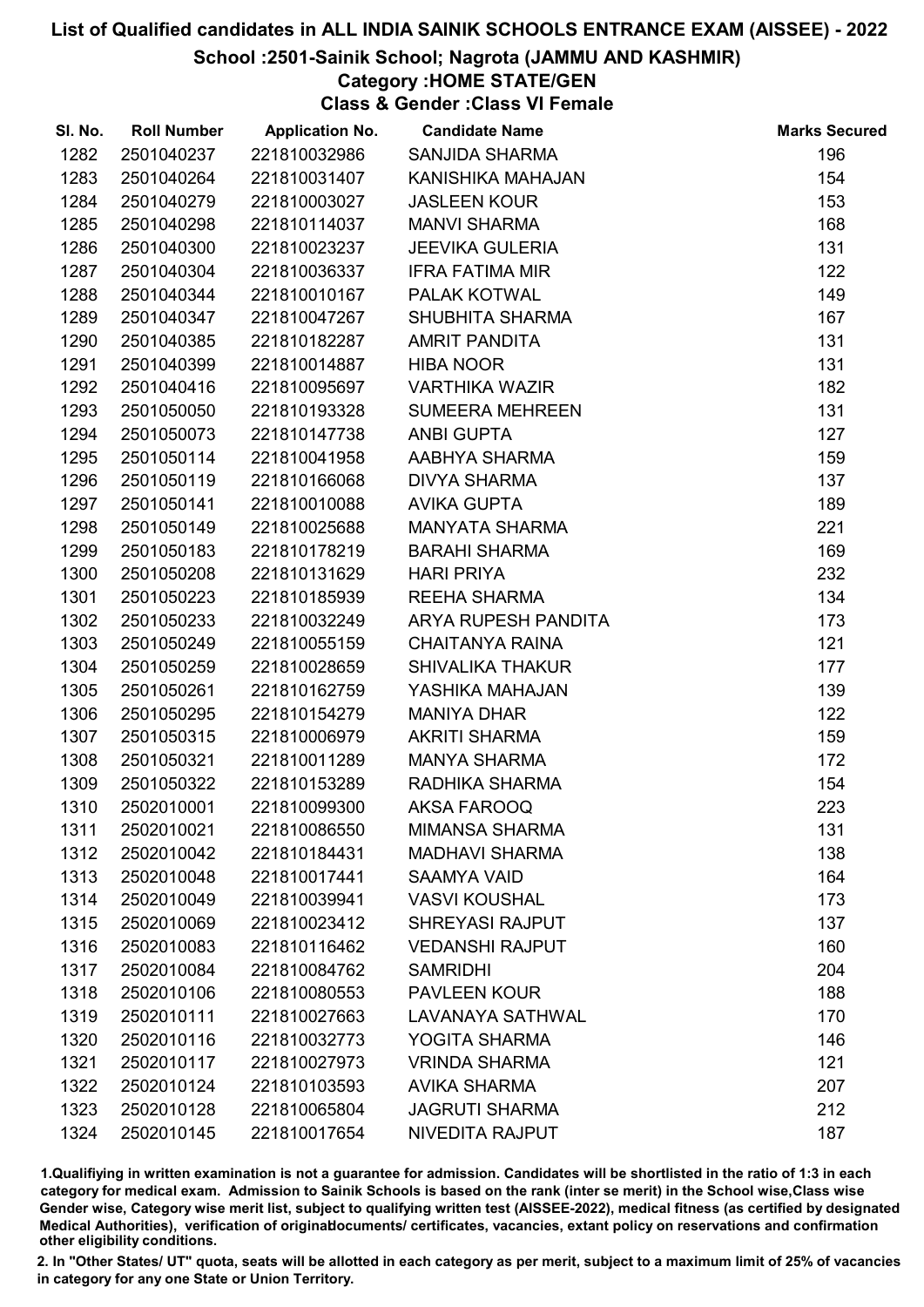#### School :2501-Sainik School; Nagrota (JAMMU AND KASHMIR)

Category :HOME STATE/GEN

Class & Gender :Class VI Female

| SI. No. | <b>Roll Number</b> | <b>Application No.</b> | <b>Candidate Name</b>  | <b>Marks Secured</b> |
|---------|--------------------|------------------------|------------------------|----------------------|
| 1325    | 2502010146         | 221810040274           | SARVAGYA SHARMA        | 205                  |
| 1326    | 2502010152         | 221810070194           | <b>ANAHITA PADOTRA</b> | 218                  |
| 1327    | 2502010157         | 221810024405           | <b>VANSHIKA SHARMA</b> | 144                  |
| 1328    | 2502020015         | 221810064265           | PRANJAL VERMA          | 126                  |
| 1329    | 2502020020         | 221810166075           | <b>MARIDIKA SHARMA</b> | 130                  |
| 1330    | 2502020043         | 221810055146           | <b>KASHVI GUPTA</b>    | 145                  |
| 1331    | 2502020058         | 221810031896           | <b>SARA PATHANIA</b>   | 122                  |
| 1332    | 2502020062         | 221810140417           | <b>ALISHA GUPTA</b>    | 149                  |
| 1333    | 2502020074         | 221810128347           | <b>SEERAT MEHRA</b>    | 142                  |
| 1334    | 2502020079         | 221810064847           | SUMARIKA CHOUDHARY     | 161                  |
| 1335    | 2502020087         | 221810190067           | <b>AGAMAYA</b>         | 150                  |
| 1336    | 2502020088         | 221810064067           | <b>KAVYA SHARMA</b>    | 214                  |
| 1337    | 2502020094         | 221810011577           | DHAVANSHI SHARMA       | 125                  |
| 1338    | 2502020098         | 221810022497           | <b>SAGUN SHARMA</b>    | 199                  |
| 1339    | 2502020104         | 221810027897           | SABHYATA MANHAS        | 225                  |
| 1340    | 2502020147         | 221810019009           | <b>HEM LATA</b>        | 214                  |
| 1341    | 2502020151         | 221810066419           | <b>JAGRITI VERMA</b>   | 164                  |
| 1342    | 2502020158         | 221810088839           | RIMSHA VERMA           | 127                  |
| 1343    | 2502020159         | 221810060049           | <b>BHUMIKA SHARMA</b>  | 138                  |
| 1344    | 2502020164         | 221810134749           | RADHIKA BHUSHAN        | 175                  |
| 1345    | 2502020178         | 221810136489           | RHYTHAM SHARMA         | 153                  |
| 1346    | 2503010052         | 221810008645           | <b>SALMA SUMEER</b>    | 180                  |
| 1347    | 2503010054         | 221810049855           | MIR BINT UL HUDA       | 183                  |
| 1348    | 2503010056         | 221810159695           | <b>ZOHRA HAROON</b>    | 257                  |
| 1349    | 2503010093         | 221810050888           | FAADEHAAT AL JAMEEL    | 246                  |
| 1350    | 2503010101         | 221810070339           | <b>AISHA SAJAD</b>     | 135                  |
| 1351    | 2503010105         | 221810197359           | SHEEZANA JAHAN         | 201                  |
| 1352    | 3001030410         | 221810123444           | <b>RACHITA SHARAN</b>  | 176                  |
| 1353    | 4701010096         | 221810110937           | <b>STANZIN DEYDON</b>  | 152                  |

<sup>1.</sup>Qualifiying in written examination is not a guarantee for admission. Candidates will be shortlisted in the ratio of 1:3 in each category for medical exam. Admission to Sainik Schools is based on the rank (inter se merit) in the School wise,Class wise Gender wise, Category wise merit list, subject to qualifying written test (AISSEE-2022), medical fitness (as certified by designated Medical Authorities), verification of originablocuments/ certificates, vacancies, extant policy on reservations and confirmation other eligibility conditions.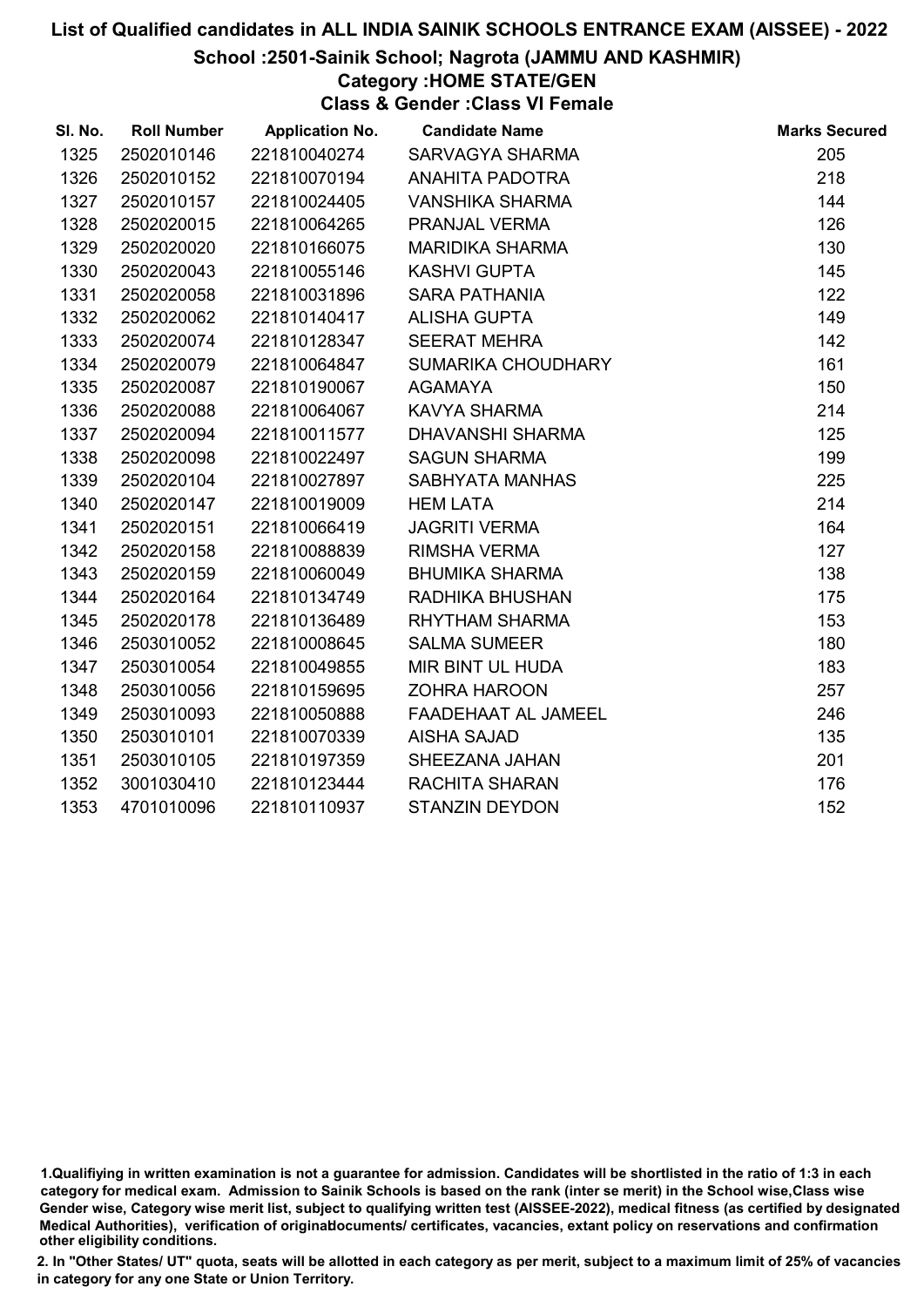# List of Qualified candidates in ALL INDIA SAINIK SCHOOLS ENTRANCE EXAM (AISSEE) - 2022 School :2501-Sainik School; Nagrota (JAMMU AND KASHMIR) Category :OTHER STATE/SC Class & Gender :Class VI Female

| SI. No. | <b>Roll Number</b> | <b>Application No.</b> | <b>Candidate Name</b> | <b>Marks Secured</b> |
|---------|--------------------|------------------------|-----------------------|----------------------|
| 1354    | 1512020151         | 221810145376           | SUPRIYA BHARTI        | 159                  |
| 1355    | 2501010126         | 221810065067           | SHAILY KUMARI         | 103                  |

<sup>1.</sup>Qualifiying in written examination is not a guarantee for admission. Candidates will be shortlisted in the ratio of 1:3 in each category for medical exam. Admission to Sainik Schools is based on the rank (inter se merit) in the School wise,Class wise Gender wise, Category wise merit list, subject to qualifying written test (AISSEE-2022), medical fitness (as certified by designated Medical Authorities), verification of originablocuments/ certificates, vacancies, extant policy on reservations and confirmation other eligibility conditions.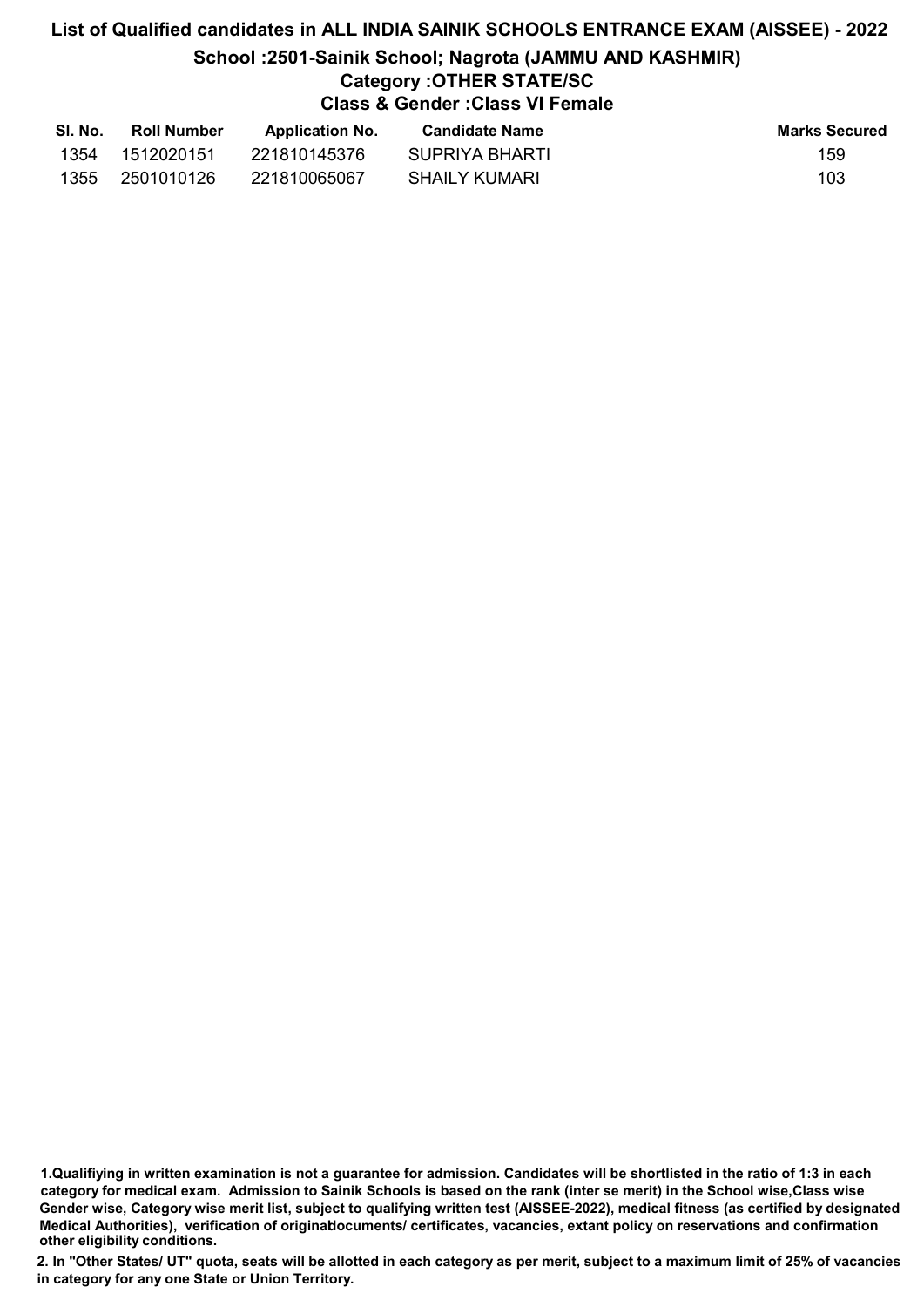# List of Qualified candidates in ALL INDIA SAINIK SCHOOLS ENTRANCE EXAM (AISSEE) - 2022 School :2501-Sainik School; Nagrota (JAMMU AND KASHMIR) Category :OTHER STATE/ST Class & Gender :Class VI Female

| SI. No. | <b>Roll Number</b> | <b>Application No.</b> | <b>Candidate Name</b> | Marks Secured |
|---------|--------------------|------------------------|-----------------------|---------------|
| 1356    | 1513010168         | 221810150843           | BEAUTY KUMARI         | 100           |
| 1357    | 3905030035         | 221810041396           | AYUSHI                | 221           |

<sup>1.</sup>Qualifiying in written examination is not a guarantee for admission. Candidates will be shortlisted in the ratio of 1:3 in each category for medical exam. Admission to Sainik Schools is based on the rank (inter se merit) in the School wise,Class wise Gender wise, Category wise merit list, subject to qualifying written test (AISSEE-2022), medical fitness (as certified by designated Medical Authorities), verification of originablocuments/ certificates, vacancies, extant policy on reservations and confirmation other eligibility conditions.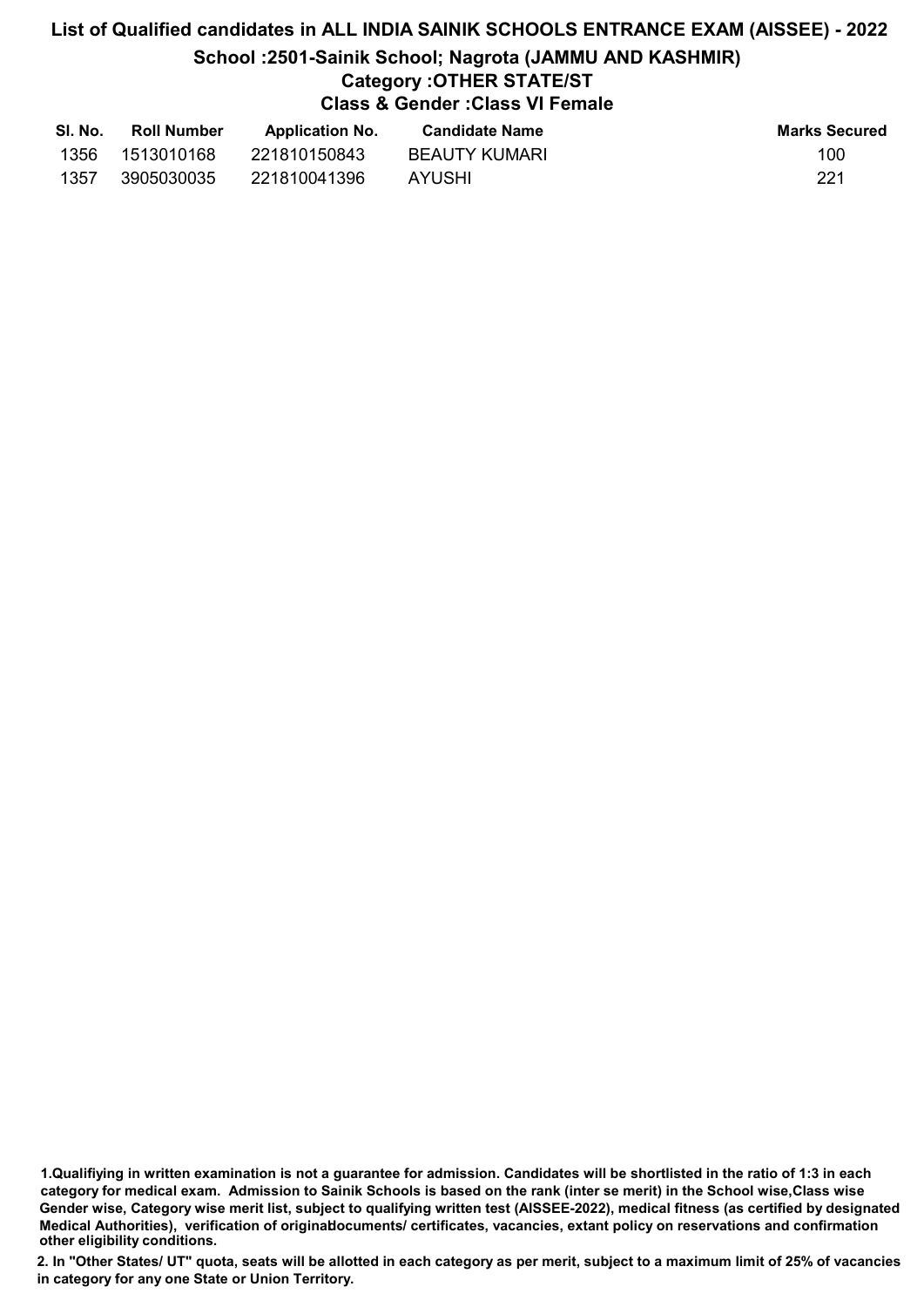#### School :2501-Sainik School; Nagrota (JAMMU AND KASHMIR)

# Category :OTHER STATE/OBC

Class & Gender :Class VI Female

| SI. No. | <b>Roll Number</b> | <b>Application No.</b> | <b>Candidate Name</b> | <b>Marks Secured</b> |
|---------|--------------------|------------------------|-----------------------|----------------------|
| 1358    | 1511040413         | 221810043639           | SIWANI KUMARI         | 206                  |
| 1359    | 1513020290         | 221810086469           | AKANKSHA KUMARI       | 124                  |
| 1360    | 2001050243         | 221810111893           | RASHI YADAV           | 217                  |
| 1361    | 2303090053         | 221810168197           | RASHMI                | 175                  |
| 1362    | 2501030397         | 221810040125           | <b>RISHITA SINGH</b>  | 246                  |
| 1363    | 3115030316         | 221810110698           | <b>MUSKAN SHAKYA</b>  | 214                  |
| 1364    | 4407010214         | 221810128007           | ANSHU CHAUHAN         | 141                  |

1.Qualifiying in written examination is not a guarantee for admission. Candidates will be shortlisted in the ratio of 1:3 in each category for medical exam. Admission to Sainik Schools is based on the rank (inter se merit) in the School wise,Class wise Gender wise, Category wise merit list, subject to qualifying written test (AISSEE-2022), medical fitness (as certified by designated Medical Authorities), verification of originablocuments/ certificates, vacancies, extant policy on reservations and confirmation other eligibility conditions.